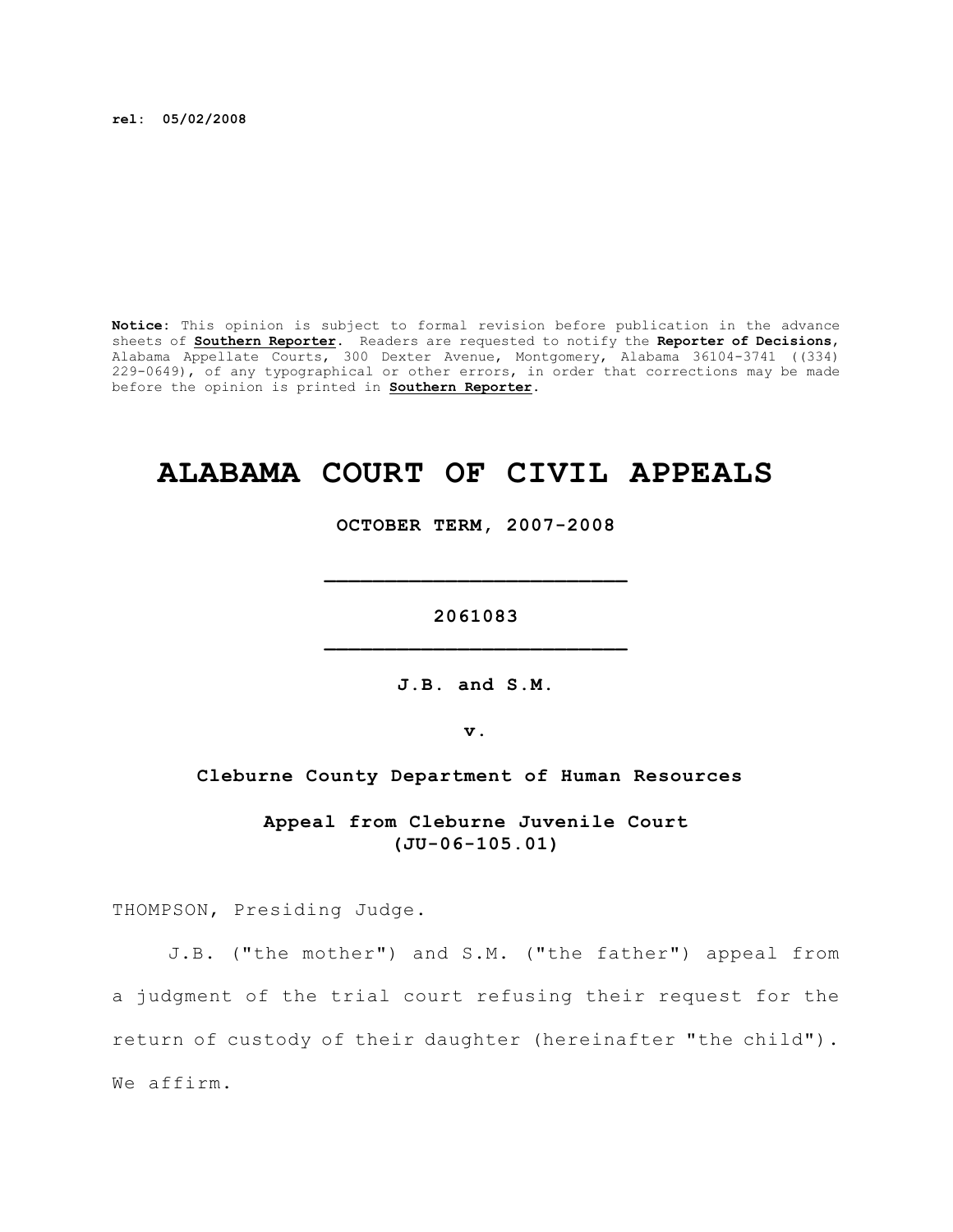On September 28, 2006, the mother took the child, who was one month old at the time, for a routine checkup. During that checkup, the doctor treating the child observed trauma to the child's head. X-rays of the child's head taken that same day revealed skull fractures on the left posterior side of the child's head. The child was immediately transferred to Children's Hospital in Birmingham for further treatment.

On October 2, 2006, the Cleburne County Department of Human Resources ("DHR") filed a petition alleging that the child was a dependent child pursuant to § 12-15-1(10), Ala. Code 1975, and seeking immediate, temporary custody of the child. The trial court entered an order on October 2, 2006, awarding DHR temporary custody of the child. On October 3, 2006, the mother and the father answered DHR's petition and requested that the trial court conduct a shelter-care hearing. Following the shelter-care hearing, the trial court entered an order on October 5, 2006, in which it found that placement of the child in the home of the mother and the father was not in the best interest of the child and transferred custody of the child to DHR. Following a November 7, 2006, dependency hearing, the trial court entered an order finding the child to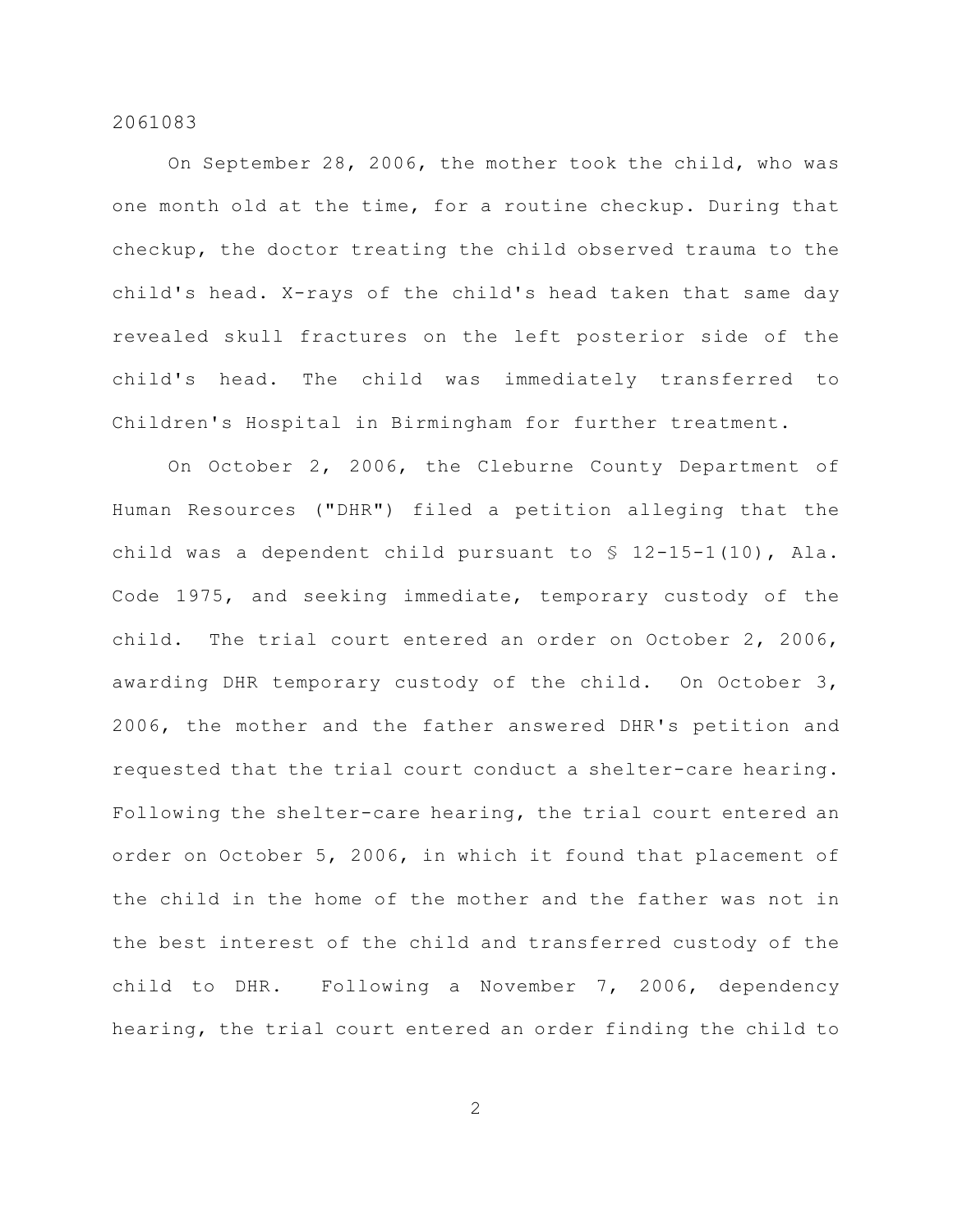be dependent and transferring custody of the child to DHR. On March 7, 2007, following a review hearing, the trial court entered an order continuing custody of the child with DHR. In the trial court's October 5, 2006; November 7, 2006; and March 7, 2007, orders, the trial court ordered DHR to continue to make reasonable efforts to reunify the child with the mother and the father.

On March 27, 2007, the mother and the father filed a petition for return of custody of the child. Following an ore tenus hearing on July 10, 2007, the trial court entered an order on August 8, 2007, denying the mother and the father's petition to regain custody of the child and reiterating its finding of dependency. In its August 8, 2007, order, the trial court stated that it was relieving DHR of the requirement that it continue its reunification efforts. The mother and the father timely appealed.

The evidence in the record on appeal reveals the following pertinent facts. At the time of the July 10, 2007, hearing, the child was 10 months old and had been in DHR's custody for 9 months. The child tested positive for methadone at the time of her birth. The mother, who was 37 years old at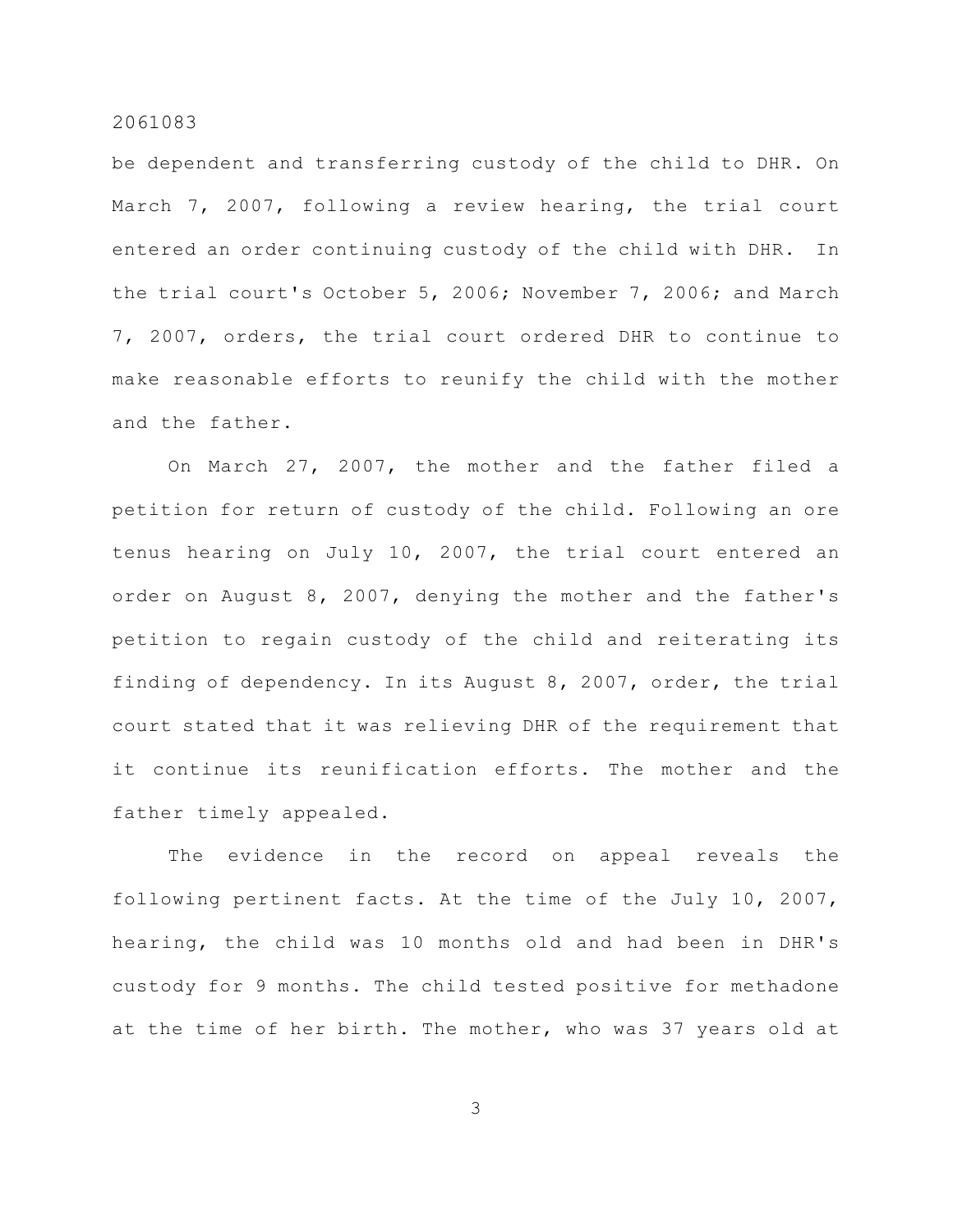the time of the June 10, 2007, hearing, has an extensive history of drug and alcohol abuse. The mother began using drugs and alcohol around the age of 16. Over the course of her 20-year addiction to drugs, the mother abused crack cocaine, heroin, and prescription pain medications. At the time the child was placed in DHR's custody, the mother was abusing methadone.<sup>1</sup> The father does not have a history of drug or alcohol abuse.

The record indicates that the father has a criminal record. While going through a divorce with his former wife, the father's former wife accused him of rape and domestic violence. The father was subsequently charged with those crimes. On May 13, 2004, the father pleaded guilty to domestic violence. The father also pleaded guilty to assault in the third degree. The record does not reveal the terms of the sentences imposed on the father following his pleas; however, the father completed a 16-week domestic-violence course in late 2004.

<sup>&</sup>lt;sup>1</sup>Methadone is "a synthetic addictive narcotic drug" used "for the relief of pain and as a substitute narcotic in the treatment of heroin addiction." Merriam-Webster's Collegiate Dictionary 781 (11th ed. 2003).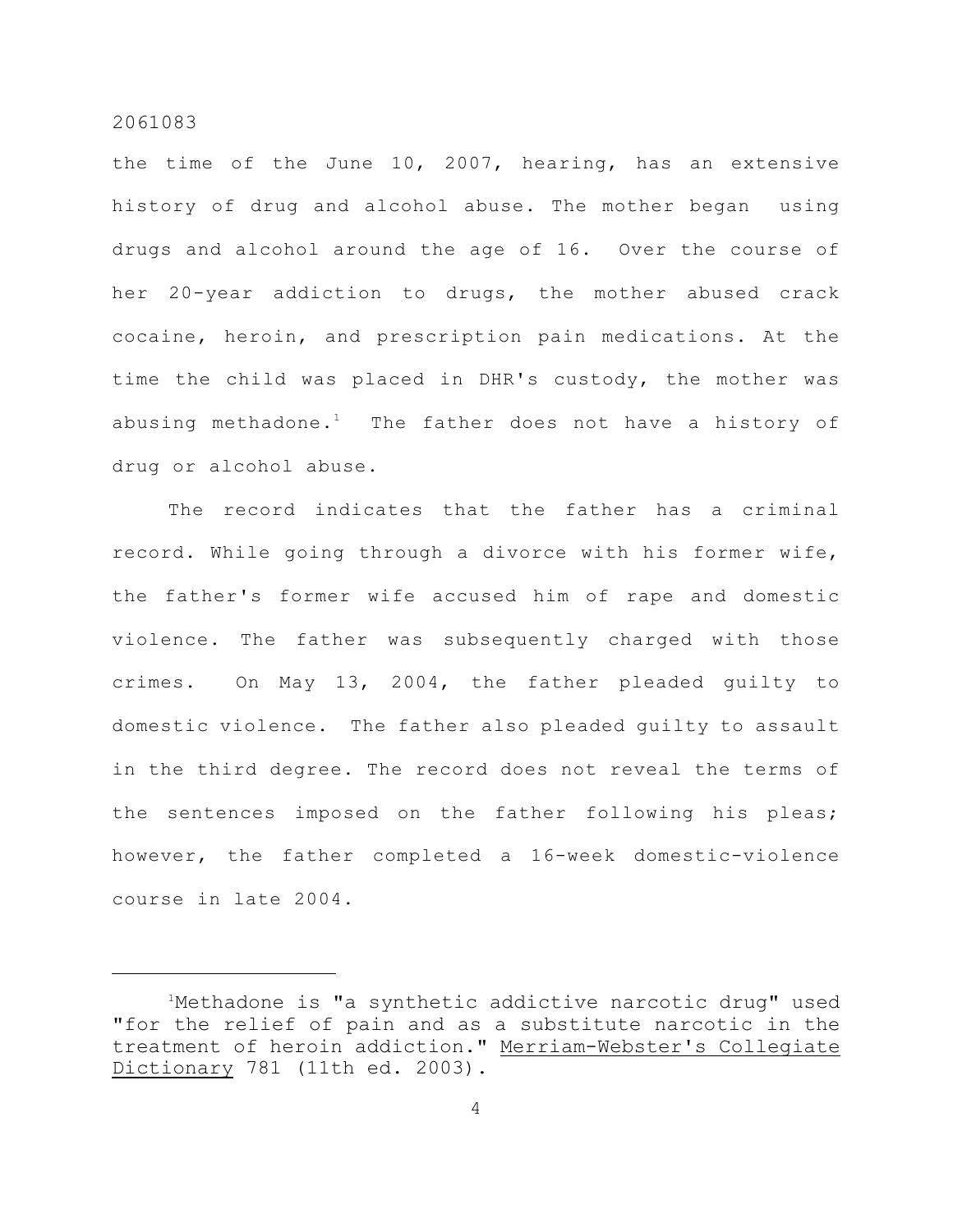In October 2006, after the trial court had removed the child from the mother and the father's custody, DHR developed an individualized service plan ("ISP") for the parties to follow in order to regain custody of the child. The ISP required both the mother and the father to participate in a psychological evaluation; to participate in counseling for past drug abuse and domestic violence; to participate in random drug screens and to remain drug-free and alcohol-free; to exercise supervised visitation with the child; and to provide an explanation for the fractures to the child's skull.

Lisa Patton, a DHR caseworker, testified that the mother and the father had accomplished most of the goals set for them in the ISP and that they had cooperated with DHR. Patton testified that the mother and the father had completed psychological evaluations and had participated in counseling. According to Patton, the mother and the father had remained drug-free and alcohol-free as requested by DHR. Patton testified that she was satisfied with the mother's progress and participation in a drug- and alcohol-rehabilitation program.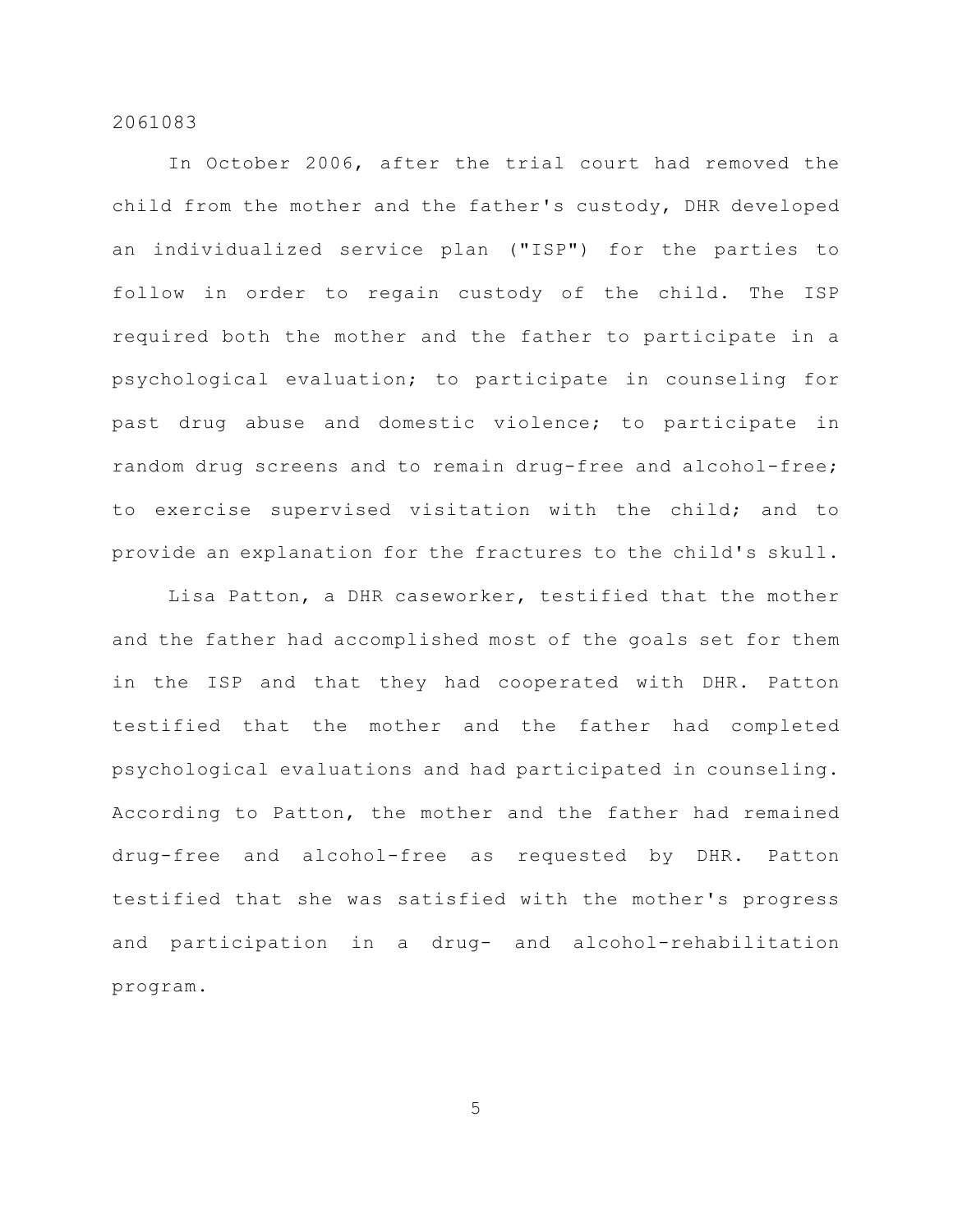Patton expressed concern regarding the father's attitude during a couple of visits the father and the mother made to Patton's office. Patton testified that on one occasion the father "almost crossed the line of a threat" when he stated that "if he doesn't get his baby back somebody will pay." Patton stated that she believed that the father was referring to taking legal action. Patton testified that a similar incident occurred the week before the final hearing when the mother and the father received letters notifying them that child abuse and/or neglect had been "indicated" following an investigation. According to Patton, the mother tried to nudge the father out of the building when the father became upset and said: "'Don't put your hands on me, I won't put my hands on you.'" Patton testified that the father's comment caused her concern.

Patton testified that the only provision in the ISP that the mother and the father had failed to comply with was offering a plausible explanation for the child's skull fractures. While testifying at the July 10, 2007, hearing, Patton alluded to explanations given by the parents at the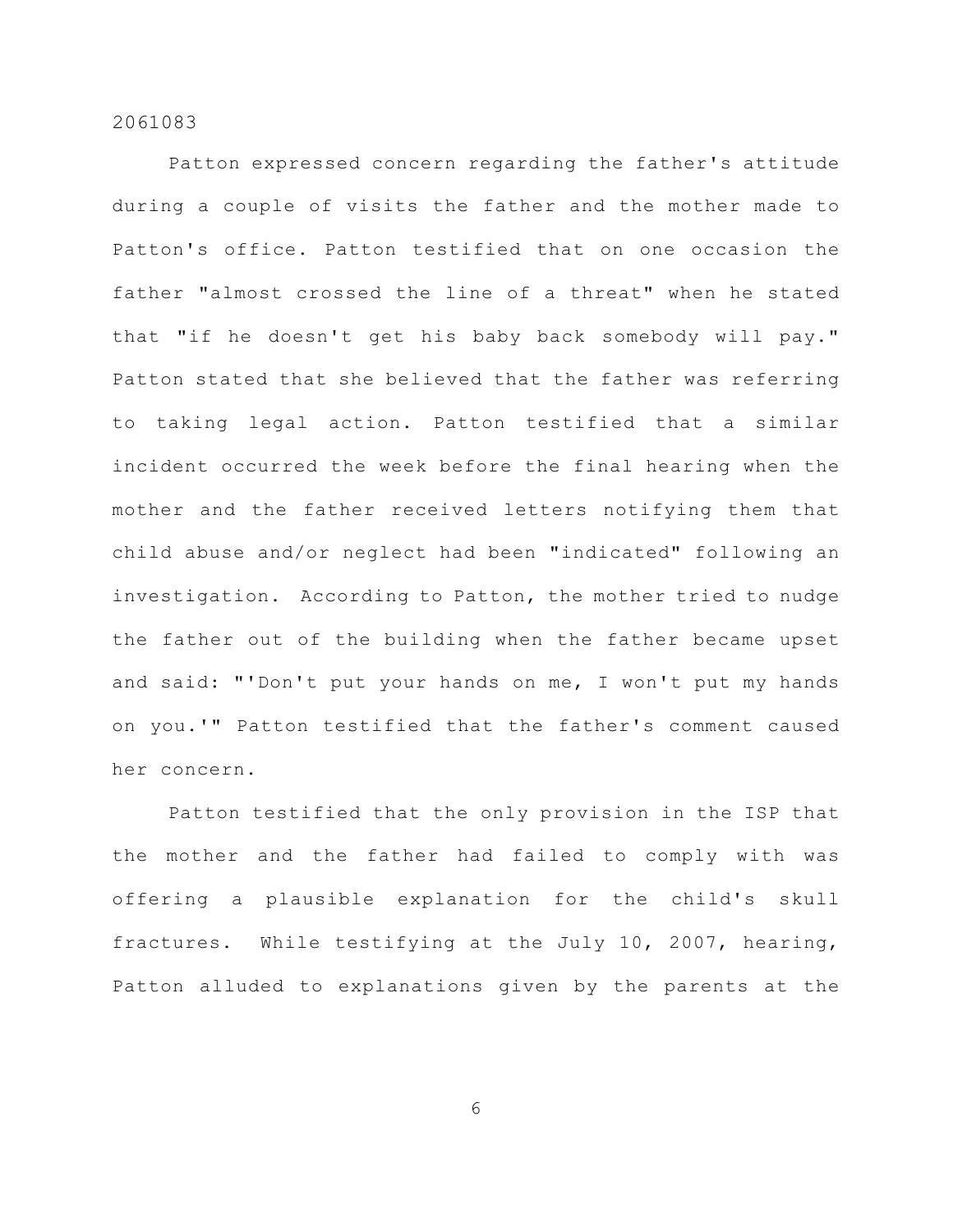November 7, 2006, dependency hearing. On direct examination, Patton testified as follows:

"Q. Have the parents provided explanations for the child's injuries?

"A. They have provided explanations.

"Q. And we went through all of those in the dependency hearing?

"A. Correct.

"Q. Have there been any other explanations provided?

"A. Not to my knowledge no, just the same ones." On cross-examination, Patton further testified:

"Q. You don't have any direct evidence, but you were present at the prior [dependency] hearing and you heard the testimony there and the parents' explanation.

"A. Correct.

"Q. And you are familiar with Dr. Amyia, the doctor at Children's Hospital, her statement?

"A. Correct.

"Q. You don't have any evidence that otherwise explains the unexplained?

"A. Correct."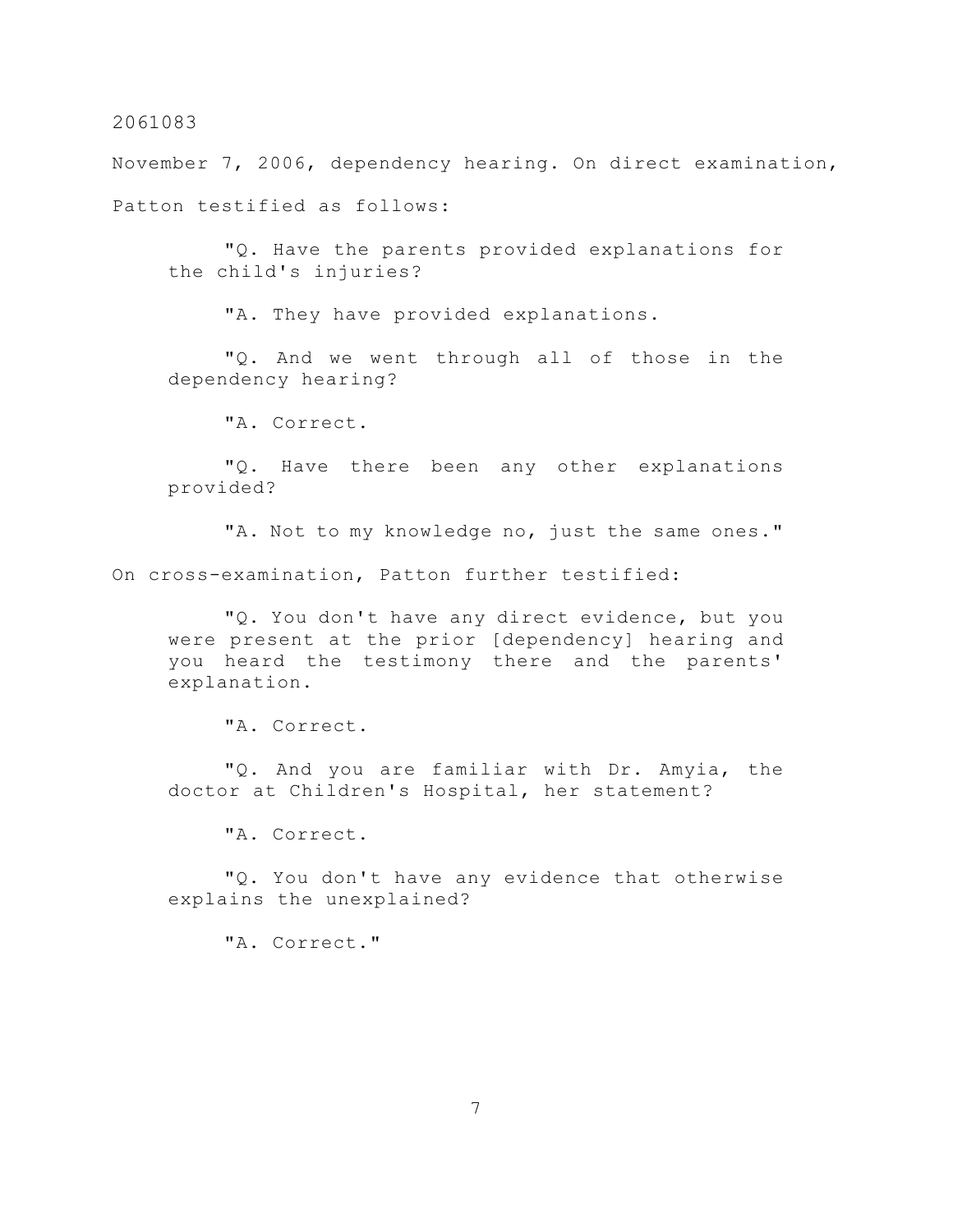The record indicates that  $Dr.$  Michelle Amyia<sup>2</sup> diagnosed the child's skull fractures. It appears from the record that Dr. Amyia's deposition testimony was admitted into evidence at the November 7, 2006, dependency hearing. Patton testified that she did not perform the investigation of the child's head injury. According to Patton, Jennifer Rios, another DHR employee, had investigated the injury and had testified regarding her investigation of the injury at the earlier dependency hearing. The record does not contain a copy of a transcript of the dependency hearing or any documentary evidence offered at that hearing.

According to Patton, if it were not for the unexplained injury to the child, DHR would return the child to the mother and the father's custody. Patton testified that DHR's policy provides that a child cannot be returned to a home if a serious, unexplained injury occurred in the home. Patton testified that DHR is investigating a relative placement for the child pending a plausible explanation from the mother and the father for the child's head injury.

 $2$ The record indicates an alternative spelling of this name as Dr. Michelle Amaya.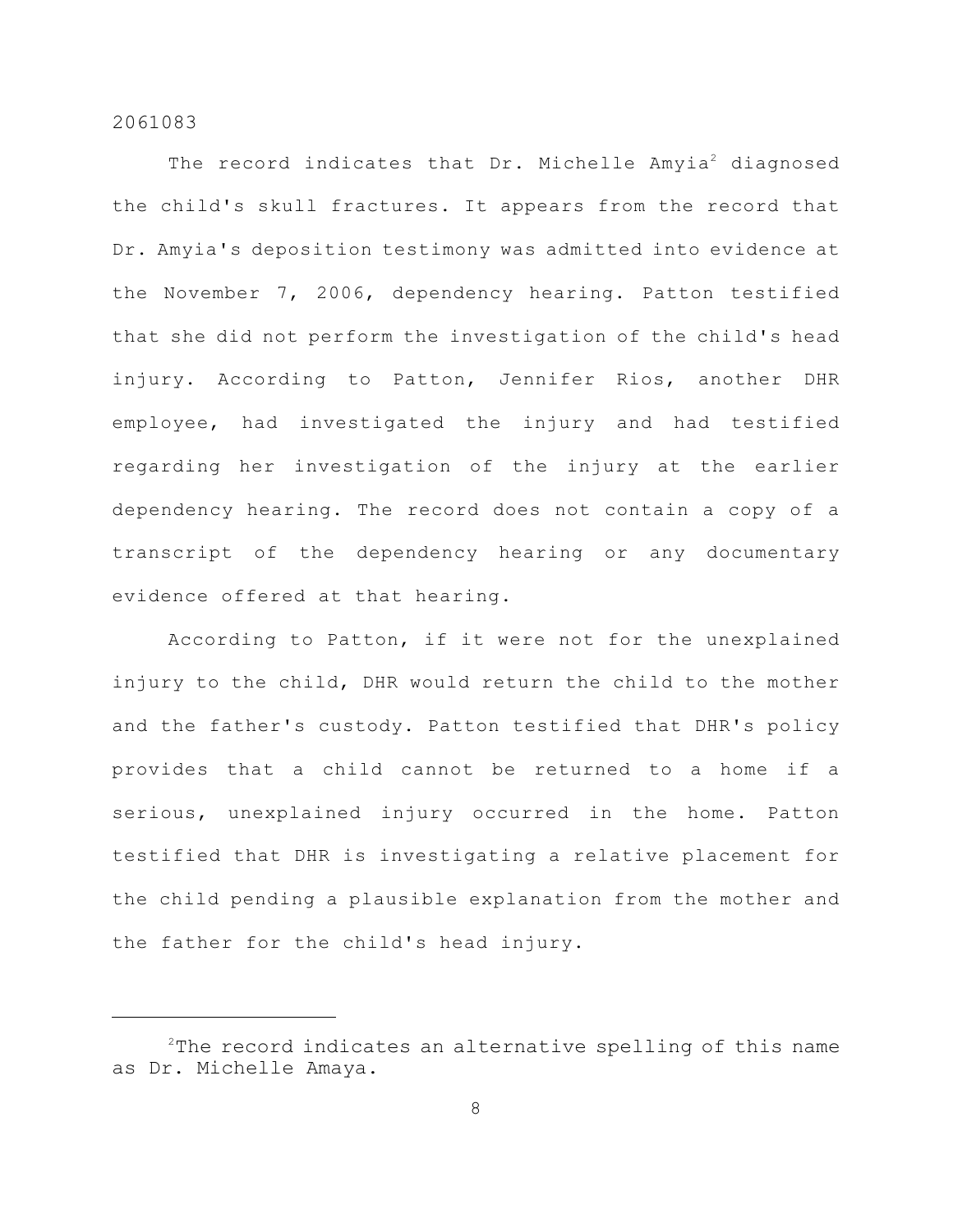The mother testified that she had met all the goals required by DHR in the ISP. The mother stated that she had been drug-free since December 4, 2006, and that she planned to complete the rehabilitation program offered by Helping Partners, LLC. The mother testified that she had offered DHR an explanation for the child's skull fractures as required in the ISP. The mother explained that the skull fractures could have been the result of actions taken by a babysitter who had babysat the child on four occasions before the child was diagnosed with the skull fractures. The mother denied any knowledge of the child's falling or sustaining injuries in her or the father's presence. The mother denied that the father had committed acts of domestic violence against her.

The father testified that he and the mother were commonlaw married and had been living together since 2003. The father testified that he had never committed acts of domestic violence against the mother. The father denied doing anything to hurt the child. The father testified that he believed that the fractures to the child's skull were the result of trauma during birth.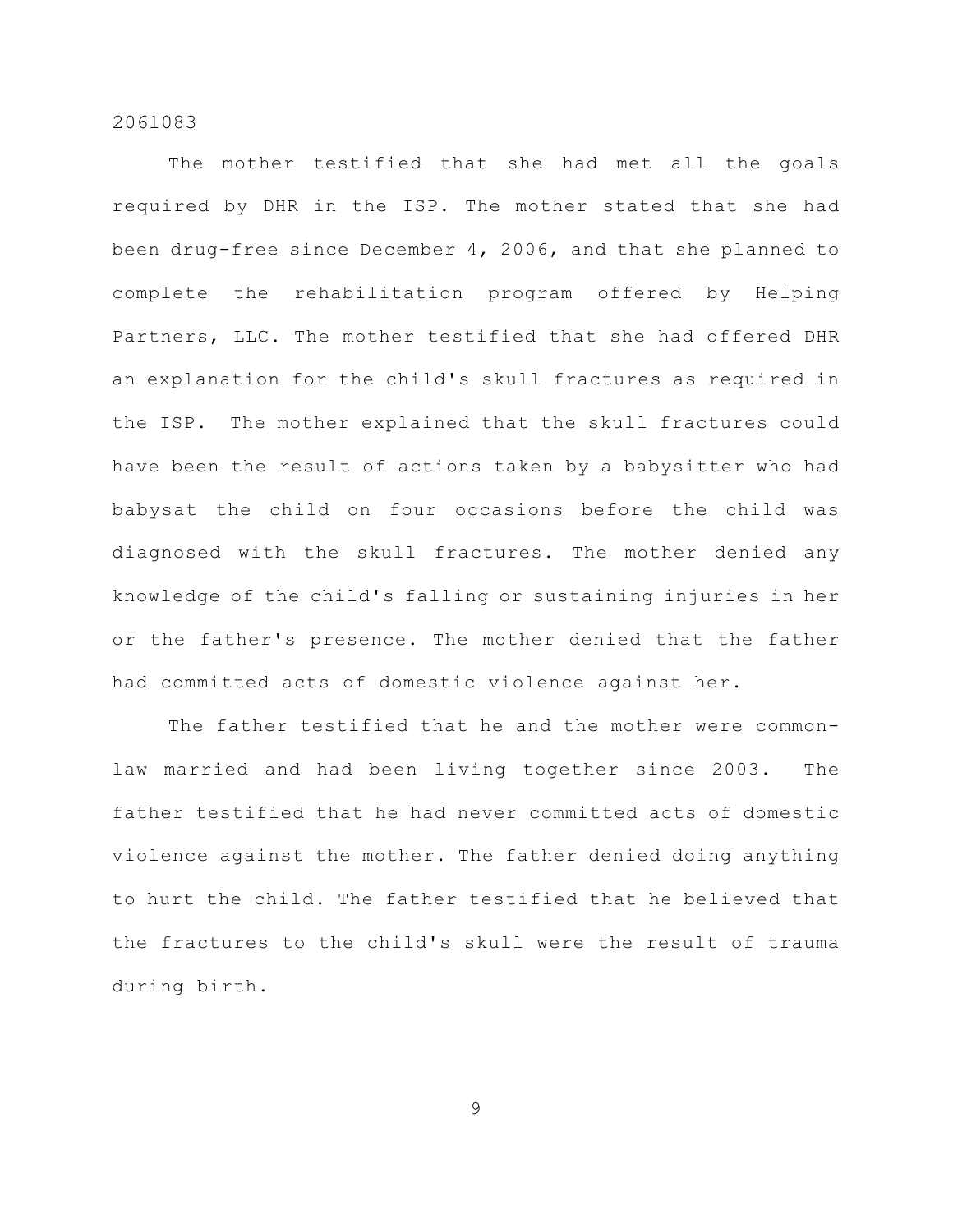Several witnesses testified at the July 10, 2007, hearing regarding the mother's history of drug and alcohol abuse and her treatment for substance abuse. James Hayes, the owner of Helping Partners, testified that his company offers an 18 month rehabilitation program for drug and alcohol addiction. Hayes testified that the mother began "phase one" of the program, also called "early recovery," on December 19, 2006. According to Hayes, the mother had successfully completed phase one and, at the time of the July 10, 2007, hearing, was participating in "phase two," known as "relapse prevention." Hayes testified that he believed that the mother understood that addiction is a "chronic brain disease." On crossexamination, Hayes acknowledged that he was not a licensed professional counselor or a mental-health professional.

Beth Storey, an educator employed by Helping Partners and the mother's sponsor in that program, testified that the mother had performed well in the program and had faithfully attended meetings. Storey testified that a high risk of relapse exists for two years after an addict stops using drugs. According to Storey, the mother believed that the child sustained the skull fractures during birth.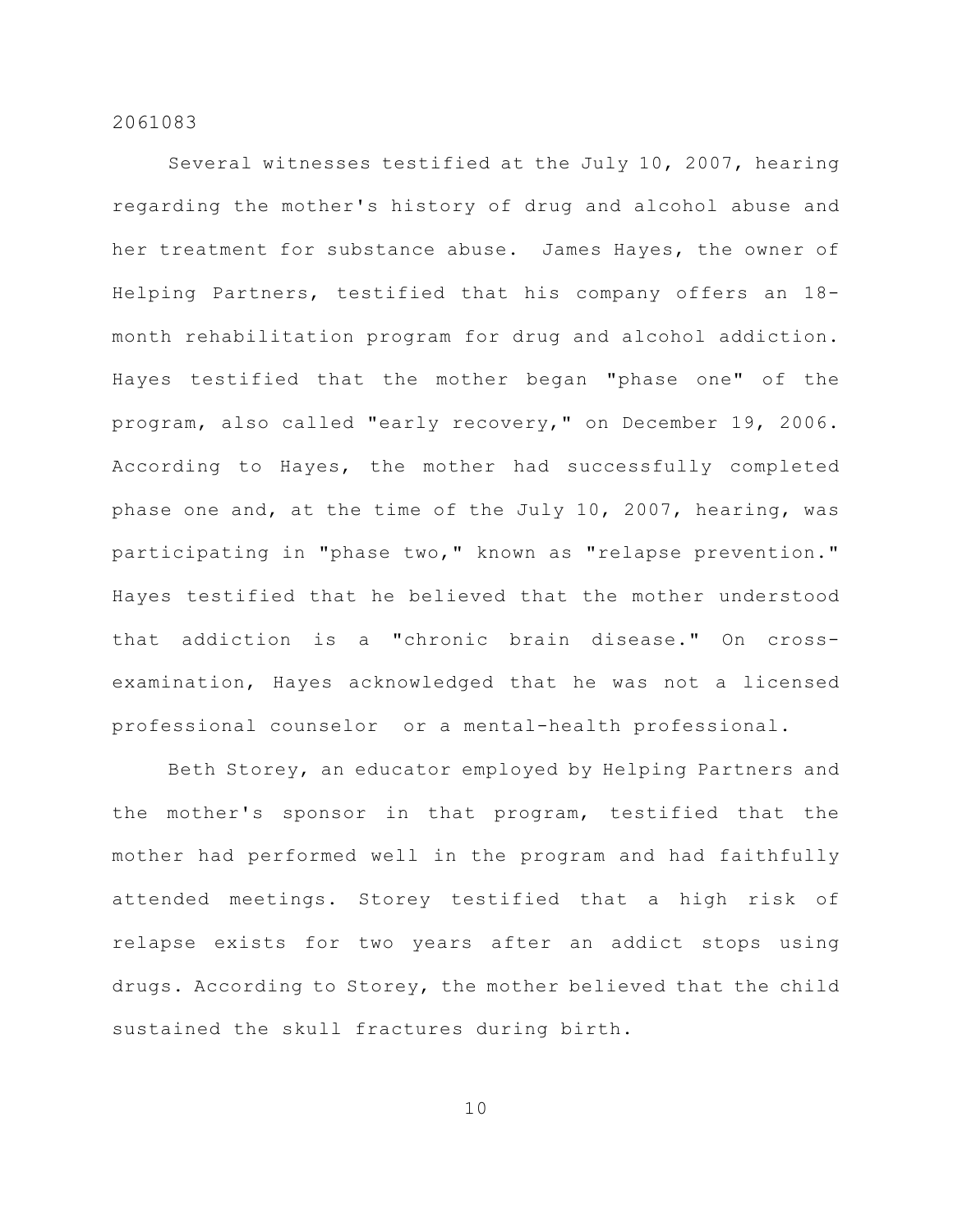Carrie Halladay, a licensed professional counselor, provided services to the mother and the father at the request of DHR. Halladay testified that she had performed a domesticviolence assessment on the parents and that both parents had denied that there was any domestic violence in their relationship. Halladay testified that she did not independently investigate any other possible incidents of domestic violence that the father might have been involved in and that she had relied solely on the father's self-reporting his history of domestic violence.

Halladay testified that she had no concerns about the mother's ability to parent the child. According to Halladay, since October 2006 the mother had consistently met with her once a week for counseling. Halladay testified that she conducted the counseling sessions with the mother in the mother's home. Halladay testified that the mother's home appeared to be appropriate for a small child, but Halladay testified that she had not observed the mother with the child in the home. Halladay explained that the mother had made significant progress in counseling. Halladay testified that she had recommended individual counseling for the father, but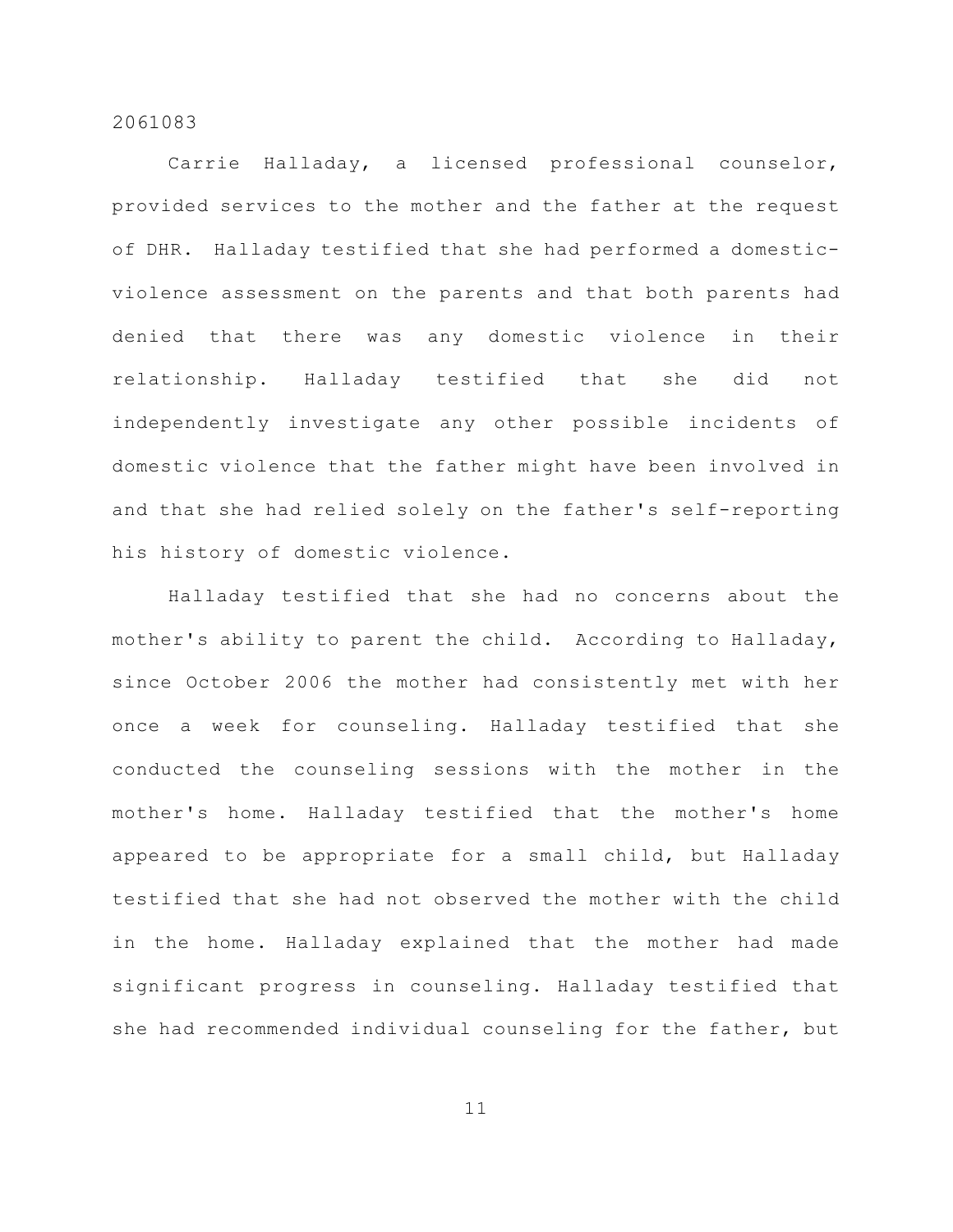the father was unable to attend counseling sessions because of his work schedule.

On cross-examination, when asked if there was a reasonable possibility that the mother could relapse, Halladay answered yes. However, Halladay testified that the likelihood that an addict could relapse decreases when the addict attends support meetings, stays in a rehabilitation program, and maintains contact with a sponsor; all of which, according to Halladay, the mother was doing at the time of the hearing. Halladay testified that, generally, it was possible that the mother could not remember actions she had taken while under the influence of drugs.

Martha Jane Hollis, who had supervised the mother and the father's visitation with the child, testified that the mother and the father responded appropriately to the child during visitation. According to Hollis, the child had bonded with the mother and the father. Hollis stated that she had not observed any indication of domestic violence between the mother and the father during visitation.

Debra Braswell, who supervised visitation between the mother, the father, and the child at the time of the July 10,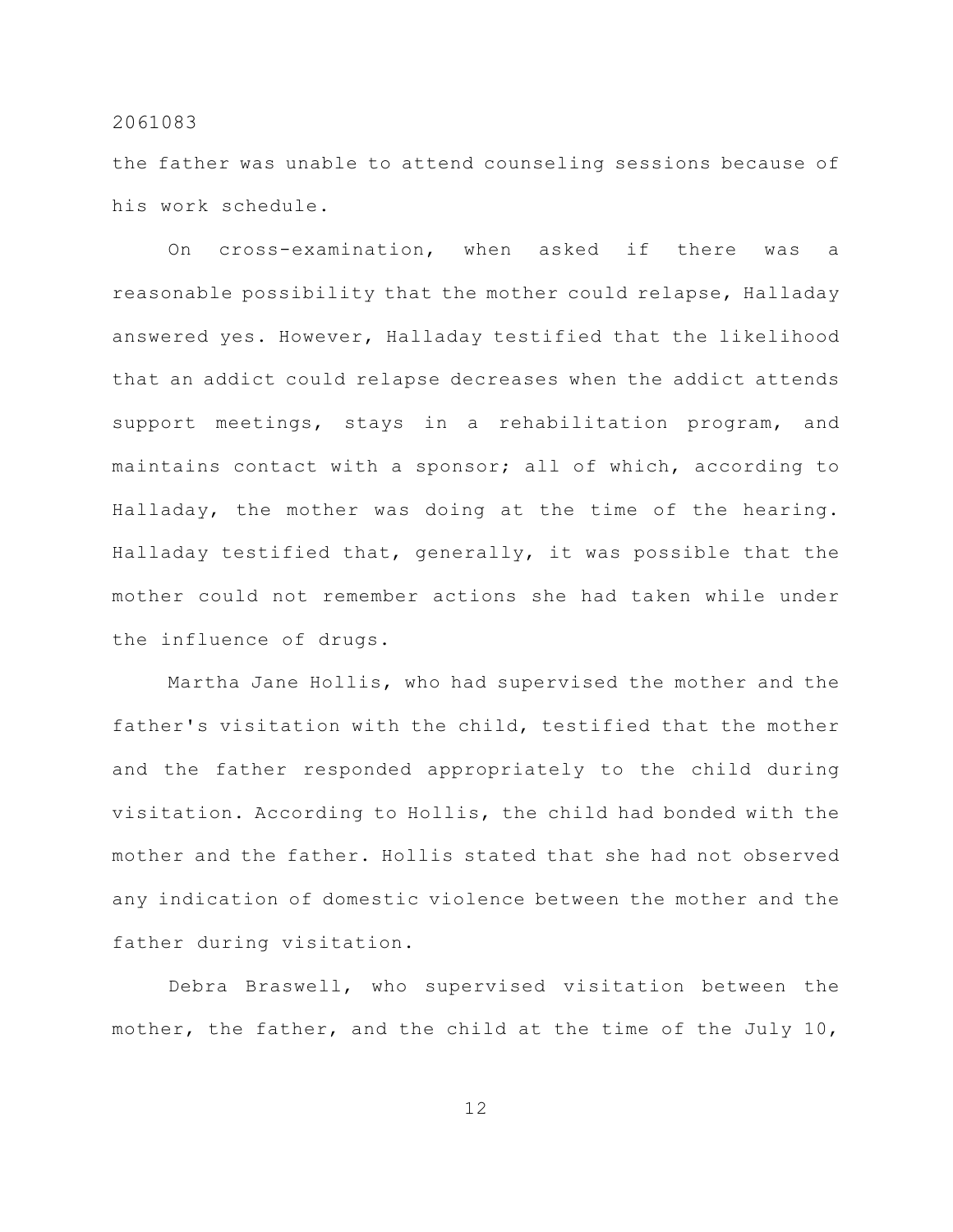2007, hearing, testified that she had no concerns about the mother and the father's ability to parent the child. According to Braswell, the mother and the father were "very good" at handling and caring for the child during visitation. Braswell testified that she had never witnessed any indication of domestic violence between the mother and the father.

The mother and the father contend on appeal that the trial court erred when it denied their petition to return custody of the child because, they argue, they complied with the reunification plan as instructed by DHR. The mother and the father essentially challenge the trial court's determination that the child continued to be dependent.

This court is limited in its review of a trial court's judgment when a trial court receives ore tenus evidence. A trial court's judgment resolving disputed ore tenus evidence is entitled to a presumption of correctness on appeal and will not be reversed absent a showing that the trial court exceeded its discretion or that the factual findings upon which the judgment is based are so unsupported by the evidence as to be plainly and palpably wrong. T.D.P. v. D.D.P., 950 So. 2d 311 (Ala. Civ. App. 2006). This "'presumption of correctness is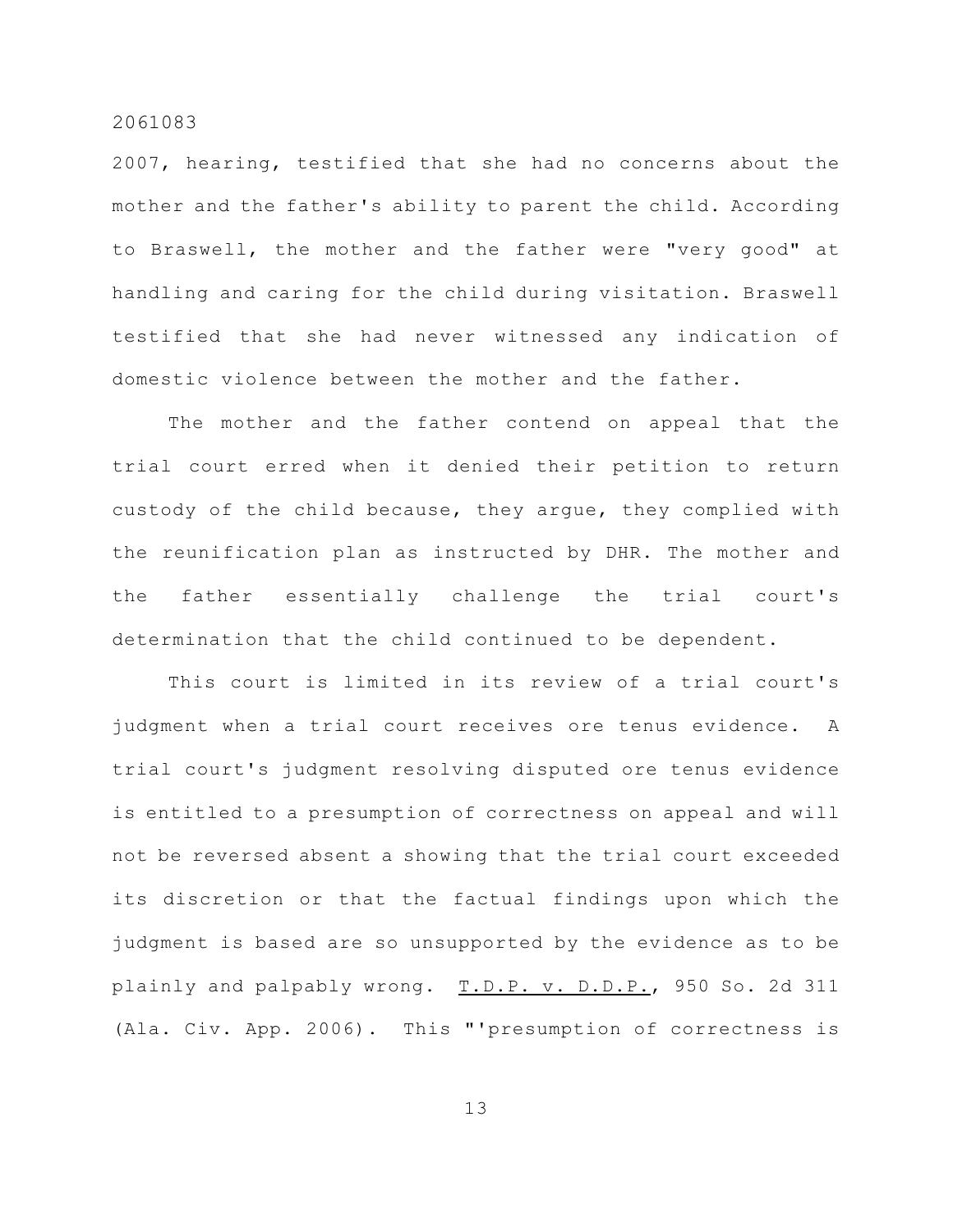based in part on the trial court's unique ability to observe the parties and the witnesses and to evaluate their credibility and demeanor.'" L.L.M. v. S.F., 919 So. 2d 307, 311 (Ala. Civ. App. 2005) (quoting Littleton v. Littleton, 741 So. 2d 1083, 1085 (Ala. Civ. App. 1999)). The determination of the credibility and veracity of the witnesses is the responsibility of the trial court. Earheart v. Earheart, 842 So. 2d 695 (Ala. Civ. App. 2002).

We are not allowed to substitute our judgment for that of the trial court, even when this court might have reached a different result, unless the trial court's resolution of the facts is plainly and palpably wrong. L.R.M. v. D.M., 962 So. 2d 864, 873-74 (Ala. Civ. App. 2007) (citing Griggs v. Griggs, 638 So. 2d 916, 918-19 (Ala. Civ. App. 1994), quoting in turn Young v. Young, 376 So. 2d 737, 739 (Ala. Civ. App. 1979)). "'[A]n appellate court may not substitute its judgment for that of the trial court. To do so would be to reweigh the evidence, which Alabama law does not allow.'" Ex parte R.E.C., 899 So. 2d 272, 279 (Ala. 2004)(quoting Ex parte Foley, 864 So. 2d 1094, 1099 (Ala. 2003)). When addressing the inability of an appellate court to reweigh the evidence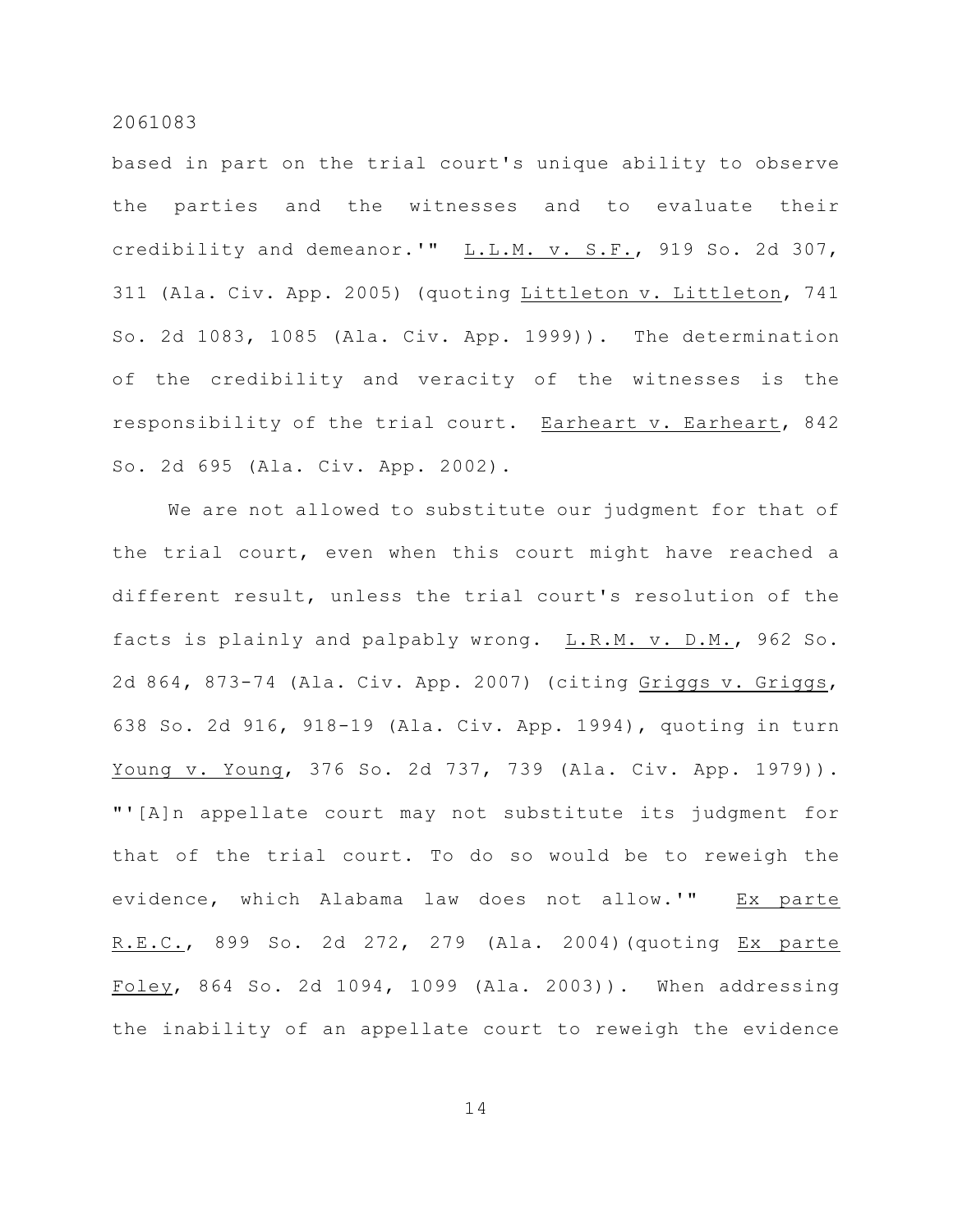and substitute its judgment for that of the trial court, our supreme court recognized:

"The trial court must be allowed to be the trial court; otherwise, we (appellate court judges and justices) risk going beyond the familiar surroundings of our appellate jurisdiction and into an area with which we are unfamiliar and for which we are ill-suited–-factfinding."

Ex parte R.T.S., 771 So. 2d 475, 477 (Ala. 2000).

A finding of dependency must be supported by clear and convincing evidence. § 12-15-65(f), Ala. Code 1975; J.S.M. v. P.J., 902 So. 2d 89, 95 (Ala. Civ. App. 2004). This court has stated that clear and convincing evidence is

> "'"[e]vidence that, when weighed against evidence in opposition, will produce in the mind of the trier of fact a firm conviction as to each essential element of the claim and a high probability as to the correctness of the conclusion. Proof by clear and convincing evidence requires a level of proof greater than a preponderance of the evidence or the substantial weight of the evidence, but less than beyond a reasonable doubt."

"'§ 6-11-20[(b)](4), Ala. Code 1975.'"

J.C. v. State Dep't of Human Res., [Ms. 2060091, Oct. 12,  $2007$ ] \_\_\_ So. 2d \_\_\_, \_\_\_ (Ala. Civ. App. 2007) (quoting  $L.M.$ v. D.D.F., 840 So. 2d 171, 179 (Ala. Civ. App. 2002)). Matters of dependency are within the sound discretion of the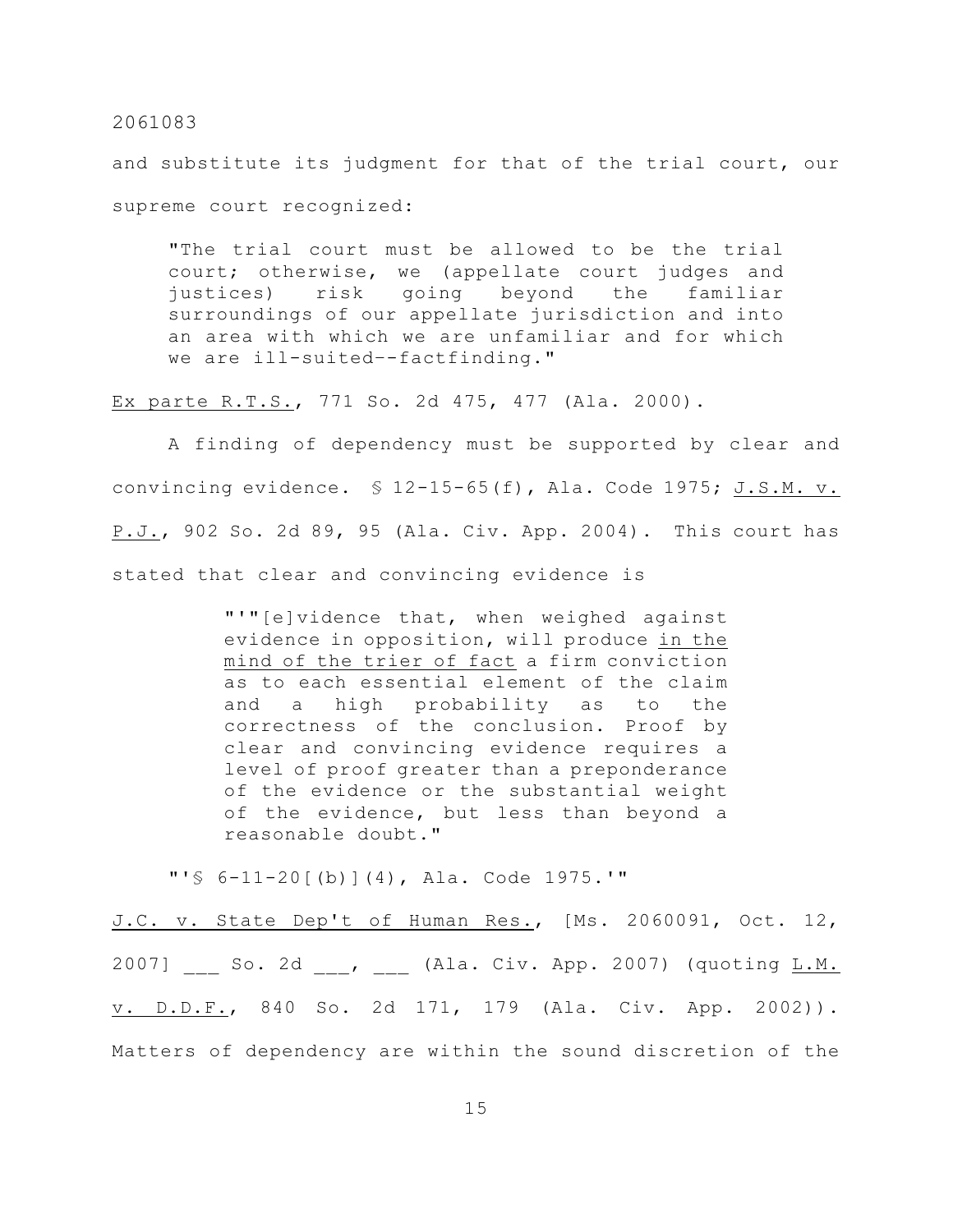trial court, and a trial court's ruling in a dependency action in which evidence is presented ore tenus will not be reversed absent a showing that the ruling was plainly and palpably wrong. T.D.P. v. D.D.P., supra. The transfer of custody upon a finding of dependency is governed by the child's best interests. F.G.W. v. S.W., 911 So. 2d 1, 4 (Ala. Civ. App. 2004) (citing Jones v. Webb, 524 So. 2d 374, 374 (Ala. Civ. App. 1988)).

At the outset, we note that the mother and the father refer to evidence in support of their argument on appeal that is not contained in the record. Included in that evidence is an 8x10 photograph taken of the child immediately after she was born. The record indicates that before the trial court conducted the July 10, 2007, hearing, the parties stipulated that the testimony and documentary evidence from the November 7, 2006, dependency hearing be "incorporated" with the evidence presented at the July 10, 2007, hearing so that the trial court could consider all the evidence before rendering its judgment. The trial court agreed to the stipulation and noted that it would "review the notes and also the transcript on the prior adjudication of dependency." The record on appeal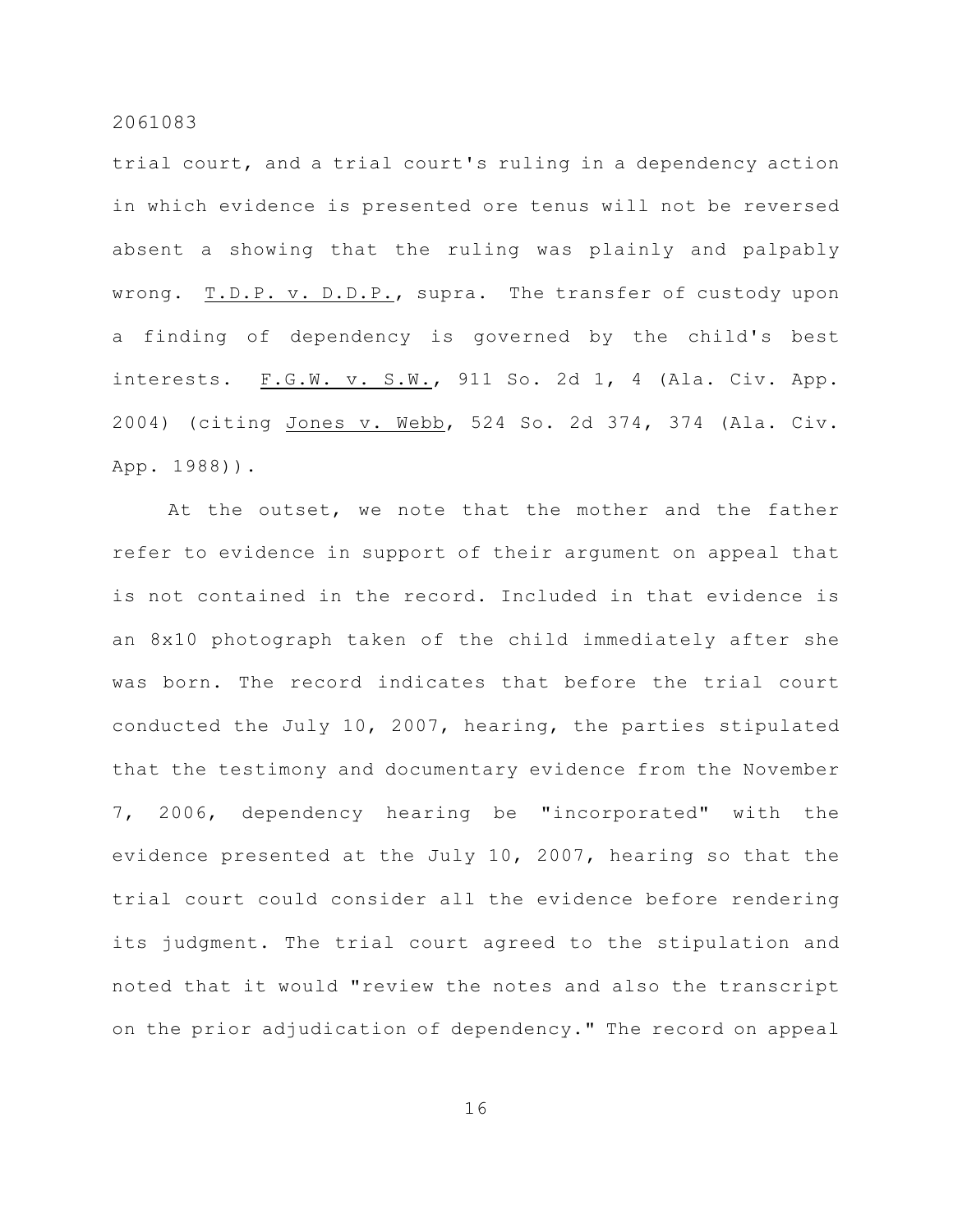does not contain a copy of the transcript of the dependency hearing or any documentary evidence admitted at that hearing.

It is well settled that "an appellate court is limited to a review of the record, and the record cannot be changed, altered, or varied on appeal by statements in briefs of counsel." Quick v. Burton, 960 So. 2d 678, 680-81 (Ala. Civ. App. 2006) (citing Wal-Mart Stores, Inc. v. Goodman, 789 So. 2d 166, 176 (Ala. 2000), and Gotlieb v. Collat, 567 So. 2d 1302, 1304 (Ala. 1990)). This court cannot presume error or the existence of facts to which the record is silent. Id. Also, this court must conclusively presume that the evidence not contained in the record on appeal supports the trial court's judgment. Sartin v. Sartin, 678 So. 2d 1181, 1183 (Ala. Civ. App. 1996).

The burden is on the mother and the father, as the appellants, to ensure that the record on appeal contains sufficient evidence to warrant a reversal. Goree v. Shirley, 765 So. 2d 661, 662 (Ala. Civ. App. 2000). The mother and the father have not attempted to invoke Rule 10(f), Ala. R. App. P., which provides for the correction or modification of the record on appeal. Further, it is beyond this court's authority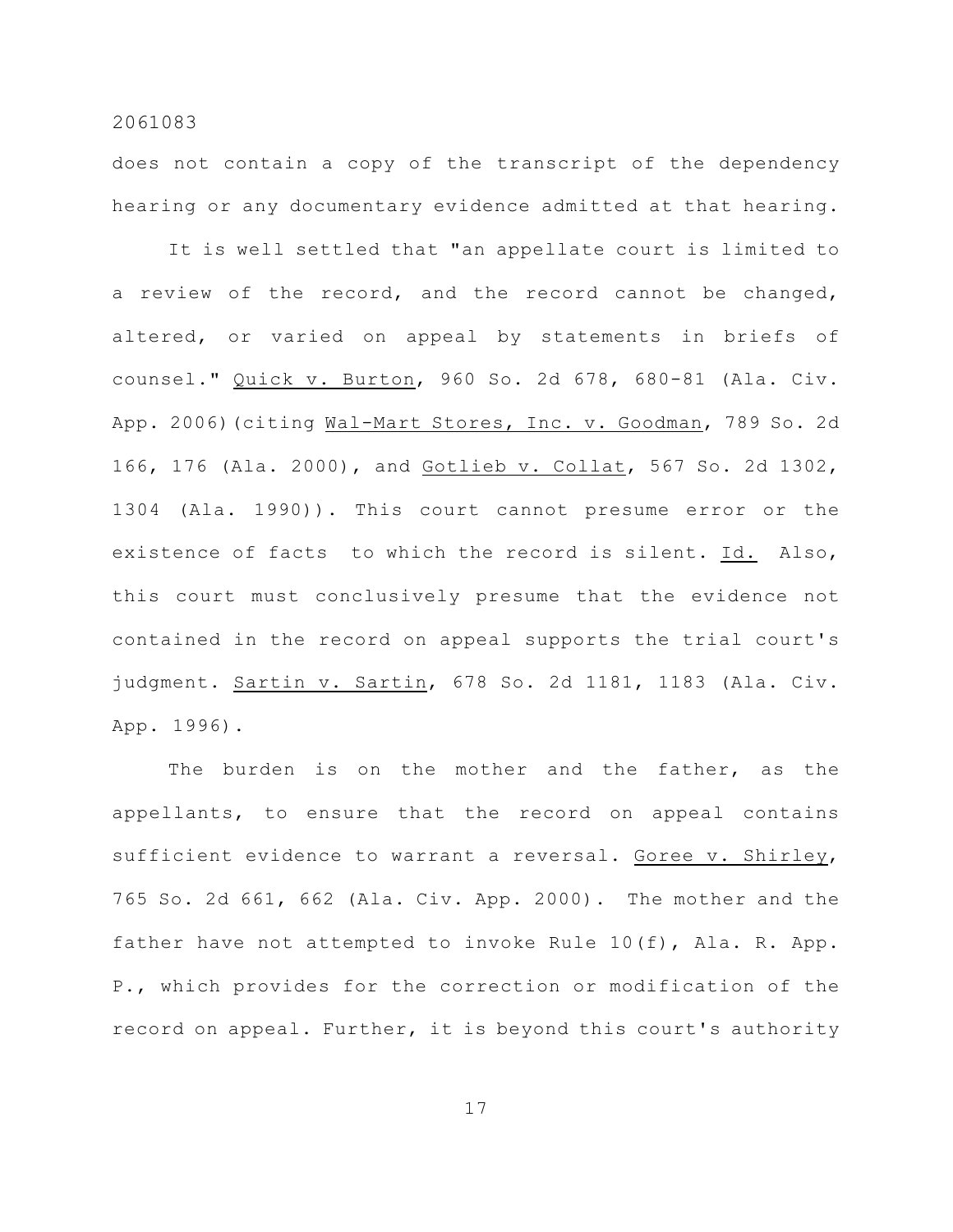to take judicial notice of another court's records. See Warren v. Wester, 827 So. 2d 116, 119 n.3 (Ala. Civ. App. 2002)(recognizing that this court is not generally permitted to take judicial notice of the records of another judicial body); Worthington v. Amerson, 741 So. 2d 437, 438 n.2 (Ala. Civ. App. 1999)(stating that "[g]enerally, a court may not take judicial notice of the records of another court"); and Lyle v. Eddy, 481 So. 2d 395, 397 (Ala. Civ. App. 1985)(recognizing that "there is no authority allowing a judge to judicially notice the record of proceedings from a prior court").

The trial court's August 8, 2007, order denying the mother and the father's petition for return of custody does not contain specific findings of fact. "'It is ... well established that in the absence of specific findings of fact, appellate courts will assume that the trial court made those findings necessary to support its judgment, unless such findings would be clearly erroneous.'" Ex parte Fann, 810 So. 2d 631, 633 (Ala. 2001)(quoting Ex parte Bryowsky, 676 So. 2d 1322, 1324 (Ala. 1996)).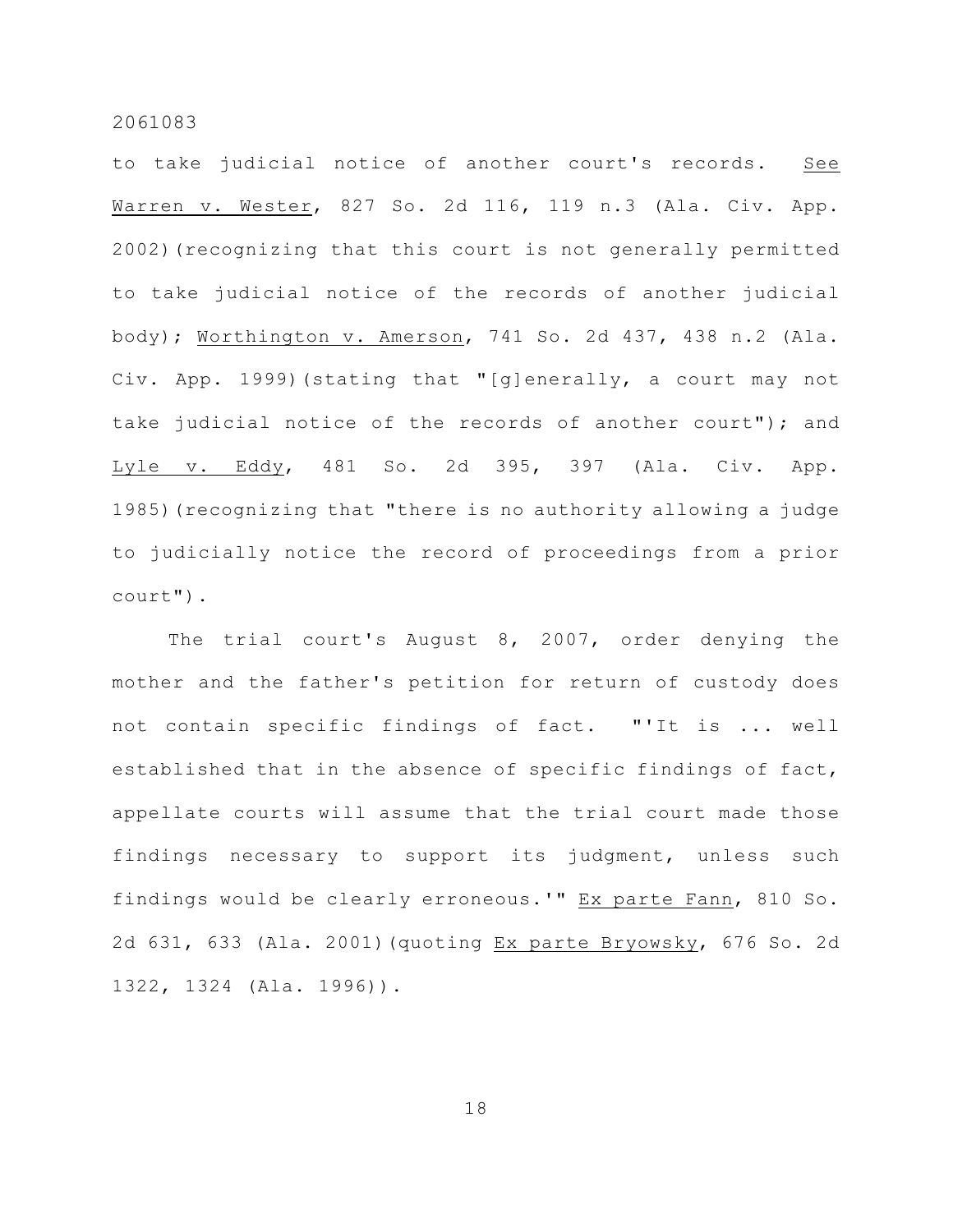Section 12-15-1(10), Ala. Code 1975, defines a dependent child, in pertinent part, as a child:

"f. Who is in a condition or surroundings or is under [such] improper or insufficient guardianship or control as to endanger the morals, health, or general welfare of the child; or

"....

"j. Who is physically, mentally, or emotionally abused by the child's parents, guardian, or other custodian or who is without proper parental care and control necessary for the child's well-being because of the faults or habits of the child's parents, guardian, or other custodian or their neglect or refusal, when able to do so, to provide them; or

"....

"m. Who for any other cause is in need of the care and protection of the state; and

"n. In any of the foregoing, is in need of care or supervision."

In addition to the evidence from the November 7, 2006, dependency hearing, the trial court considered evidence indicating that the child had suffered unexplained skull fractures while in the mother and the father's custody. Although the mother and the father complied with most of the requirements included in the ISP prepared by DHR, the evidence supports a finding that the mother and the father failed to offer a plausible explanation of how the child sustained the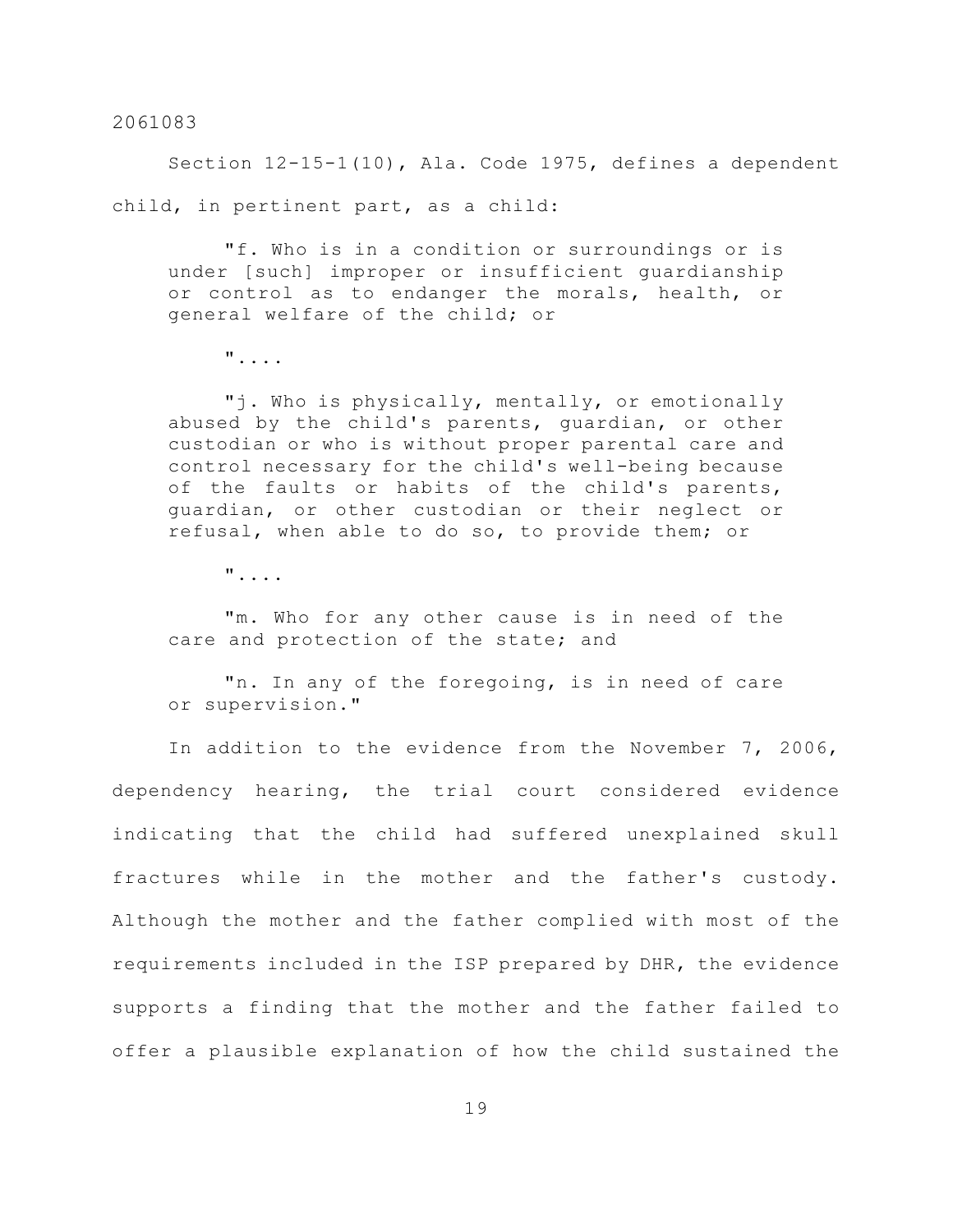fractures to her skull. References made during the July 10, 2007, hearing to the deposition testimony of Dr. Amyia that was introduced at the November 7, 2006, dependency hearing indicate that Dr. Amyia's explanation of the child's injuries conflicted with the explanations given to DHR by the mother and the father. The trial court could have concluded that, based on the severity of the child's injury and the conflicting explanations of how the child was injured, the child remained dependent. Because we do not have a copy of the transcript of the November 7, 2006, dependency hearing or Dr. Amyia's deposition testimony, we must assume that evidence contained in the transcript and Dr. Amyia's deposition testimony support the trial court's decision to continue custody of the child with DHR. See Leeth v. Jim Walter Homes, Inc., 789 So. 2d 243, 247 (Ala. Civ. App. 2000)("'[W]hen a trial court's order is based on evidence that is not before the appellate court, we conclusively presume that the court's judgment is supported by the evidence.'" (quoting Newman v. State, 623 So. 2d 1171, 1172 (Ala. Civ. App. 1993))).

In his dissent, Judge Moore concludes that the evidence elicited at the November 7, 2006, dependency hearing was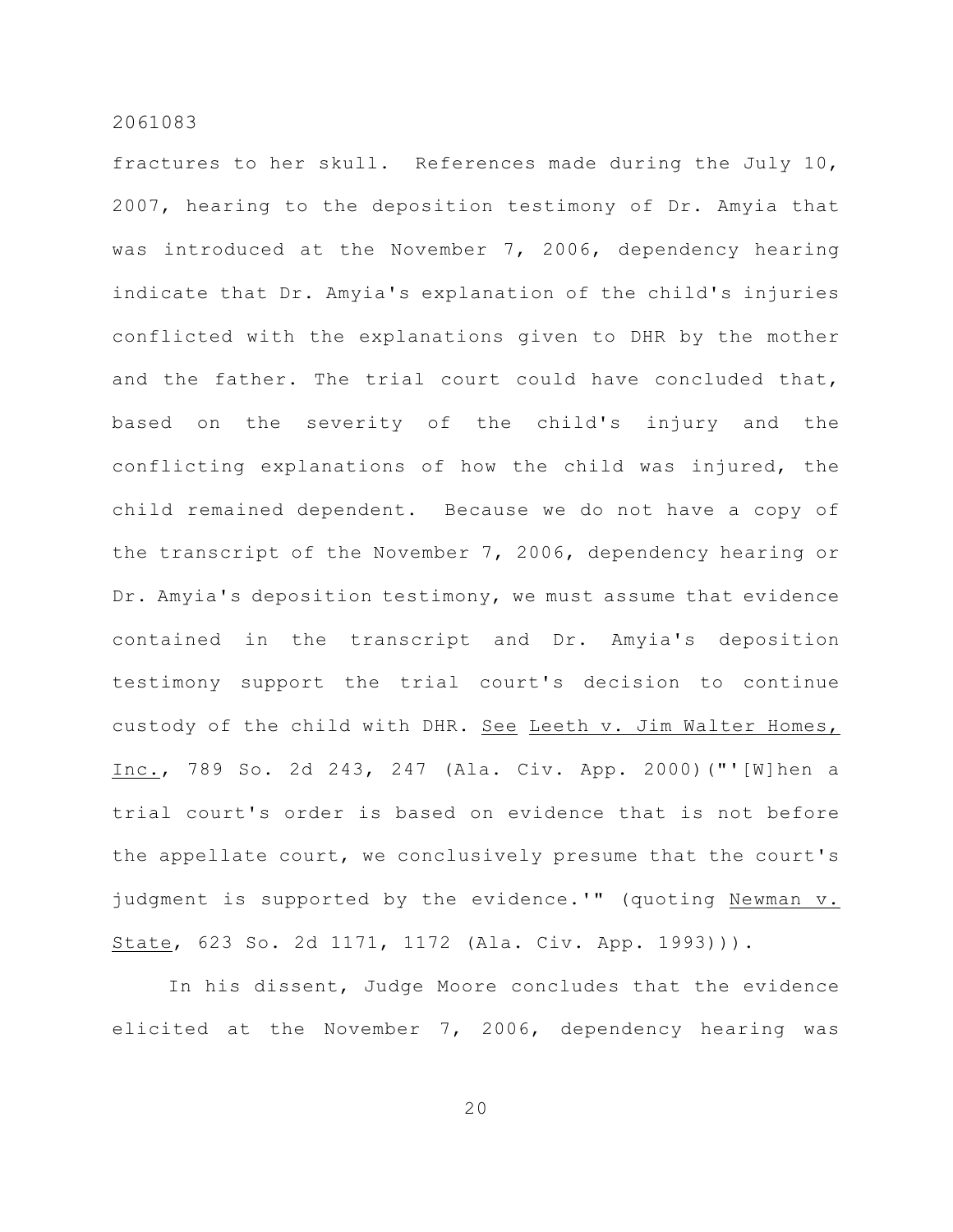irrelevant to our review of the trial court's judgment in this case because that evidence "could not have possibly been directed toward future events" and, therefore, "could not possibly supply the missing clear and convincing evidence DHR needed to prove that the child remained dependent on July 10, 2007." So. 2d at . Although we do not have a copy of the transcript of the November 7, 2006, dependency hearing, or of Dr. Amyia's deposition testimony, it is undisputed that the trial court considered at that hearing evidence regarding skull fractures that the child had sustained while in the mother and the father's custody. The evidence presented at the November 7, 2006, hearing remained relevant to the issue addressed at the July 10, 2007, hearing because, at the time of that hearing, the child's injuries remained unexplained and, therefore, the basis for the initial finding of dependency continued to exist.

Judge Moore concludes in his dissent that the dependency statute does not state that a child is dependent and remains dependent if that child has unexplained injuries. Although Judge Moore is correct that the dependency statute does not specifically provide for that particular circumstance, § 12-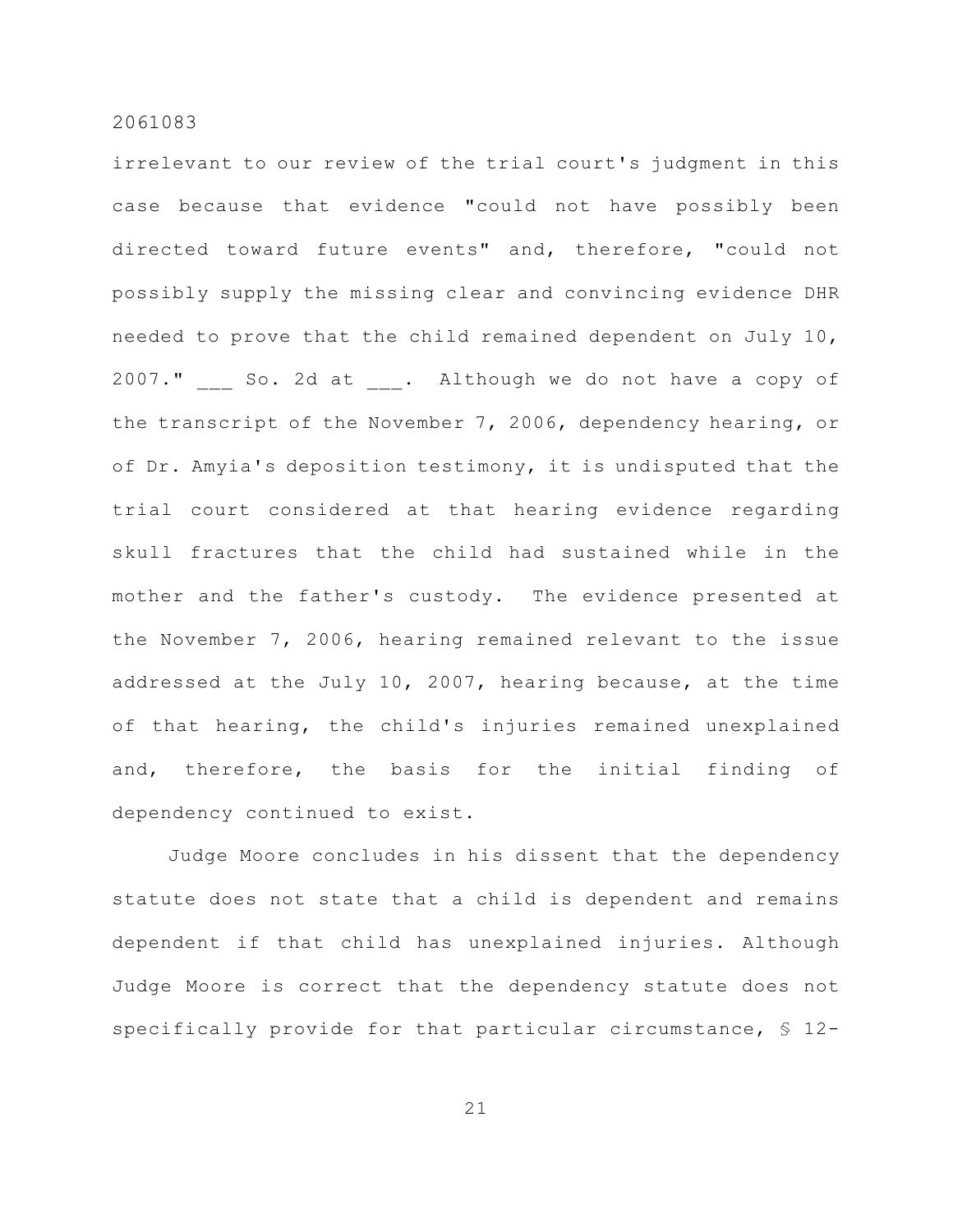15-1(10)j., Ala. Code 1975, of the dependency statute defines a dependent child as one "[w]ho is physically ... abused by the child's parents ... or who is without proper parental care and control necessary for the child's well-being because of the faults or habits of the child's parents ...." The child in this case sustained injuries to her skull indicating physical abuse. The trial court could have concluded that the threat of physical injury to the child continued to exist, and, therefore, that the child remained dependent.

Judge Moore, in his dissent, effectively reweighs the evidence presented to the trial court and draws conclusions from the evidence, a function that is best left to the trial court, as the fact-finder. See Ex parte R.T.S., supra. One of the several conclusions made by Judge Moore in his dissent is that "DHR basically admitted that the child was no longer in need of DHR's protection, care, or supervision." So. 2d at . Our review of the record does not support such a conclusion. Patton, the only DHR employee called to testify at the final hearing, did not testify that the child was no longer in need of DHR's protection, care, or supervision. Patton testified at length regarding the child's unexplained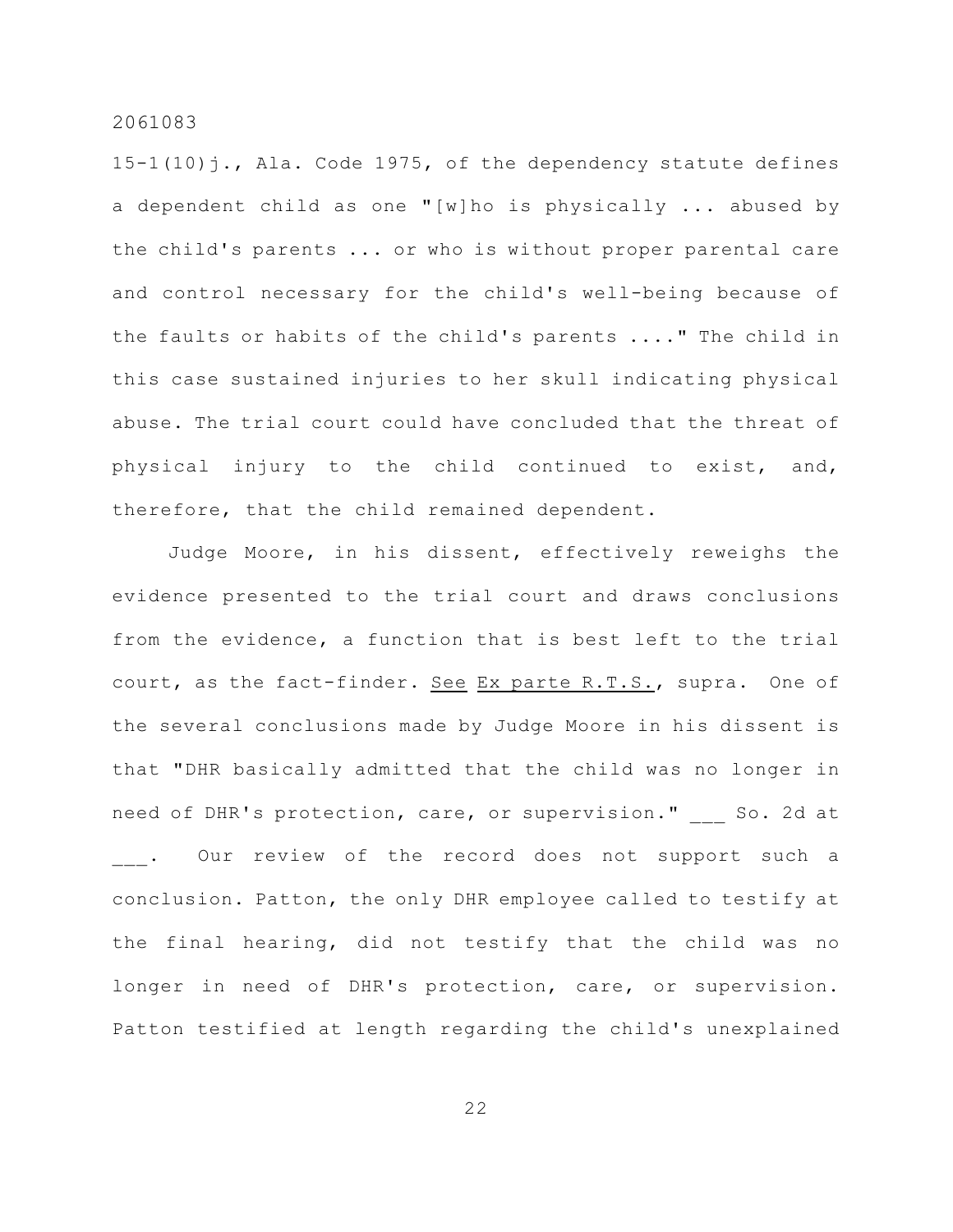injuries and expressed her concern that the cause of the injuries remained unknown. It is not the function of an appellate court to advocate a position on behalf of an appellant. Schiesz v. Schiesz, 941 So. 2d 279 (Ala. Civ. App. 2006).

We commend the mother and the father on their efforts to regain custody of the child. It appears that they are making the necessary efforts to eventually regain custody of the child. However, we are limited in our review on appeal to the evidence that is included in the record, and we cannot presume error based on references to evidence not contained in the record. Accordingly, the judgment of the trial court is due to be affirmed.

AFFIRMED.

Pittman and Thomas, JJ., concur.

Bryan and Moore, JJ., dissent, with writings.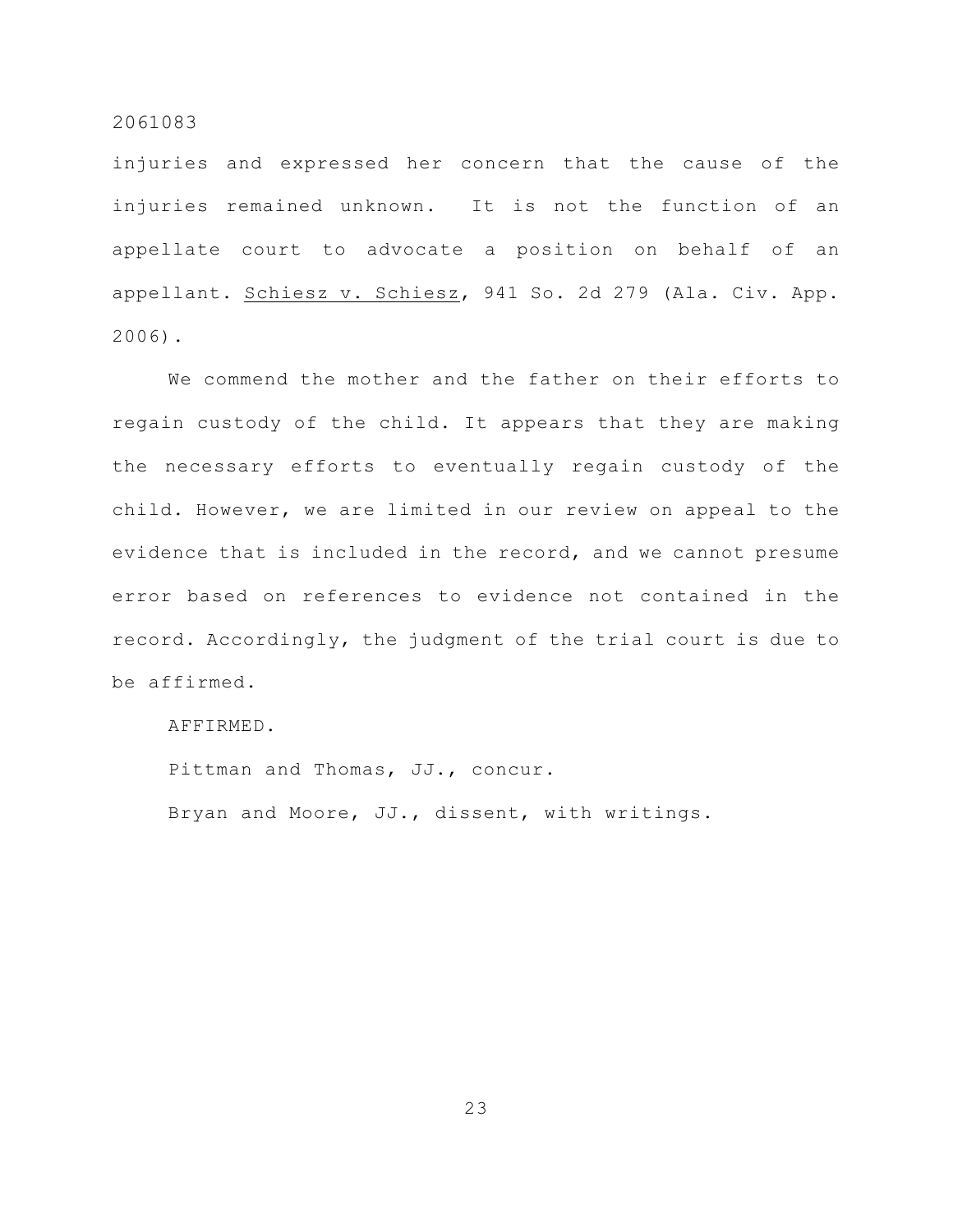BRYAN, Judge, dissenting.

I am deeply troubled by the factual circumstances involved in this action. I agree with Judge Moore insofar as he concludes that the Cleburne County Department of Human Resources failed to present clear and convincing evidence indicating that the child remained dependent at the time of the July 10, 2007, hearing.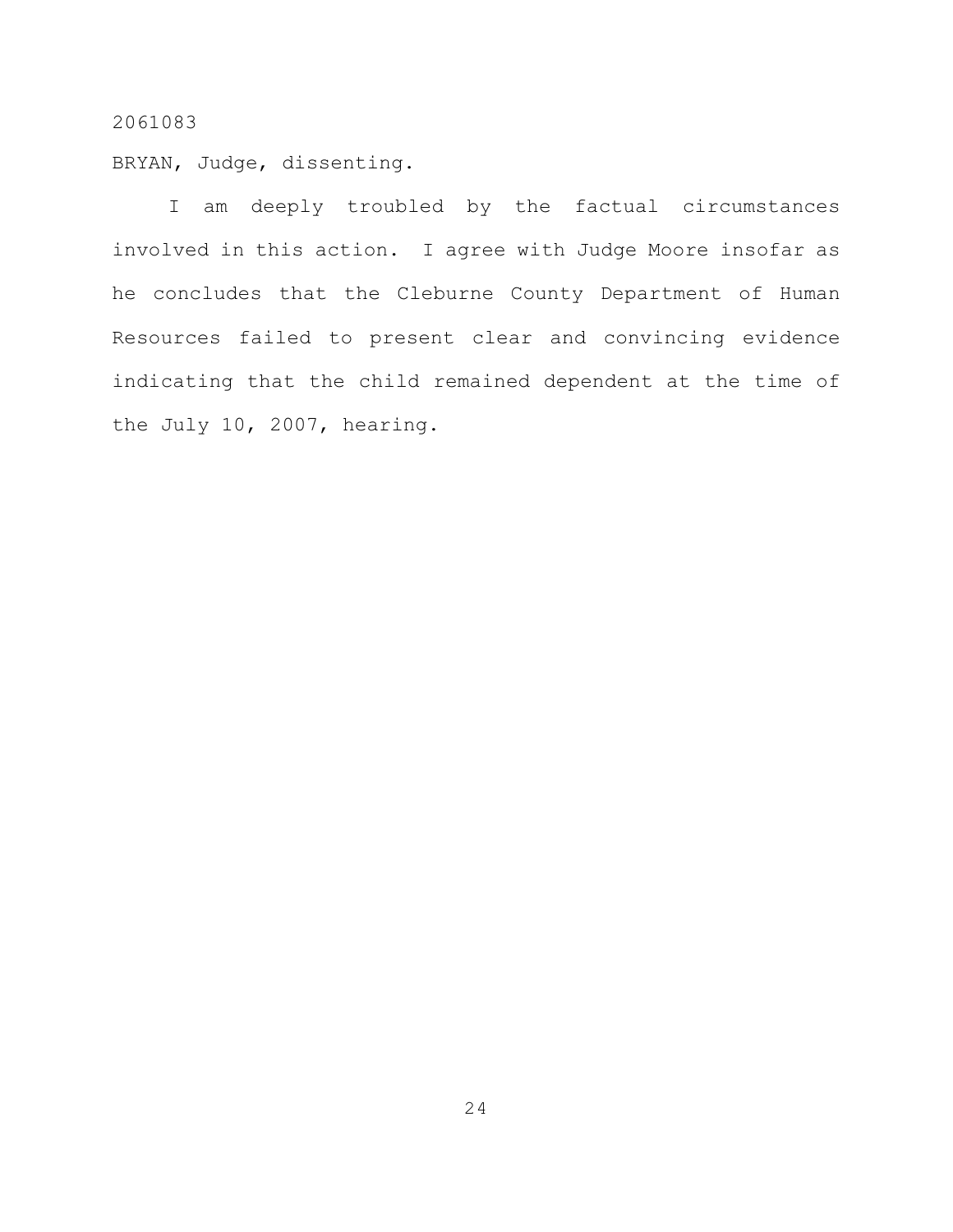MOORE, Judge, dissenting.

Because I conclude that the evidence does not support the juvenile court's judgment, I respectfully dissent.

#### Additional Facts

Although the majority opinion summarizes the evidence fairly well, I would supplement that recitation with the following additional salient facts: S.M. ("the father") explained his criminal convictions at trial. The father testified that he had discovered that his former wife of 28 years had not been paying the couple's bills and that they had a serious confrontation about it that included some pushing and shoving. Based on this incident, the father's former wife, her mother, the couple's son, and the couple's daughter had all obtained protection-from-abuse orders against the father. The former wife had also claimed that the father had assaulted and raped her. The father pleaded guilty to domestic violence on May 13, 2004, and to assault in the third degree on a later date. The father completed a 16-week domestic-violence course in late 2004. The father had not had any other criminal charges filed against him. It is undisputed that the father, who was 50 years old at the time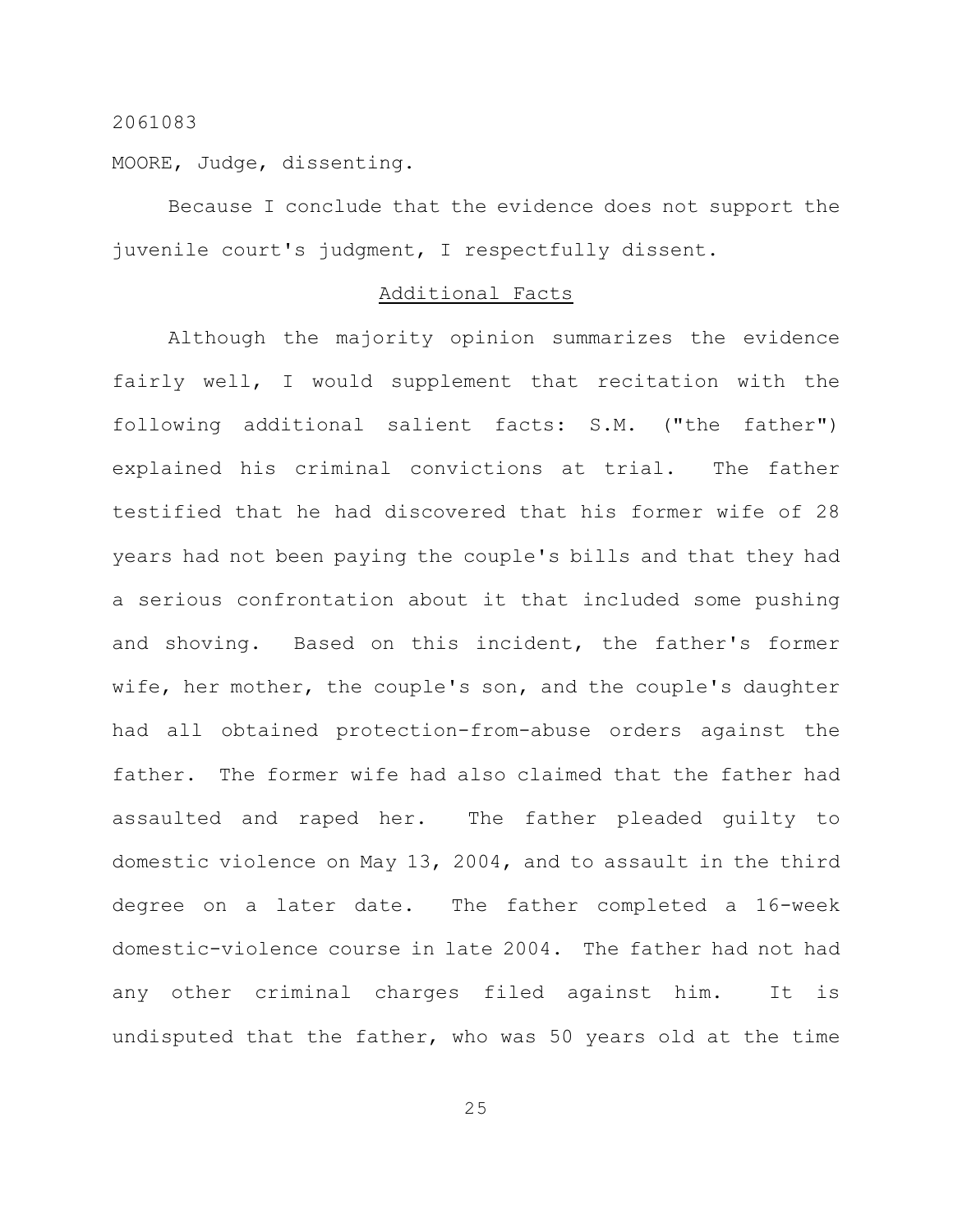of the last hearing in this matter, also had not had any other experience with domestic violence. As the majority opinion states, the record contains no evidence of "any other possible incidents of domestic violence that the father might have been involved in." So. 2d at .

At the insistence of the Cleburne County Department of Human Resources ("DHR"), the parents have theorized that the child may have been injured during her difficult childbirth, which had required the use of forceps to remove the child from the birth canal; that the babysitter may have injured the child; or that the child may have hurt her head on her car seat. The father also provided all the information he could to DHR and law enforcement. However, the parents have always maintained to DHR and to others that they simply do not know how the child was injured, and the parents have always denied any accidental injuries befalling the child while in their care. A psychologist who evaluated the parents on January 3, 2007, stated in his report:

"The issues relative to child abuse cannot be addressed in this assessment, but I will say that both [parents] appear to be credible informants throughout the interview and assessment, and they did strike me as being very, very concerned and upset about the whole situation and very much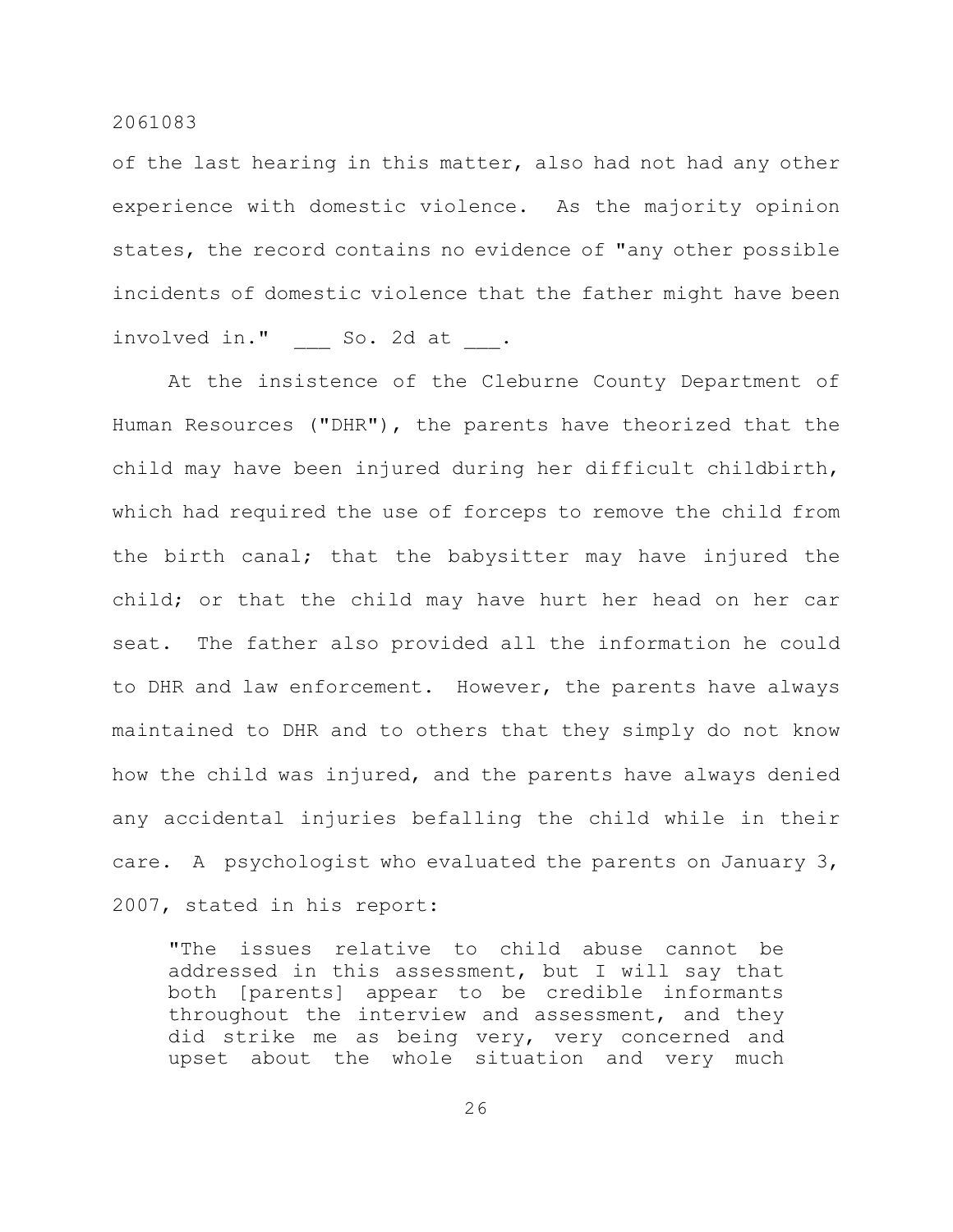hopeful about having this little girl returned to their care."

Although it appears that DHR issued an "indicated" child abuse and neglect report against the parents in early July 2007, the parents planned to appeal that report, and no arrests had been made regarding the child's injuries as of the July 10, 2007, hearing.

Some evidence indicates that the parents took the child to the doctor in September 2006 specifically to receive answers regarding an unusual red spot they had noticed on the child's head, not simply as part of the child's regular checkup. The evidence also indicates that the pediatrician ordered X-rays on September 28, 2006, and that J.B. ("the mother") took the child back to the doctor on September 29, 2006, either to undergo the X-rays or to receive the results of the X-rays.

Since the adoption of the initial individualized service Plan ("ISP") on October 5, 2006, DHR has consistently noted the family's strengths as being the parents' obvious love for the child as evidenced by the way they cared for the child during visitations, their reliable transportation, the father's steady employment, and their stable home. DHR has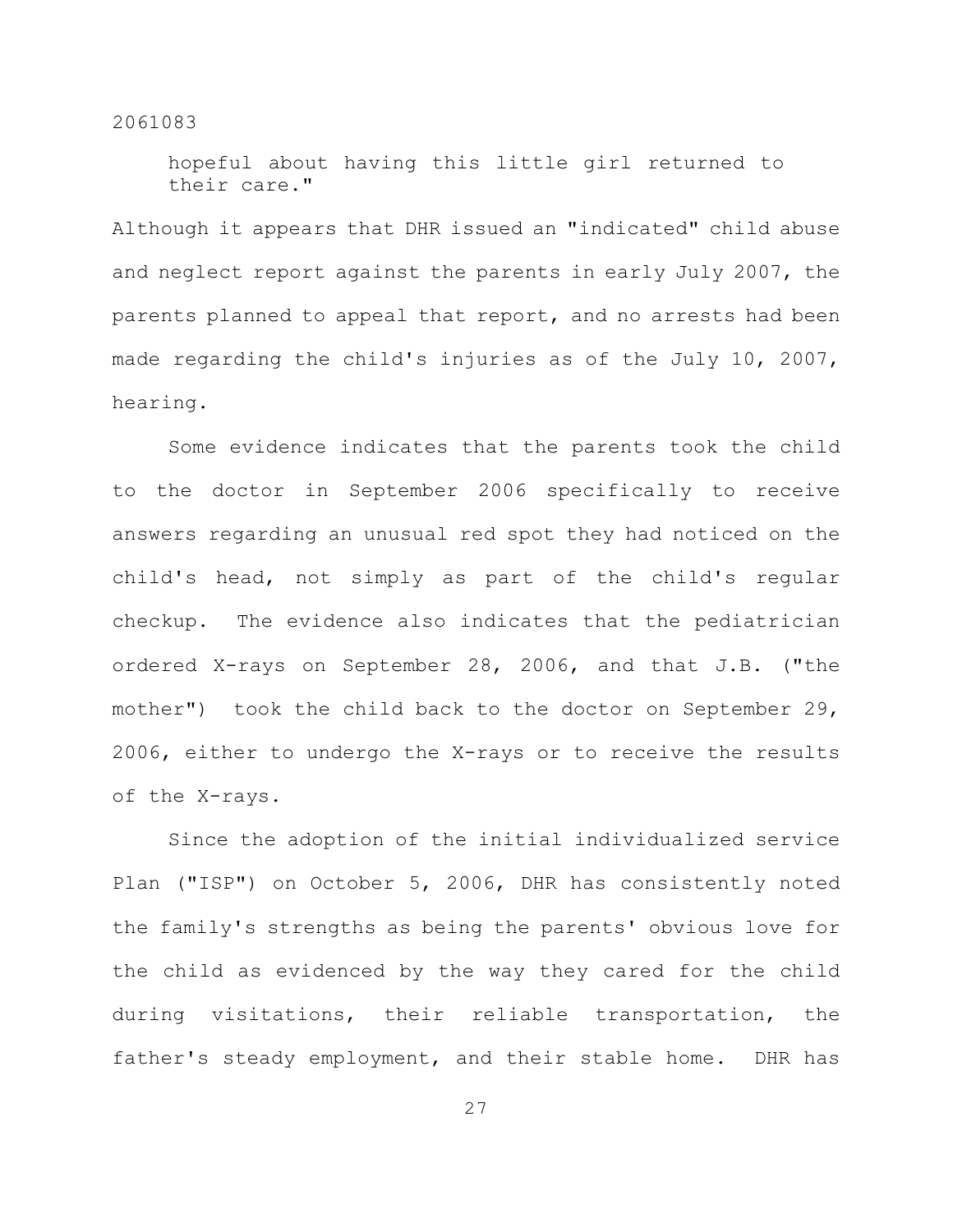also always had as its permanency goal a return of the child to the parents or placement of the child with relatives. The mother does not work and can devote 100% of her time to raising the child. The father testified that the child's first word was "Daddy" and that he loved the child.

Although Carrie Halladay, the mother's counselor, testified at trial that she wanted to pursue counseling with the father regarding his alleged anger-management problem, both the mother and the father testified that Halladay had told the father he did not need counseling. Lisa Patton, a DHR caseworker, also testified that Halladay had told her the father did not need counseling. Patton transcribed that statement in an ISP meeting that occurred on March 27, 2007. Halladay also testified at trial that she was not concerned about domestic violence in the relationship between the parents.

The mother testified that she had quit using methadone on November 16, 2006, but that she had continued taking prescription medications until December 4, 2006, because of pain she experienced as the result of an automobile accident in which she had been involved. The mother testified that she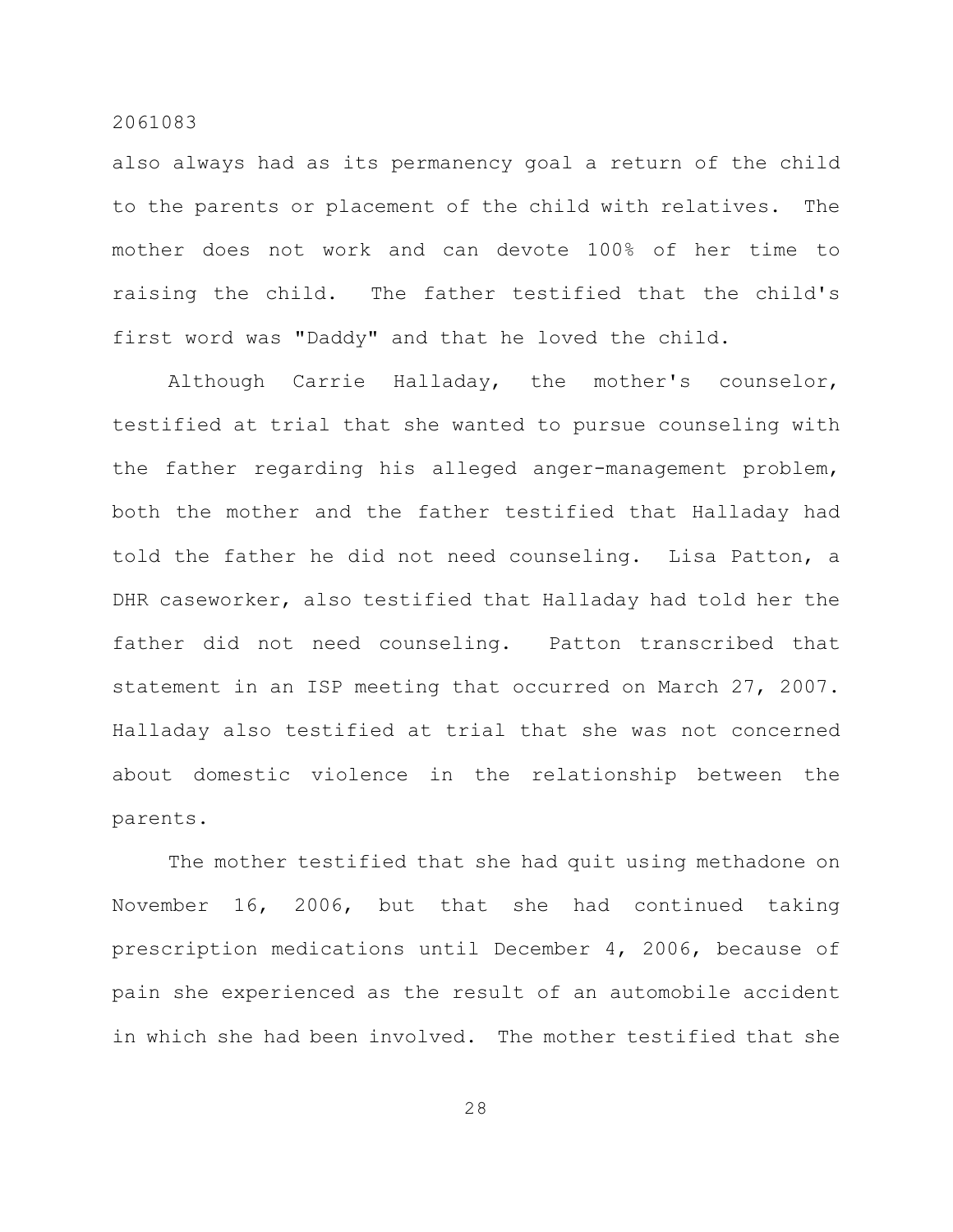had quit using methadone "cold turkey" because "my baby was worth it." The mother experienced significant withdrawal symptoms and went through several weeks of physical illness. The mother tested positive for drugs on December 12, 2006, but she testified that that test had detected her prescription pain medication. The mother never tested positive for drugs again despite undergoing as many as eight additional random drug screens. The mother excelled in her drug-rehabilitation program, graduating to the second level well before scheduled. Halladay, who is trained to observe signs of substance abuse, testified that the mother had quit using drugs. The mother is committed to her rehabilitation aftercare program, frequently talks with her sponsor over the telephone, and intends to volunteer to help other substance abusers with their recoveries. Halladay testified that an addict can reduce the risk of relapse by attending meetings with other recovering addicts, by affiliating with nonusers, and by following the 12-step program, all of which the mother was doing.

The psychological evaluation that took place on January 3, 2007, revealed that the most significant issue for the mother was her long history of drug dependence, which was then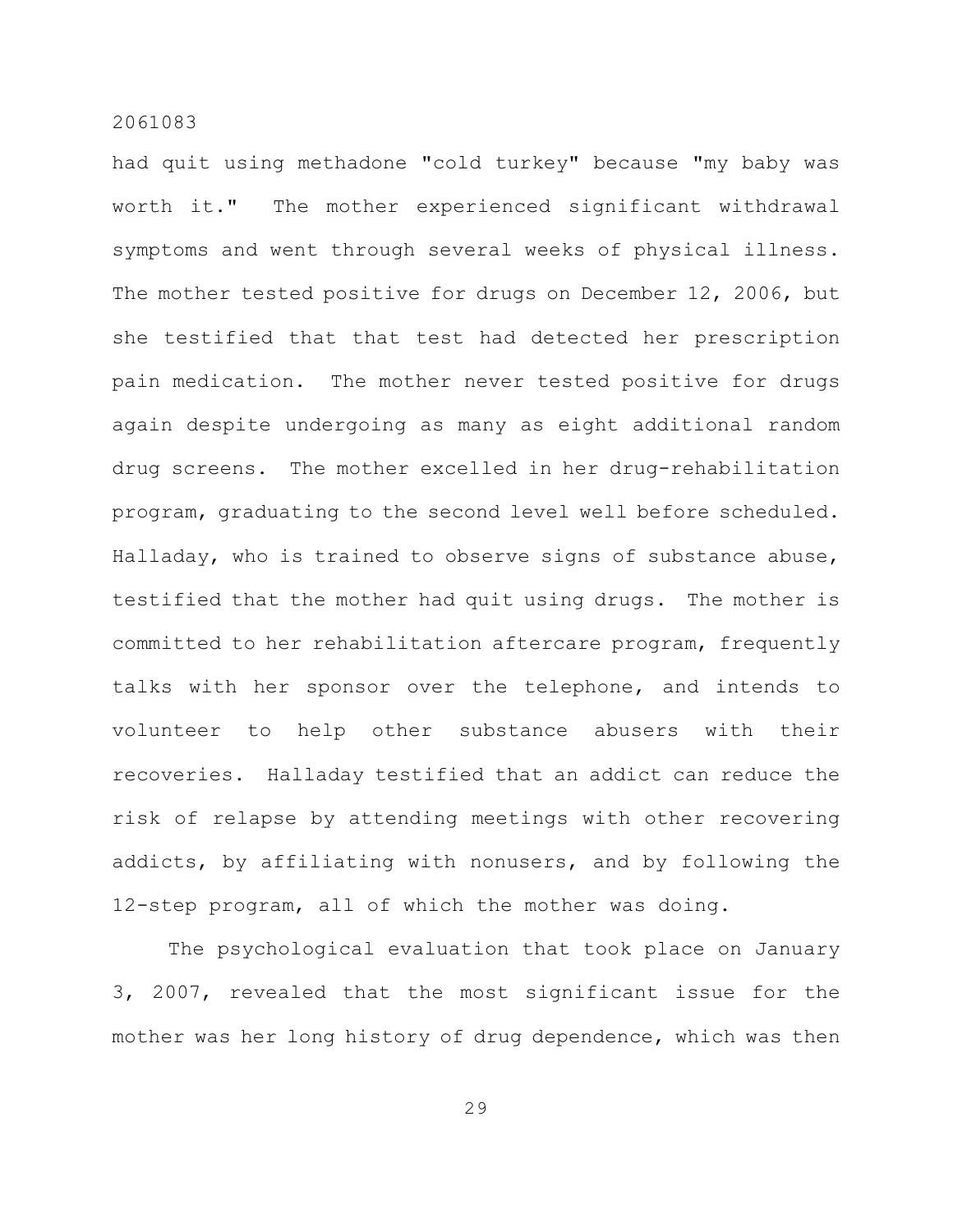only in early remission. The psychologist had also found some moderate signs of features of dependent-personality disorder. The psychologist recommended that the mother continue her counseling with Halladay and that DHR continue monitoring her drug use. As for the father, the psychologist found no indication of any type of mental illness or other psychiatric limitations. Patton testified that the psychological evaluations did not indicate a need for counseling for either parent beyond the counseling Halladay was providing the mother. Halladay testified that her counseling, which the mother never missed, was directed towards the underlying issues that had fueled the mother's substance abuse, such as self-esteem problems, depression, impulse-control problems, and social phobias. Halladay testified that she was trying to help the mother become more independent. Halladay testified that, by the time of the trial, the mother had improved in all areas, showing self-confidence, a happier disposition, and greater sociability. Martha Jane Hollis, who had supervised the parents' visitation with the child, echoed this testimony when she testified that she had noticed that the mother seemed more confident, healthier, and happier during the last visits.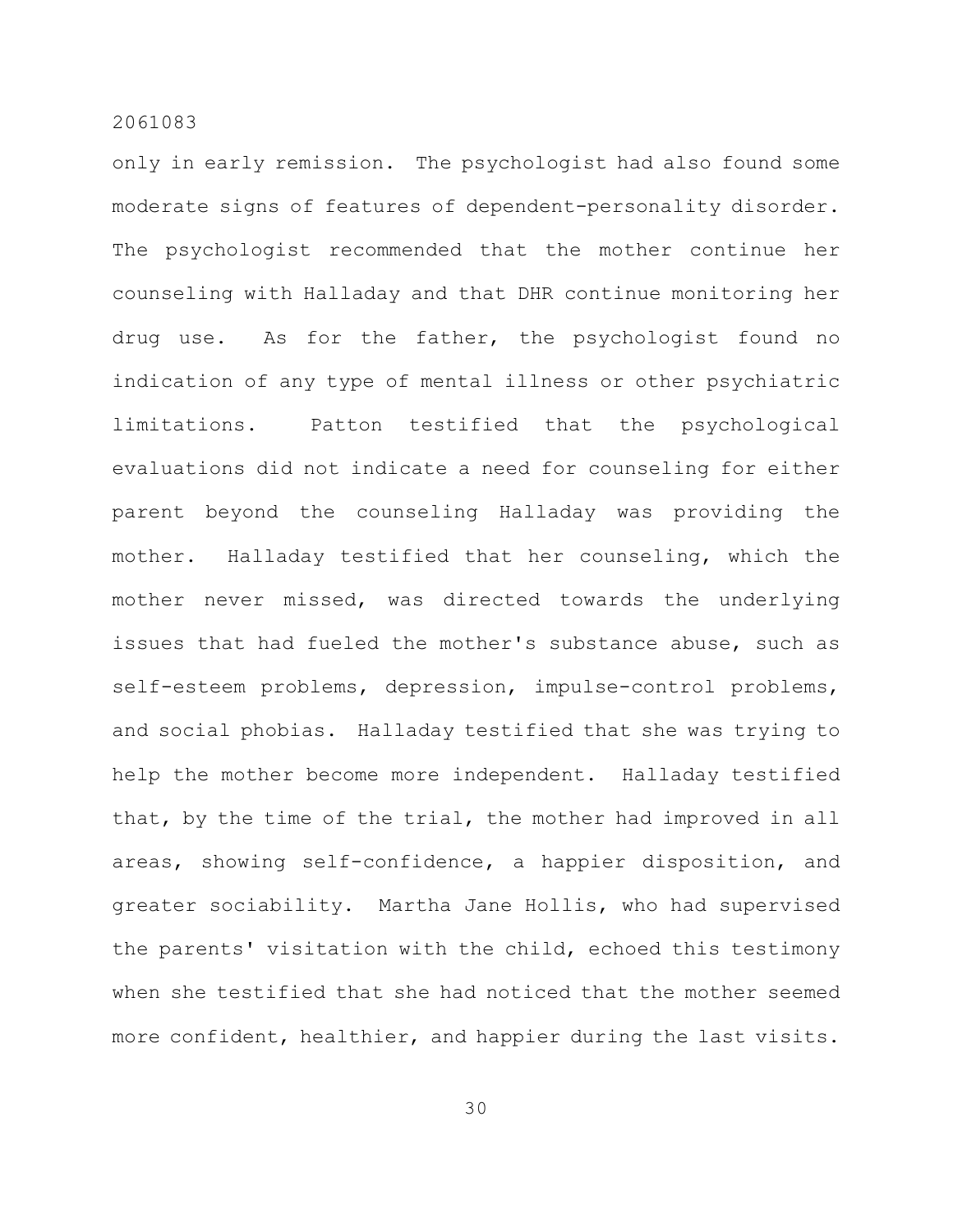At trial, Halladay testified that she believed the mother needed ongoing counseling and that the mother was receptive to that.

Hollis testified that, as an employee of Family Values, LLC, with a college degree in early childhood development, she had been trained in how to identify and redirect inappropriate parenting behavior. Hollis testified that she had not seen any problems with the parents' home. Hollis also testified that she had not observed any problems with the parenting skills of the mother and the father. She testified that they were very gentle with the child and that they had responded appropriately to the child's needs. Hollis testified that she had never observed any frustration or lack of parenting knowledge on the part of the parents, that she had never had to redirect the parents or even make suggestions to them, and that the child had never been in danger during any of the visits. Hollis also testified that the parents had always seemed comfortable with the child and had quickly learned what the child's cries meant. The child's eyes would follow her mother, and she would become aggravated if the mother left the room. The child was developing normally, and the parents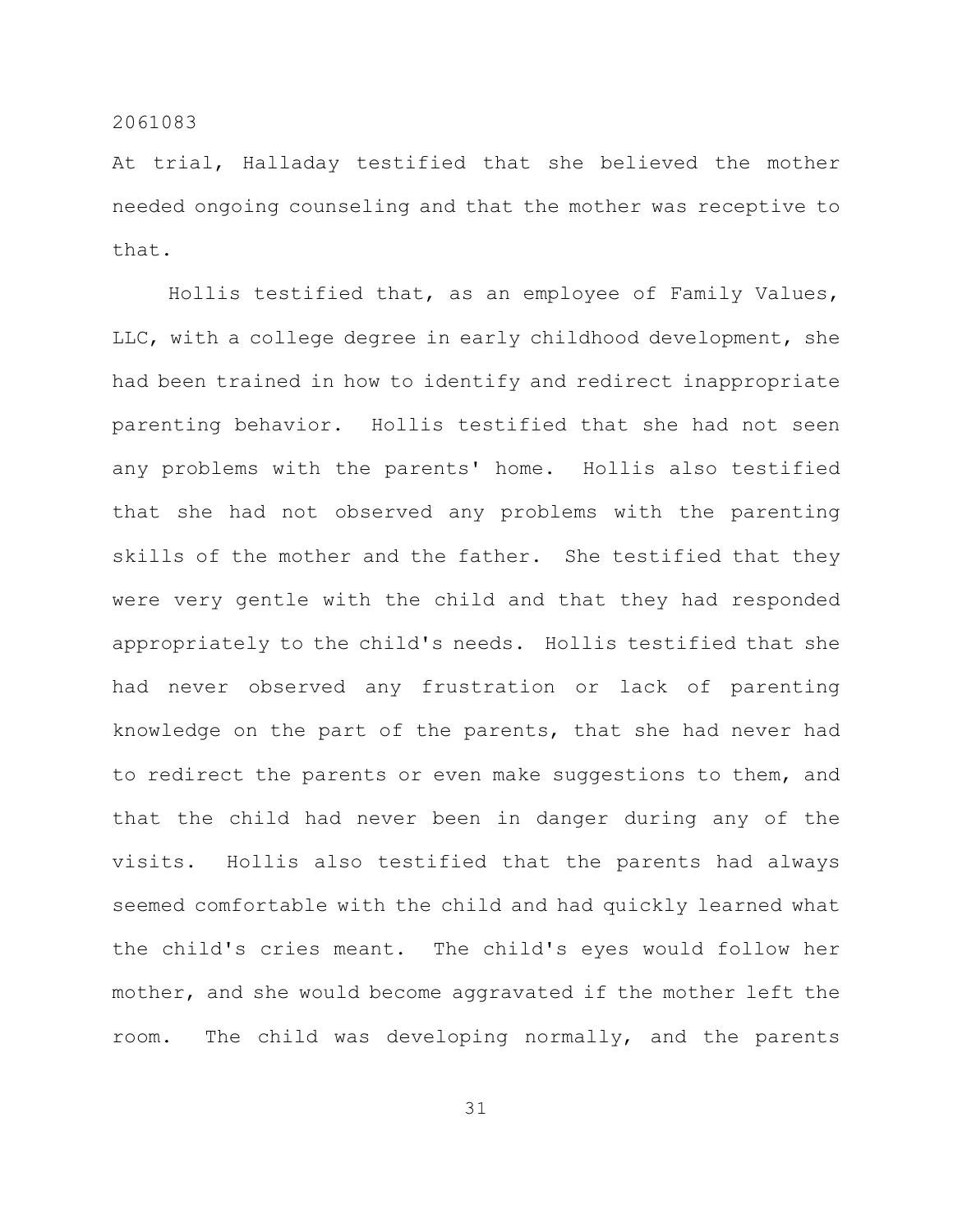played with the child with age-appropriate toys. The parents had made a nursery for the child in their home that was decorated nicely and very well supplied. The parents had had a lot of clothes for the child that they had eventually given to the foster parents for the child.

Debra Braswell, another Family Values employee, testified that she had taken over supervising the visitations from Hollis in March 2007. The family visited together in the family home on Mondays and Wednesdays for three and a half hours each day. Occasionally, the visits would be extended for up to seven hours. Both parents had been cooperative with Braswell. They had attended to the child's needs. The father had bought a tub for the child to soak in when she was experiencing diaper rash. Both parents bathe and feed the child. The nursery is nice and neat. The parents had provided toys for the child, including a dancing frog that would calm the child when nothing else worked. The parents comforted the child when the child became fussy. Braswell described them as "very good parents." She had never witnessed any controlling or intimidating behavior between the parents or detected any signs of domestic violence. At one point, the child was on a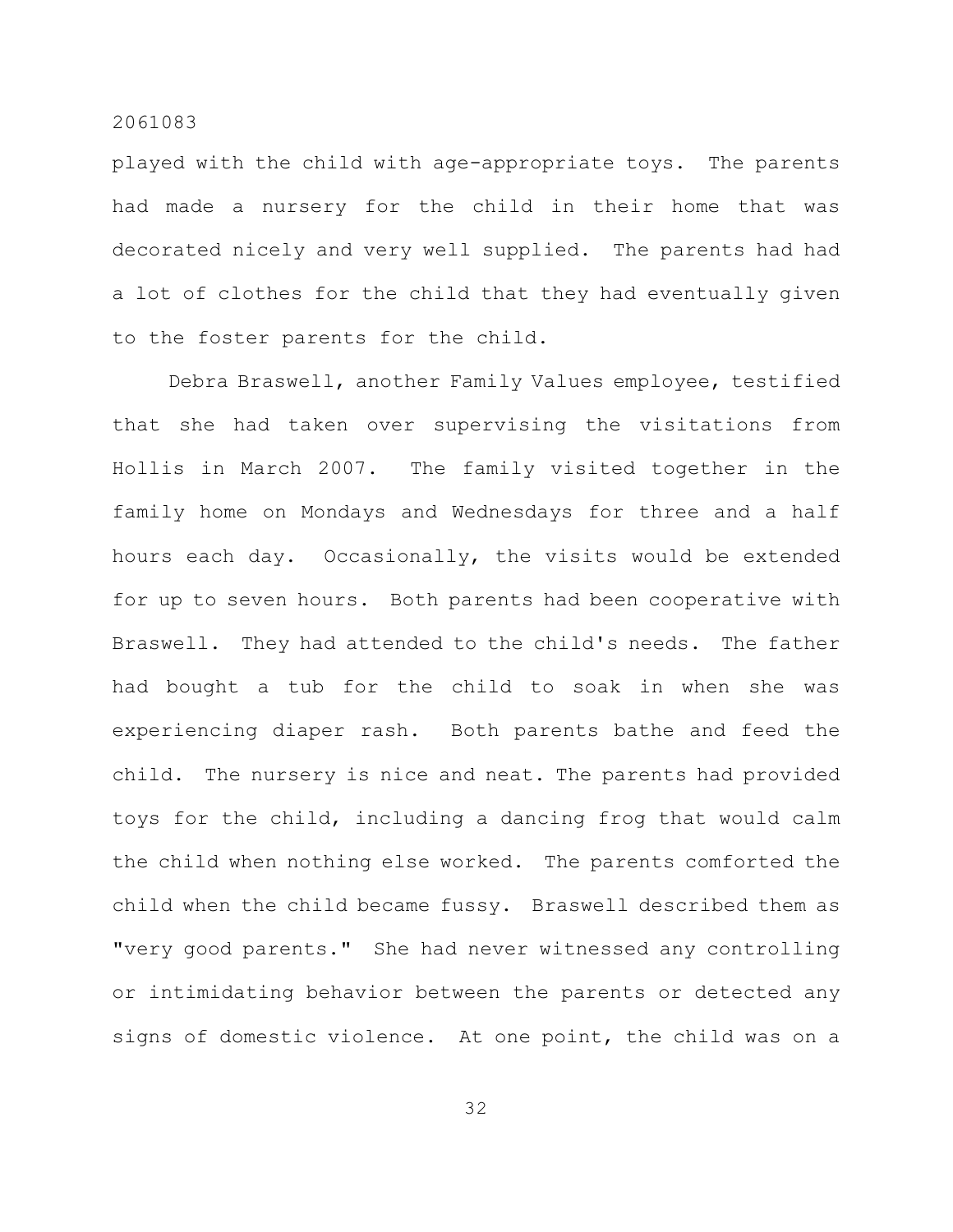heart monitor and a breathing machine, but by the time of trial she was no longer using those devices. The child does not require extra precautions because of her head injuries. The child has developed normally, crawling, waving goodbye to her parents, reaching for and holding her bottle, and acting like a normal 10-month-old child. Braswell testified that she saw no reason why the child should continue to be supervised while visiting with the parents.

Patton testified on direct examination as follows:

- "Q: Do you have any complaints or concerns that there's domestic violence in the home?
- "A: Not actually. There was some incidents of some verbal that I have concerns about.
- "Q: And what were those?
- "A: [The father] has been in the office a couple of times and almost crossed the line of a threat. He has stated in the past if he doesn't get his baby back somebody will pay. I think he was talking more legally.

"....

- "Q: Did it cause you concern for your safety?
- "A: No.
- "Q: Have you ever had other parents say other things like that before?

"A: Yeah."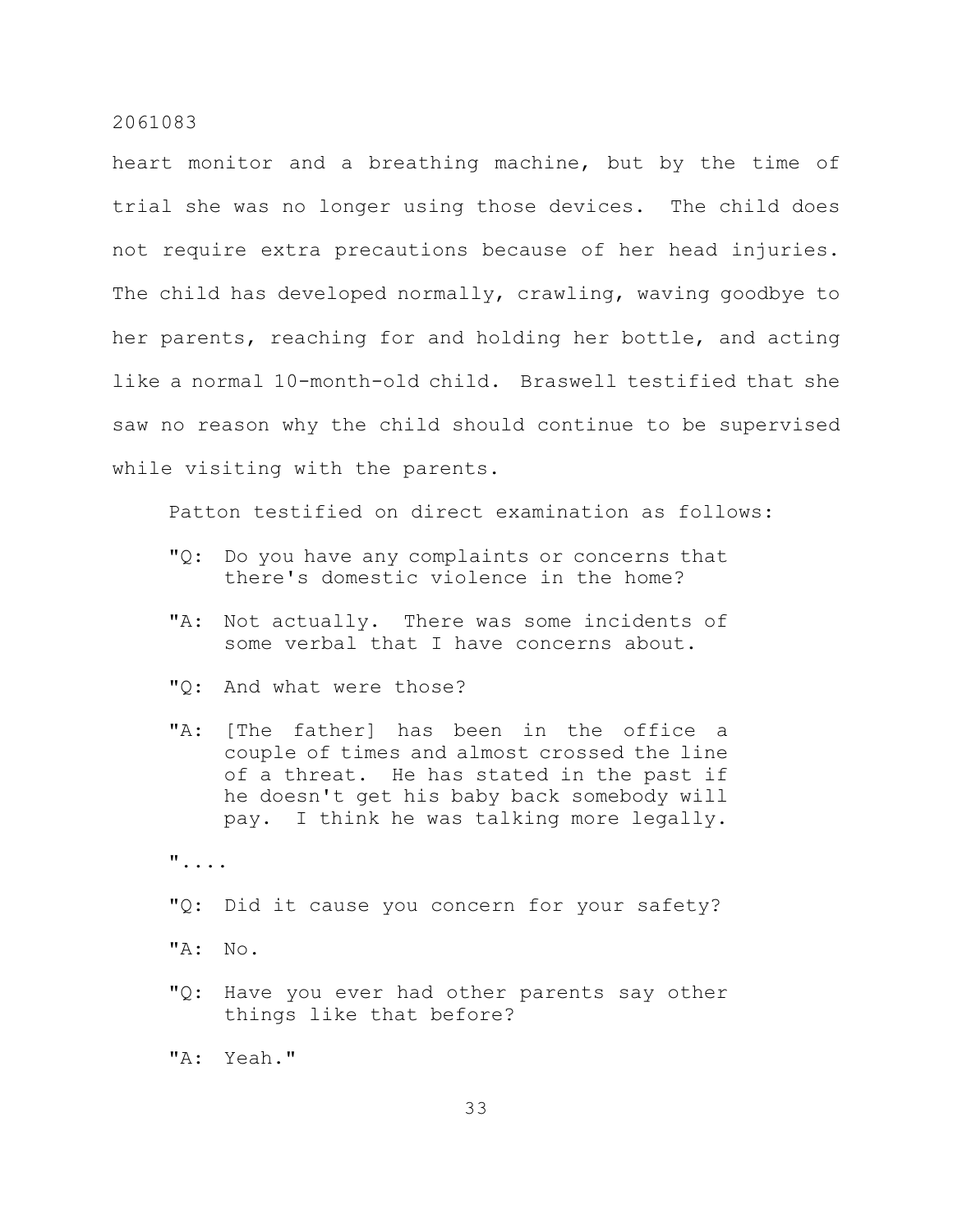Patton also testified:

- "Q: Overall how has the attitude and effort been of [the father]?
- "A: He's done what we've asked him to do. Actually in visitations, especially when I was supervising them at the DHR office, he consistently talked about how he was done wrong and he was going to make everything right. And I do, like I said, think he meant legally, through a lawsuit or something to that effect. Otherwise, he has been completely cooperative."

Regarding the mother, Patton testified on direct examination:

- "Q: And the same question for [the mother], how has her attitude and effort been overall?
- "A: Great. Done everything we've asked her to do."

Patton had received no complaints or heard any concerns regarding the parents from the psychologist, the mother's counselors, or the visitation supervisors. Patton had observed the parents' visits with the child on a weekly basis since September 2006. Patton believed the family had bonded, and she testified that she had never had to redirect the parents' parenting behavior.

Patton testified that the parents had also provided explanations for the child's head injuries. Those explanations were provided at the dependency hearing in November 2006. The parents had not offered any further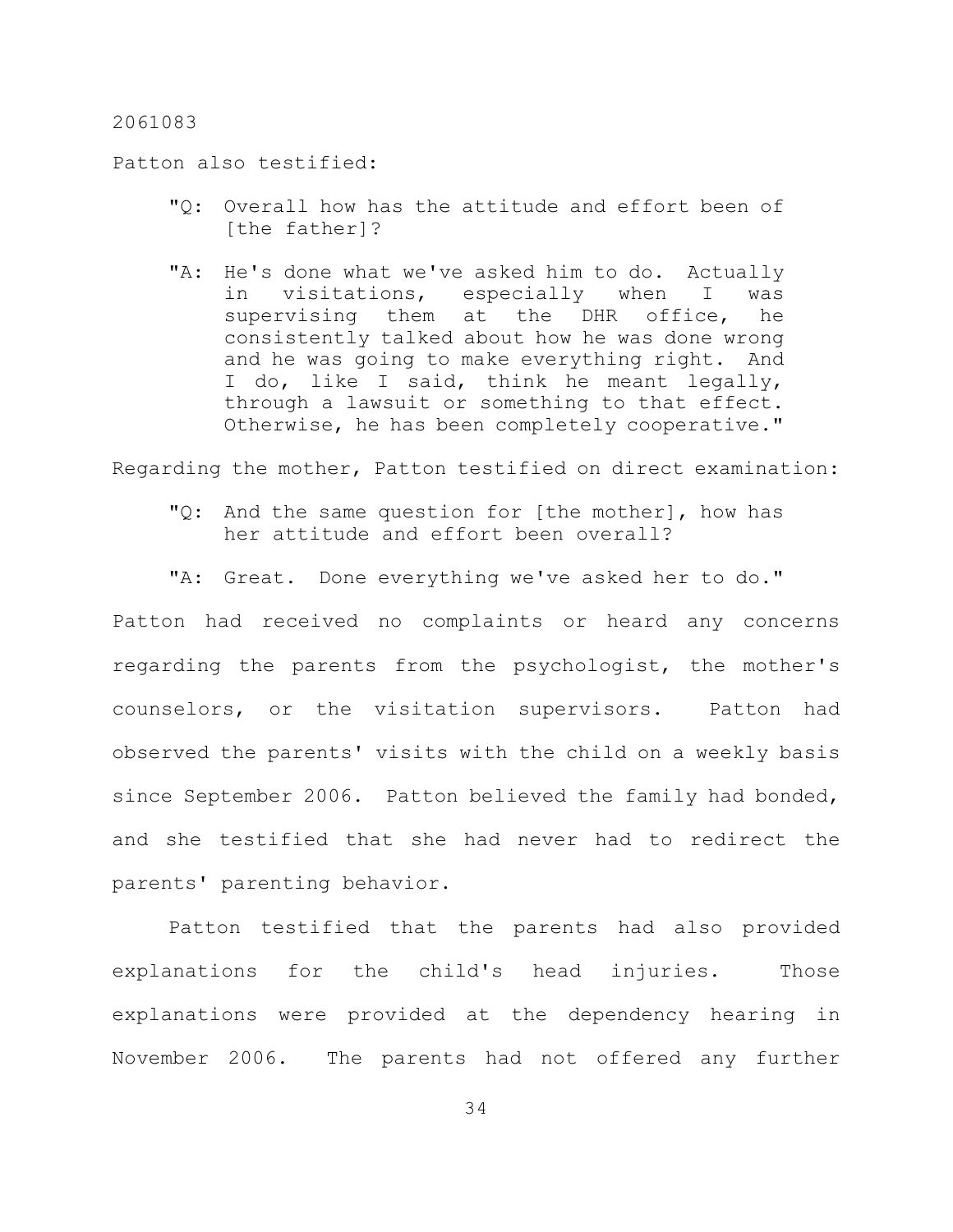explanations since. Patton further testified on direct examination as follows:

- "Q: Is there any information that you have that makes you think that either one of these parents intentionally injured this child?
- "A: I don't know.
- "Q: There's just no evidence of it?
- "A: Right. There's no evidence."

Patton also later testified that she had no evidence indicating that either parent had committed any abusive acts against the child. Patton further testified:

- "Q: But for you finding some explanation as to how this injury occurred, the parents have done every single thing [DHR] has asked them, right?
- "A: Yes.
- "Q: And but for that, would you be returning the child to them?

"A: If it wasn't for the unexplained injury, yes." Patton further testified that, until the parents provide an answer for the unexplained injury, DHR planned to place the child with a relative. Patton maintained that the child would be at risk if the parents were allowed to visit with her unsupervised because "we don't know whether it was them or not." Patton testified that it is DHR's policy not to allow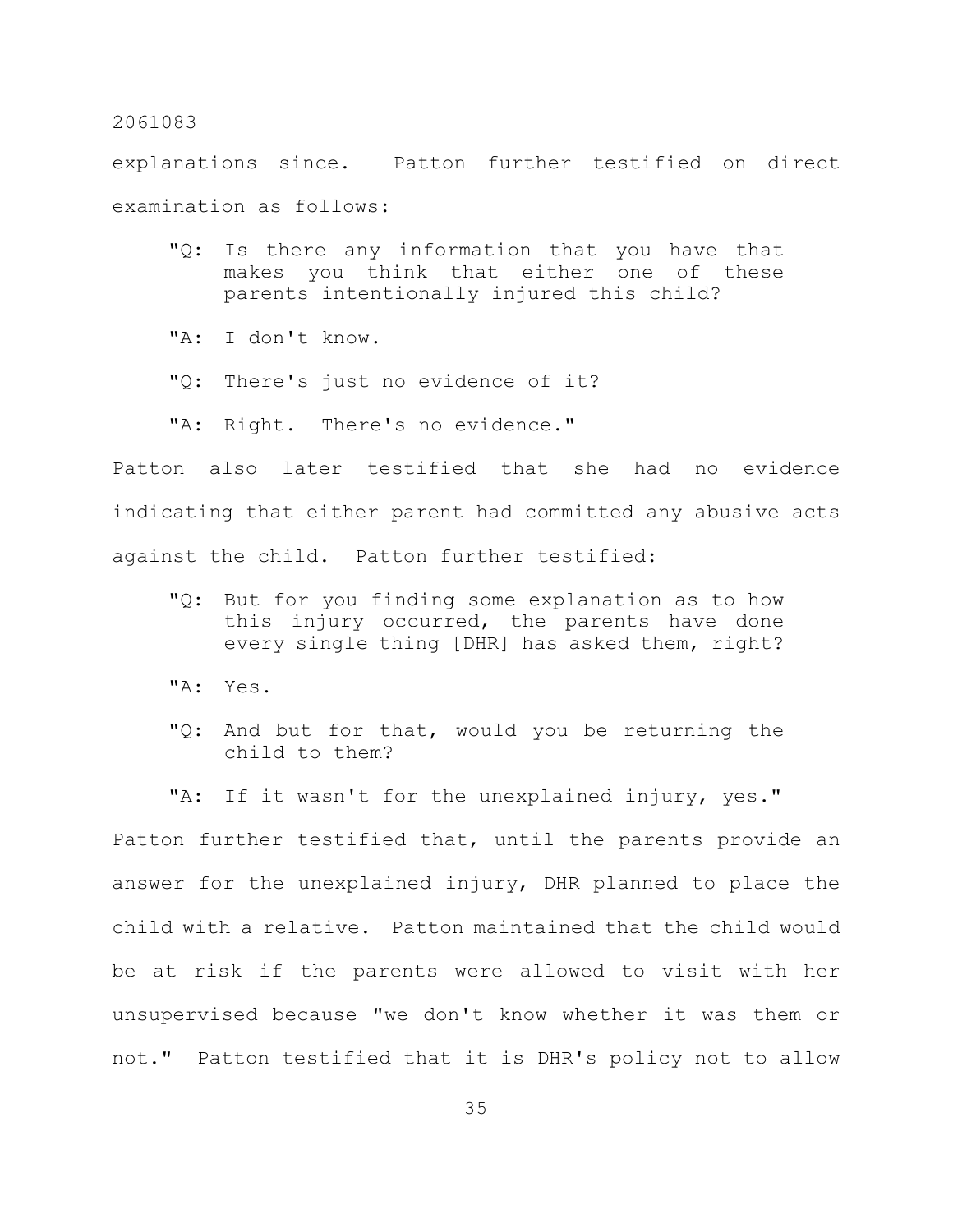a child to return to the parental home when the child has suffered a serious unexplained injury in the home. That fact alone is what has prevented any further movement toward reunification of the family.

#### The Issue

The majority opinion states that the parents "essentially challenge the juvenile court's determination that the child continued to be dependent." So. 2d at . The parents do challenge that finding, but they also challenge the implicit findings that reasonable efforts at reunification had failed and that it was not in the best interests of the child to return her to their custody.

## The Burden of Proof

In the ordinary civil custody case not involving allegations of dependency, in order for a parent to recover custody of a child from a nonparent, it is not sufficient for the parent to show merely that his or her circumstances or conditions have improved since the entry of the last custody order to the point that he or she has become a fit person to raise the child. Ex parte McLendon, 455 So. 2d 863, 866 (Ala. 1984). Rather, when a nonparent has gained custody of a child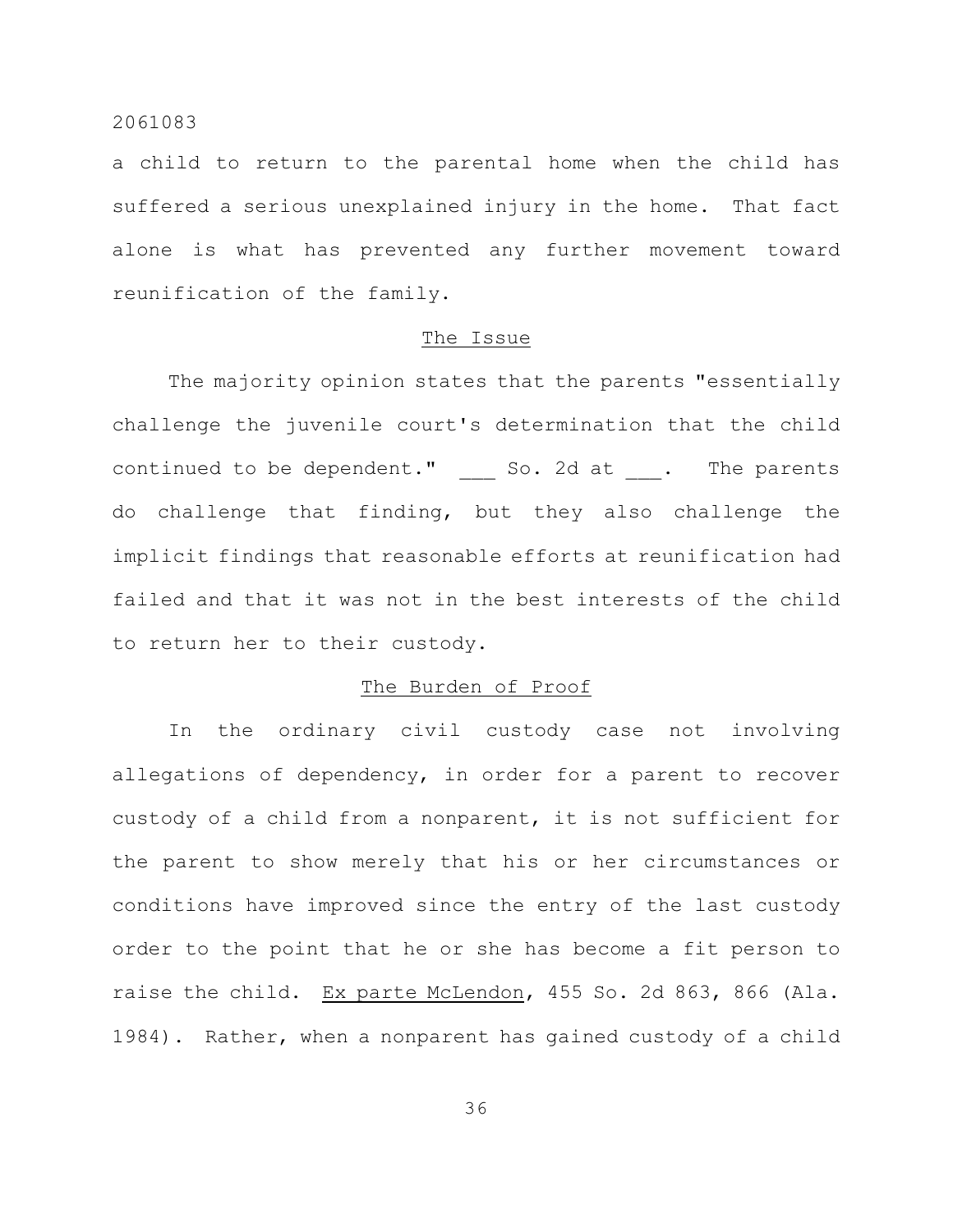via a court order, "'the parent will not be permitted to reclaim the custody of the child, unless [s]he can show that a change of the custody will materially promote h[er] child's welfare.'" McLendon, 455 So. 2d at 865 (quoting Greene v. Greene, 249 Ala. 155, 157, 30 So. 2d 444, 445 (1947), quoting in turn Stringfellow v. Somerville, 95 Va. 701, 29 S.E. 685, 687, 40 L.R.A. 623 (1898)). As the McLendon court explained:

"'[This] is a rule of repose, allowing the child, whose welfare is paramount, the valuable benefit of stability and the right to put down into its environment those roots necessary for the child's healthy growth into adolescence and adulthood. The doctrine requires that the party seeking modification prove to the court's satisfaction that material changes affecting the child's welfare since the most recent decree demonstrate that custody should be disturbed to promote the child's best interests. The positive good brought about by the modification must more than offset the inherently disruptive effect caused by uprooting the child. Frequent disruptions are to be condemned.'"

455 So. 2d at 865-66 (quoting Wood v. Wood, 333 So. 2d 826, 828 (Ala. Civ. App. 1976)). See also Ex parte Cleghorn, [Ms. 1061014, Feb. 8, 2008] \_\_\_ So. 2d \_\_\_ (Ala. 2008) (holding that noncustodial parent need not prove an obvious and overwhelming necessity for change in order to satisfy the McLendon standard).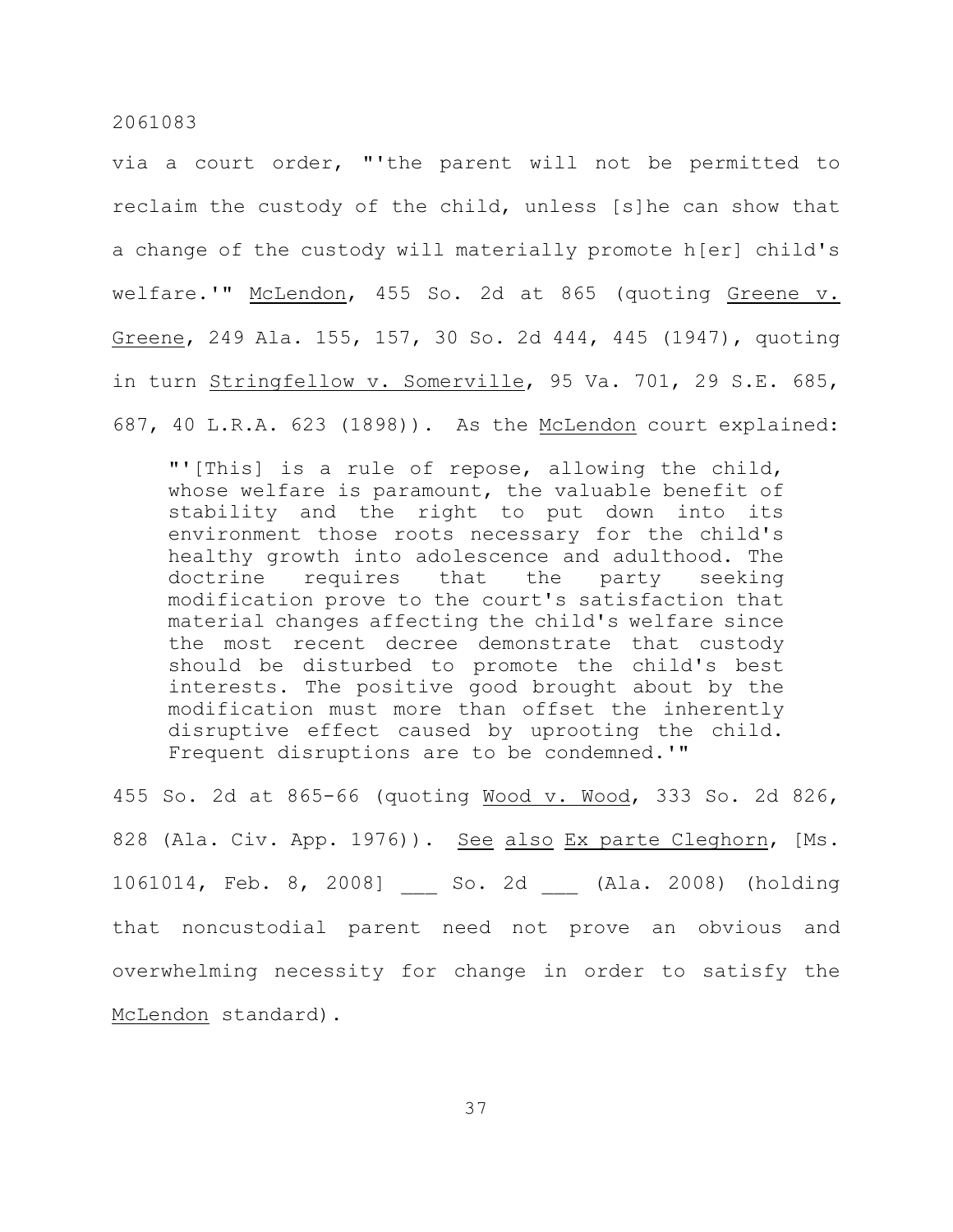Although this court has applied the McLendon standard to dependency cases, see J.F. v. A.G., 607 So. 2d 234 (Ala. Civ. App. 1991), Sexton v. Lambert, 611 So. 2d 385 (Ala. Civ. App. 1992), P.Y. v. State Dep't of Human Res., 634 So. 2d 1021 (Ala. Civ. App. 1994), C.C. v. A.G., 667 So. 2d 128 (Ala. Civ. App. 1995), In re F.W., 681 So. 2d 208 (Ala. Civ. App. 1996), B.J.N. v. P.D., 742 So. 2d 1270 (Ala. Civ. App. 1999), A.H. v. R.M., 793 So. 2d 799 (Ala. Civ. App. 2001), S.B.L. v. E.S., 865 So. 2d 1214 (Ala. Civ. App. 2003), and F.G.W. v. S.W., 911 So. 2d 1, n.2 (Ala. Civ. App. 2004), the court eventually recognized that the McLendon standard should not be applied to dependency cases in which custody has been only temporarily transferred to a nonparent. See S.P. v. E.T., 957 So. 2d 1127 (Ala. Civ. App. 2005). Unlike in the ordinary civil custody case, in a dependency case the parent is divested of the custody of the child only based upon clear and convincing evidence that the child is dependent. See Ala. Code 1975, § 12-15-65(f). The juvenile court may then transfer custody of the child to a nonparent, such as DHR or a qualified relative. See Ala. Code 1975, § 12-15-71(a)(3).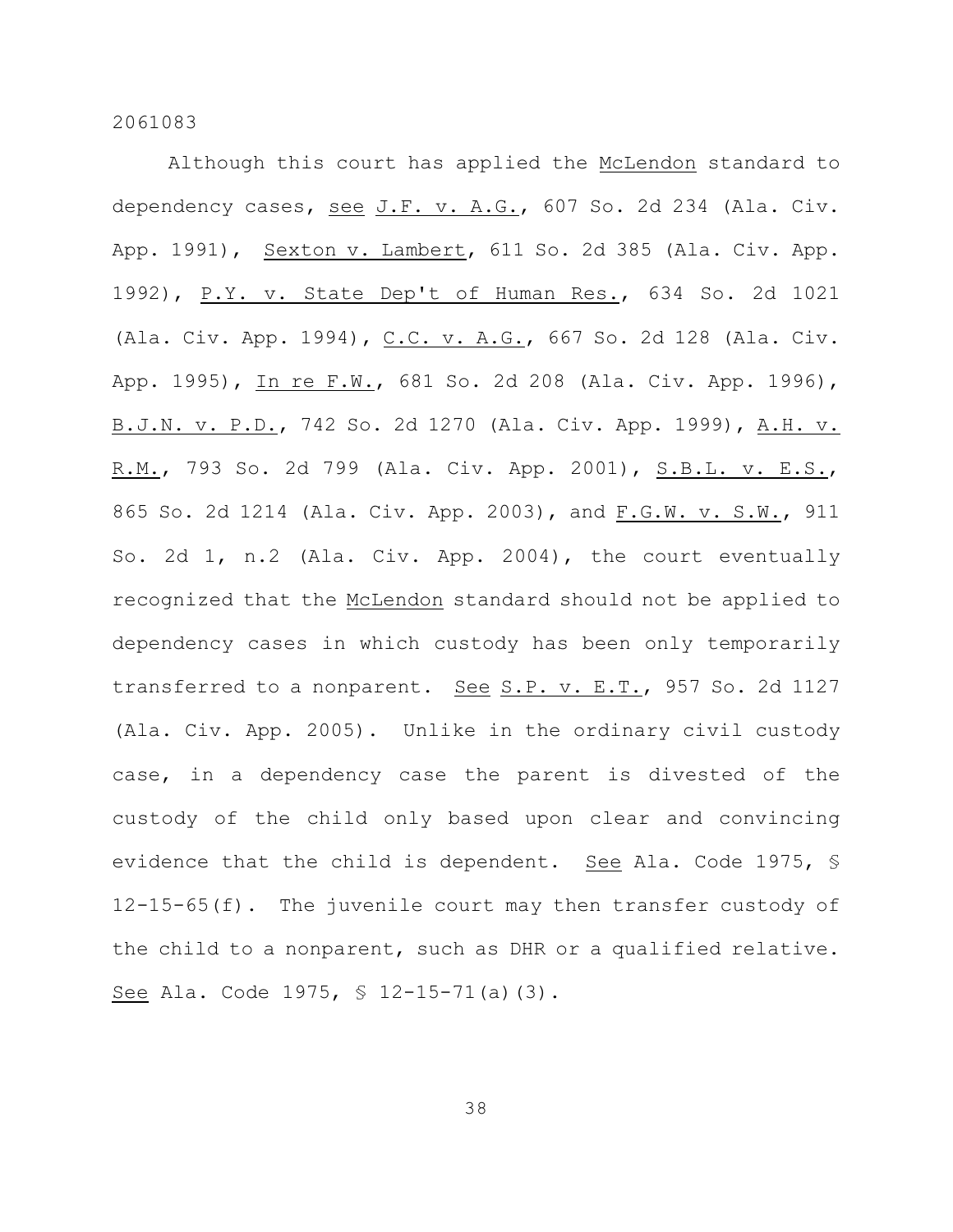However, the legislature has established a goal for the juvenile courts to reunite a child with his or her parents as quickly and as safely as possible when the child has been removed from the custody of his or her parents. Ala. Code 1975,  $\frac{1}{2}$  12-15-1.1(3). Pursuant to that goal, if a juvenile court enters an order continuing the placement of a child outside the home, the order must contain the following specific findings, "if warranted by the evidence":

"(1) That continuing the placement of a child in his or her home would be contrary to the best interests of the child.

"(2) That reasonable efforts have been made to prevent or eliminate the need for removal of the child from his or her home, or that an emergency situation exists which requires the immediate temporary removal of the child from his or her home and that it is reasonable not to make efforts to prevent removal of the child from his or her home due to the emergency situation.

"(3) That reasonable efforts have been made or will be made to reunite the child and his or her family, or that efforts to reunite the child and his or her family have failed."

Ala. Code 1975, § 12-15-65(g). Alabama Code 1975, § 12-15- 65(m), defines "reasonable efforts" as, among other things, "efforts ... to make it possible for a child to return safely to the child's home." Reasonable efforts include efforts to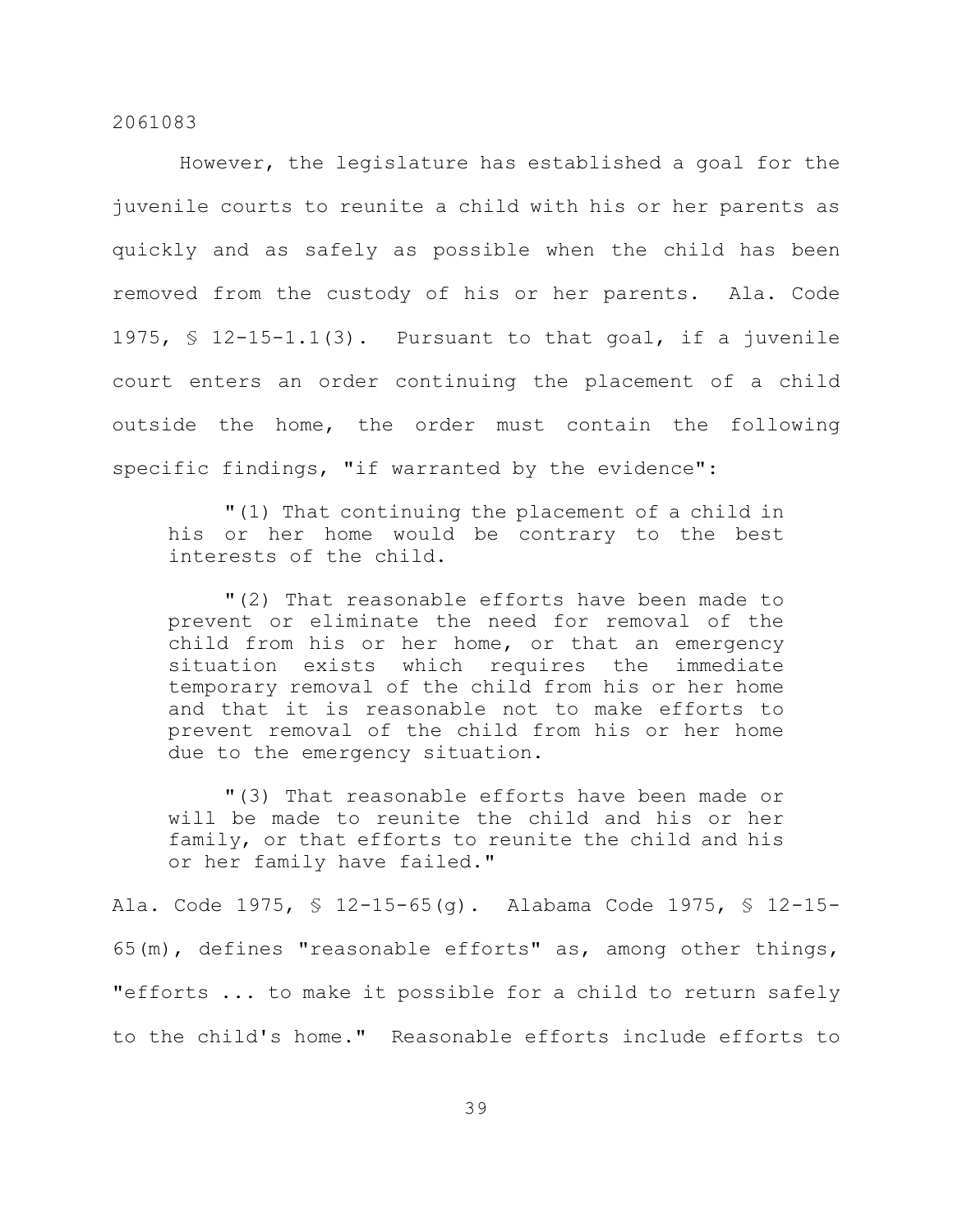rehabilitate the parent so that the parent can "again exercise familial rights and responsibilities toward the child in question." Miller v. Alabama Dep't of Pensions & Sec., 374 So. 2d 1370, 1374 (Ala. Civ. App. 1979); see also D.M.P. v. State Dep't of Human Res., 871 So. 2d 77, 89 n.10 (Ala. Civ. App. 2003) (plurality opinion).

Therefore, when a juvenile court places a child in the custody of a nonparent during the rehabilitation period, the transfer of custody is not intended to be so long-lasting that the child is expected to lay down roots and stabilize in the custody of the nonparent; rather, it is designed to be a temporary protective measure to safeguard the child until either the parent can safely resume custody or, reunification efforts having failed, some other permanent disposition of the child may be made. See D.M.P., supra. Thus, none of the theories underpinning the McLendon standard apply to dependency cases, at least until the "permanent" disposition of the child. S.P. v. E.T., 957 So. 2d at 1131 ("See Ex parte J.P., 641 So. 2d [276,] 278 [(Ala. 1994)] ('by its very nature, custody is always temporary and never permanent'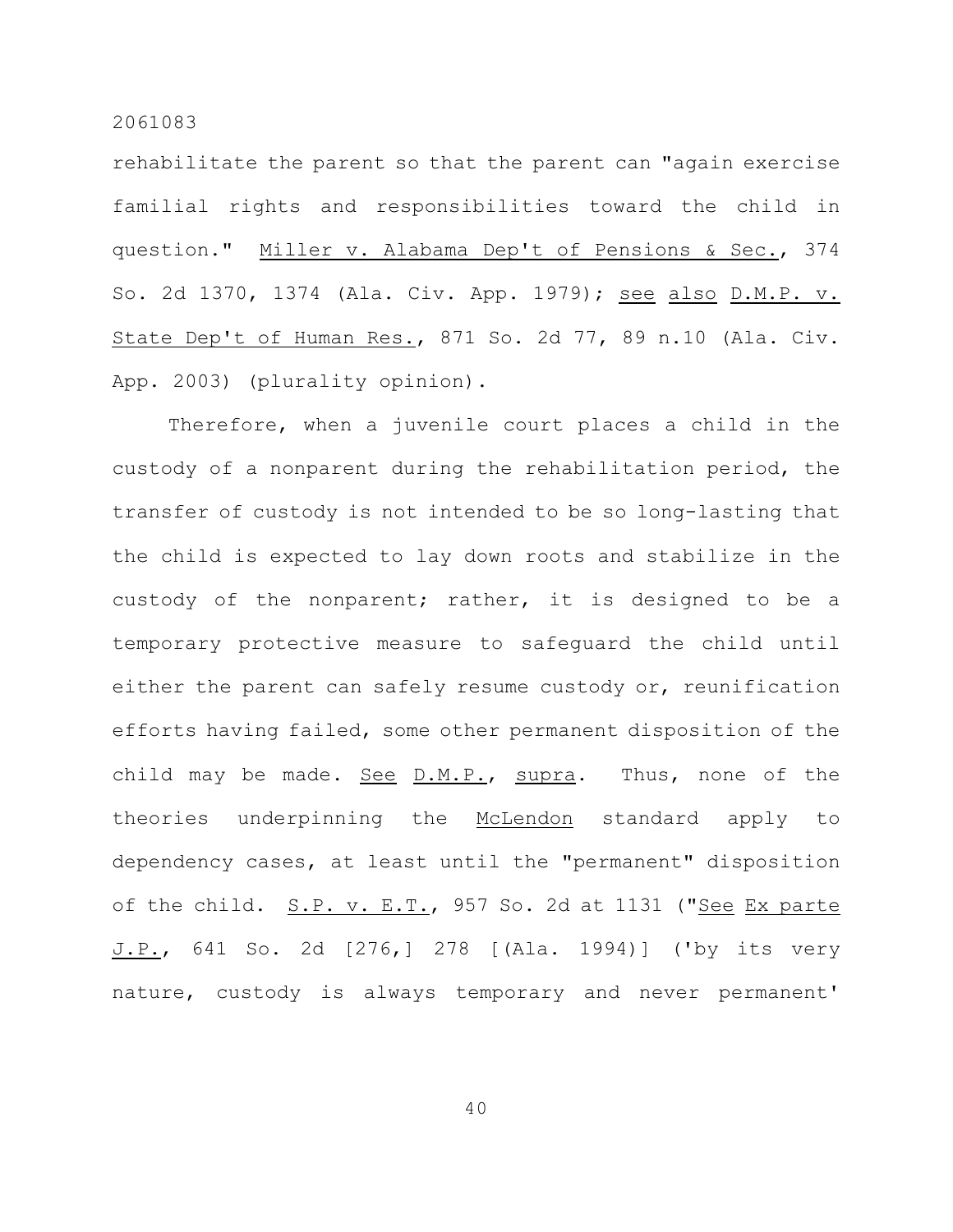because it is always subject to change based upon the appropriate petition and evidence).").

Although caselaw has clearly rejected the application of the McLendon standard to cases such as this one, caselaw has not clearly indicated the standard that should be applied. In S.P. v. E.T., the court indicated that a parent must show that his or her resumption of custody is in the best interests of the child. 957 So. 2d at 1131-32; see also L.L.M. v. S.F., 919 So. 2d 307, 311 (Ala. Civ. App. 2005); W.T.M. v. S.P., 802 So. 2d 1091 (Ala. Civ. App. 2001); G.C. v. C.D., 712 So. 2d 1091 (Ala. Civ. App. 1997)(plurality opinion); Calhoun County Dep't of Human Res. v. S.P., 758 So. 2d 1107 (Ala. Civ. App. 1999); W.T. v. State Dep't of Human Res., 707 So. 2d 647 (Ala. Civ. App. 1997) (plurality opinion); and O.L.D. v. J.C., 769 So. 2d 299 (Ala. Civ. App. 1999). In making that determination, the juvenile court should consider factors such as the "'characteristics of those seeking custody, including age, character, stability, mental and physical health ... [and] the interpersonal relationship between each child and each parent.'" Graham v. Graham, 640 So. 2d 963, 964 (Ala. Civ. App. 1994) (quoting Ex parte Devine, 398 So. 2d 686, 696-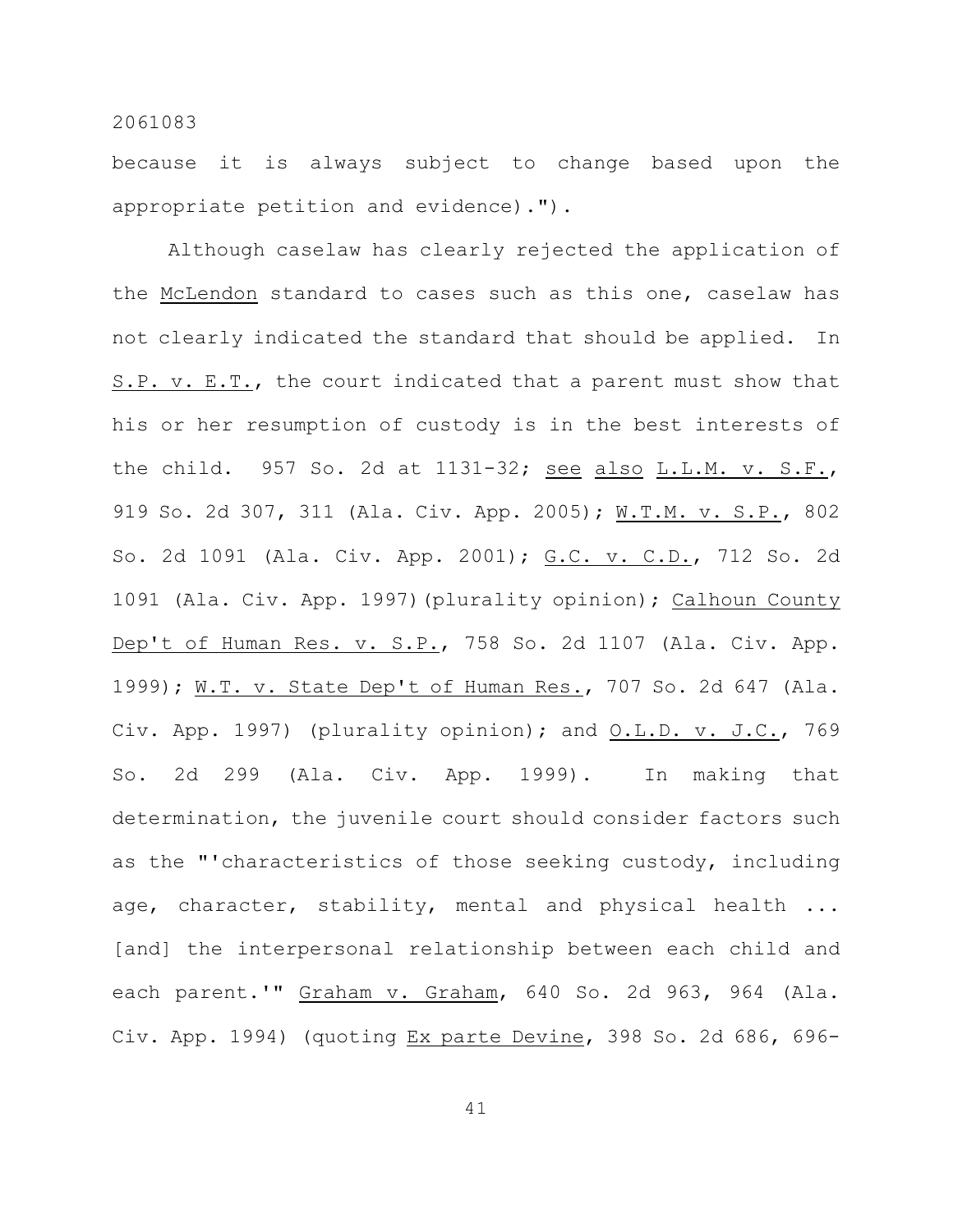97 (Ala. 1981)). Other factors the juvenile court may consider in making a custody determination include "the sex and age of the child, as well as each parent's ability to provide for the child's educational, emotional, material, moral, and social needs." Tims v. Tims, 519 So. 2d 558, 559 (Ala. Civ. App. 1987).

However, S.P. v. E.T. cited Ala. Code 1975, § 12-15- 71(a), to support the position that "our legislature has indicated that the appropriate standard to be applied in an ongoing dependency proceeding is the best-interest standard." 957 So. 2d at 1131-32. That subsection applies only in cases in which the child "is found to be dependent." Ala. Code 1975, § 12-15-71(a). As Judge Murdock pointed out in his special writing in K.B. v. Cleburne County Department of Human Resources, 897 So. 2d 379 (Ala. Civ. App. 2004),

"in order to make a disposition of a child in the context of a dependency proceeding, the child must in fact be dependent at the time of that disposition. See  $\frac{12-15-65}{d}$  and (f), Ala. Code 1975; § 12-15-71(a), Ala. Code 1975; and Phillips v. Alabama Dep't of Pensions & Sec., 394 So. 2d 51, 52- 53 (Ala. Civ. App. 1981) ('The court, in finding the allegations of a petition in a juvenile proceeding to be true, necessarily finds the child to be either "dependent," "delinquent" or "in need of supervision." See, §§ 12-15-52, 65, Code of Alabama (1975).'). In other words, a finding of dependency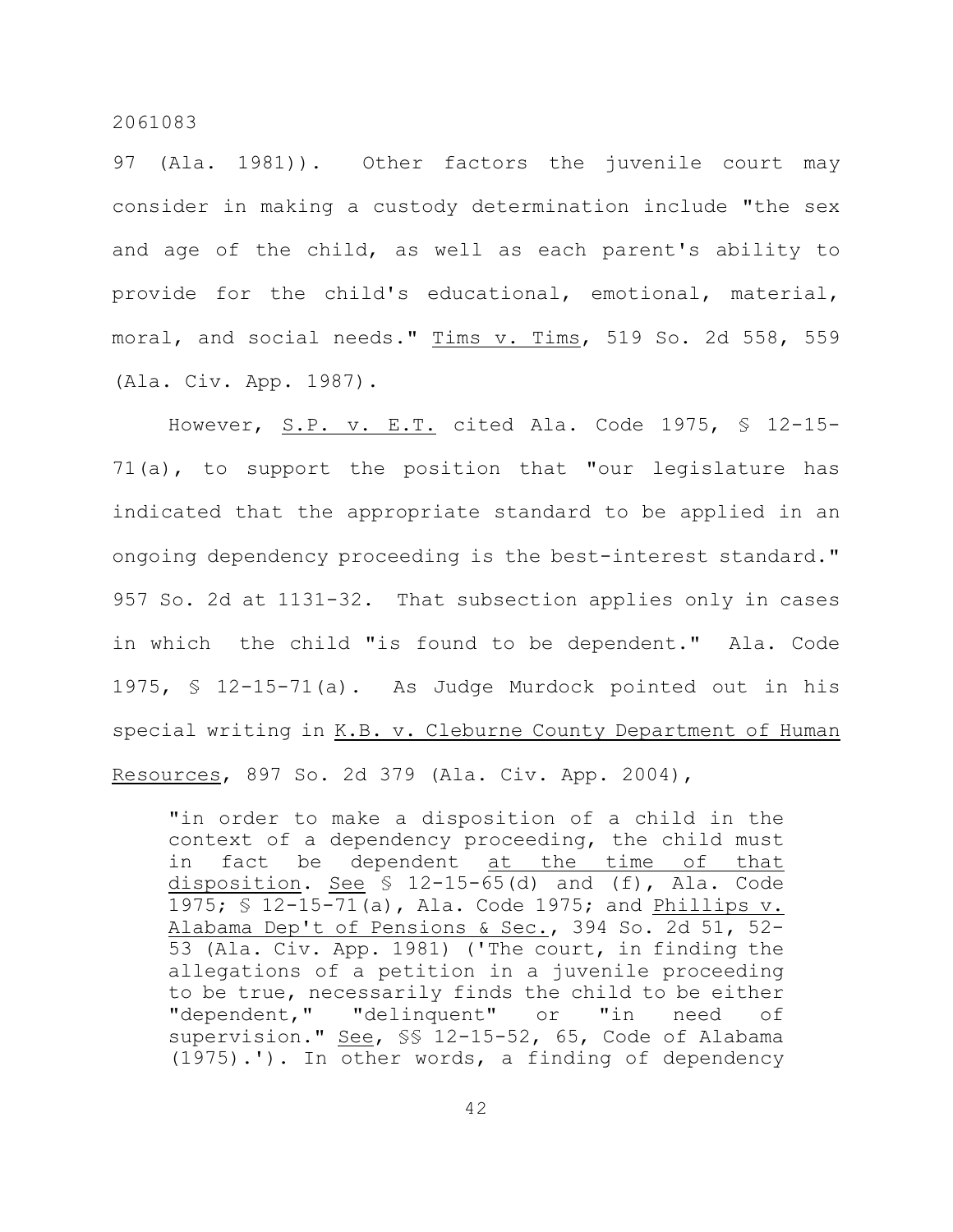is inherent to any dispositional order under § 12- 15-71(a). Whether a child 'had been' found dependent at some earlier time ... would have been immaterial if the child was no longer dependent at the time of the dispositional order. If the child no longer continued to be dependent at the time of the dispositional order, the trial court would have no authority to make any disposition of the child under our dependency statutes.

"While it is true that, in making the dispositional decision regarding a dependent child, the court is governed by a 'best interest' standard, see  $\frac{12-15-71}{a}$ , the test for dependency is not the child's best interest. Instead, a finding of dependency must be based upon the factors listed in  $$ 12-15-1(10)$ , Ala. Code 1975 (defining a 'dependent child'). Those factors do in fact speak to the issue of parental unfitness, or in some cases neglect or abandonment, or other comparable problems giving rise to a compelling state interest in interfering with the natural parent/child relationship."

897 So. 2d at 389-90 (Murdock, J., concurring in the result). This court has recently recognized that a juvenile court must make a finding of dependency at the time of any disposition of the child. <u>See V.W. v. G.W.</u>, [Ms. 2060902, Feb. 22, 2008] So. 2d \_\_\_ (Ala. Civ. App. 2008).

Apparently, therefore, when a parent petitions the juvenile court to regain custody of the child, the juvenile court is confronted with several separate, but interrelated, questions: (1) whether the child remains dependent, see J.P. v. S.S., [Ms. 2060877, Feb. 15, 2008] So. 2d (Ala.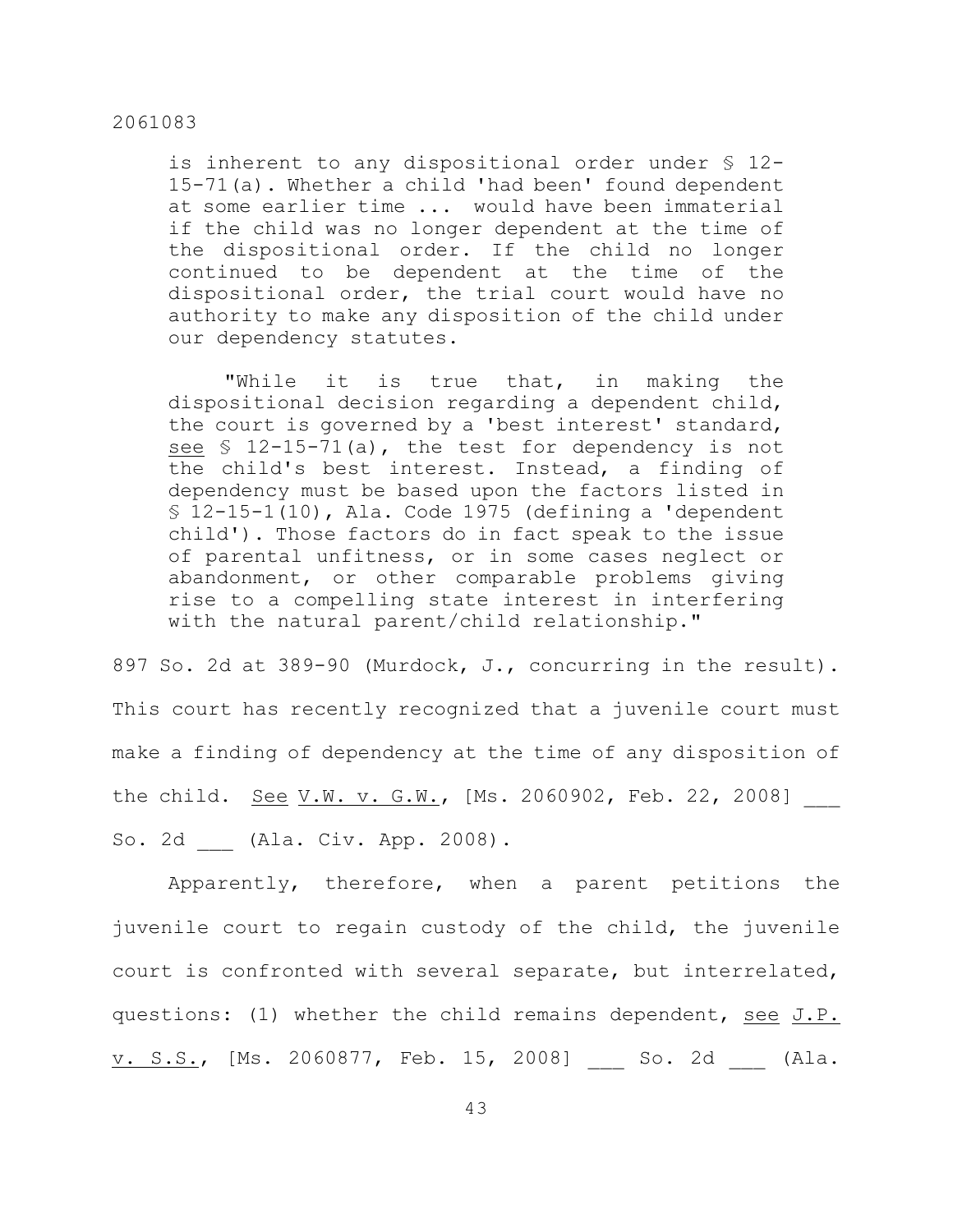Civ. App. 2008), (2) whether reasonable efforts at reunification, if required, have failed or succeeded, see Ala. Code 1975,  $\frac{12-15-65(f)}{f}$ , and (3) whether it is in the best interests of the child to be returned to the custody of the parents. See Ala. Code 1975, § 12-15-71(a).

Also, although the law appears settled that the parent has the burden of proving that a return of custody would be in the best interests of the child, see S.P. v. E.T., supra, the law is not clear on which party bears the burden of proving or disproving continuing dependency and which party bears the burden of establishing the effectiveness or ineffectiveness of reasonable reunification efforts. Our supreme court has declared that DHR has the burden of proving dependency by clear and convincing evidence. See Ex parte Floyd, 550 So. 2d 982 (Ala. 1989); and Ex parte R.E.C., 899 So. 2d 272, 279 (Ala. 2004). This burden properly rests with DHR because of the fundamental constitutional right to family integrity. See Santosky v. Kramer, 455 U.S. 745 (1982). A state may deprive a parent of custody of a child only when a compelling governmental interest, such as the protection of the child, exists. See L.B.S. v. L.M.S., 826 So. 2d 178 (Ala. Civ. App.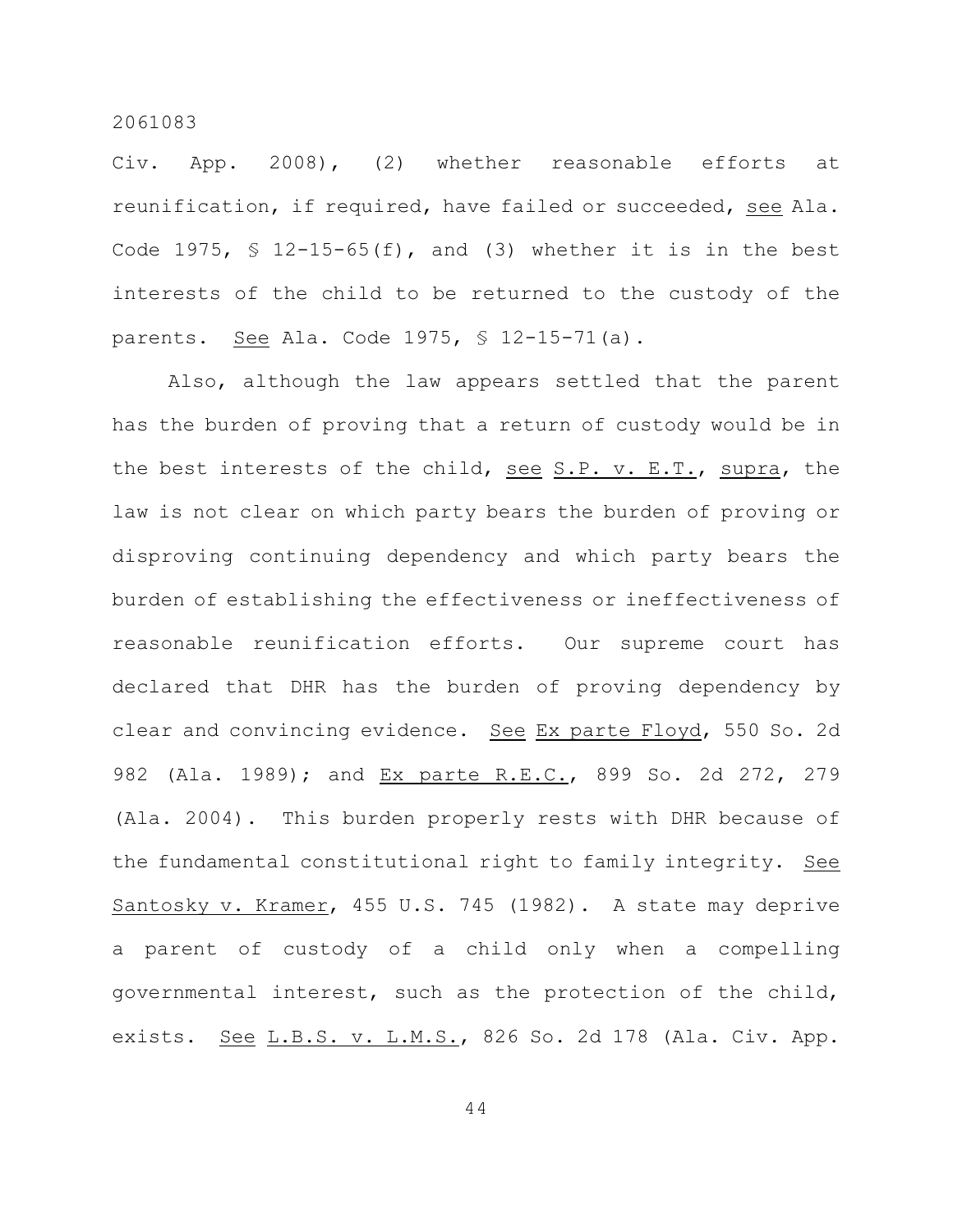2002); and R.S.C. v. J.B.C., 812 So. 2d 361 (Ala. Civ. App. 2001) (plurality opinion). Therefore, the burden should rest with the state, as the party claiming the right to interfere with the integrity of the family, to prove the existence of the compelling circumstances warranting its intrusion. See Santosky, supra. These same principles suggest that when the state has deprived a parent of custody of a child on the basis of the child's dependency, the burden rests on the state to prove by clear and convincing evidence that the child remains dependent. Having proven that circumstances existed at one time that rendered the child dependent, the state is not relieved of its burden of proving that the child remains dependent at a later time or under different circumstances.

Other states explicitly or impliedly hold that their respective child-protection agencies bear the burden of proving by clear and convincing evidence that reasonable efforts at rehabilitation, if required, have failed. See, e.g., In re D.B., 339 Mont. 240, 246, 168 P.3d 691, 696 (2007) (citing § 41-3-609(1)(f), Mont. Code Ann.); Division of Family Service v. N.X., 802 A.2d 325 (Del. Fam. Ct. 2002); In re Michael G., 63 Cal. App. 4th 700, 74 Cal. Rptr. 2d 642 (1998);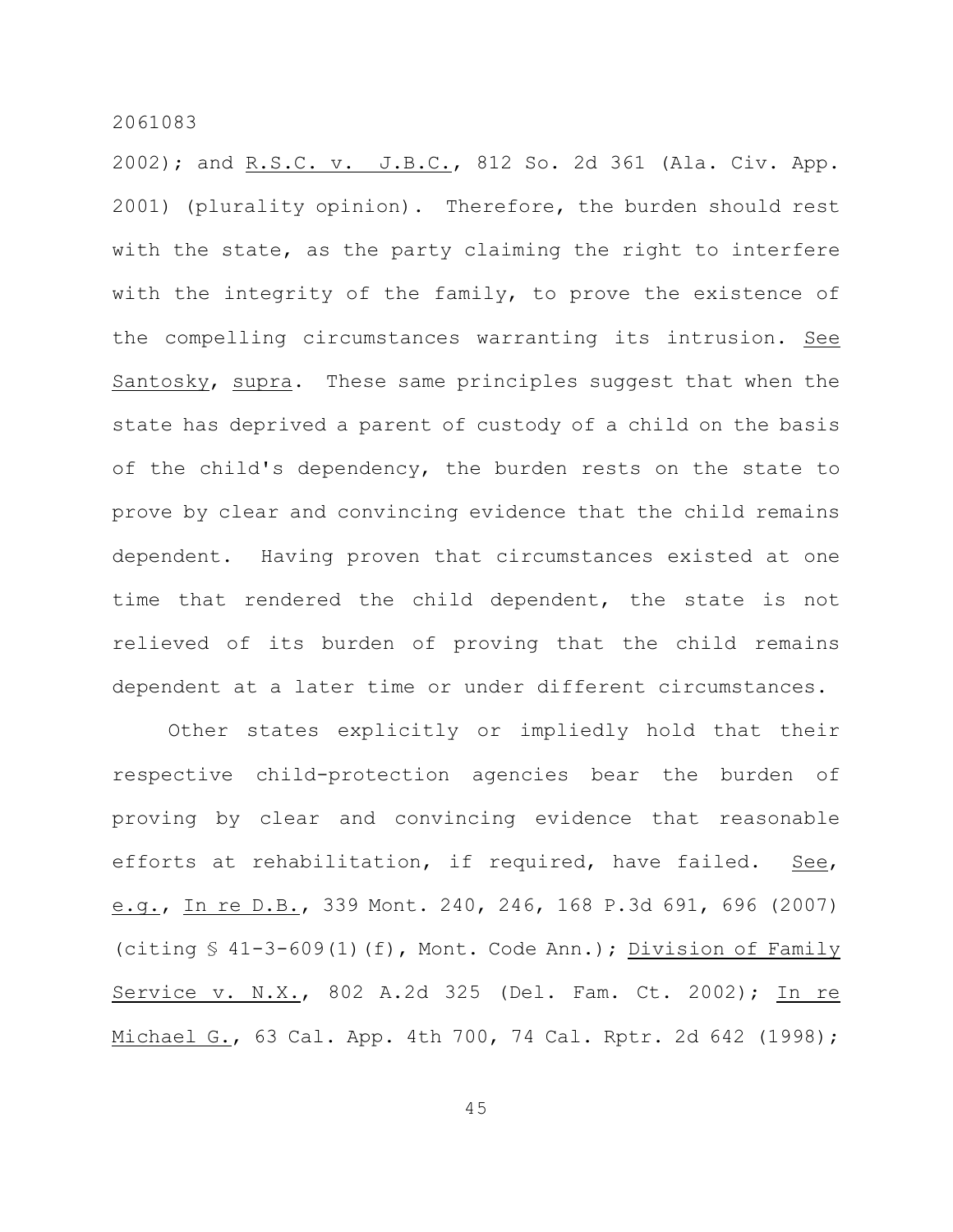In re Savanna M., 55 Conn. App. 807, 740 A.2d 484 (1989) (citing Conn. Gen. Stat. § 17a-112(c)(1)). Consistent with the foregoing analysis regarding continuing dependency, it would seem that in order for a juvenile court to deprive parents of the custody of a dependent child, the burden would be on DHR, as the representative state agency, to prove by clear and convincing evidence that reasonable efforts at reunification, if required, have failed or, in an ongoing dependency case, at the very least, that such efforts had not yet succeeded.

To summarize, in this case, once the parents petitioned the juvenile court to regain custody of the child, the parents bore the burden of proving to the reasonable satisfaction of the juvenile court that it was in the best interests of the child to reunite with the family. DHR had the burden of proving by clear and convincing evidence that the child remained dependent and that reasonable efforts at reunification had not yet succeeded. The juvenile court could continue to completely deprive the parents of the custody of the child only if the appropriate quantum of evidence established all three conditions: that the child remained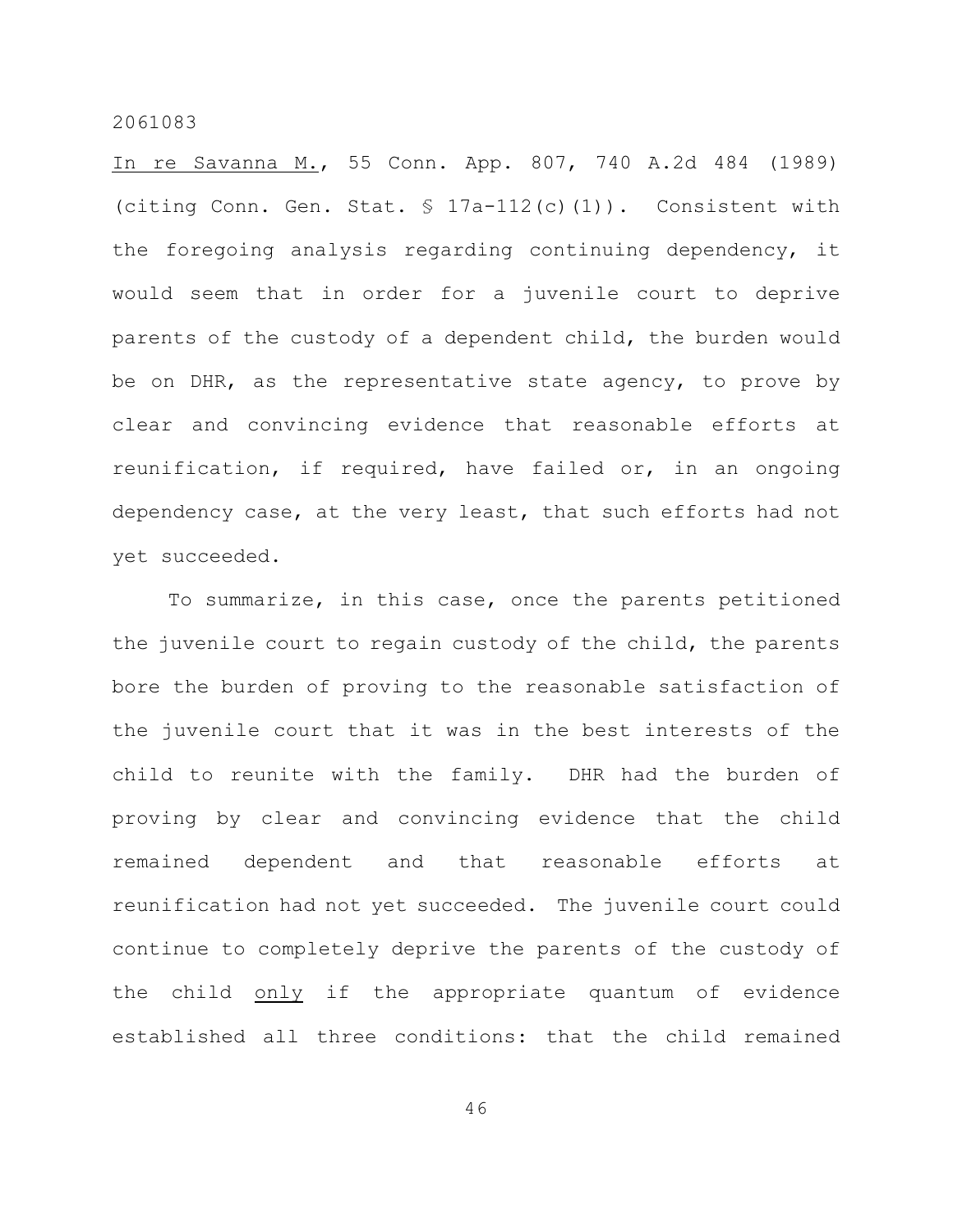dependent, that reasonable efforts at reunification had not succeeded, and that it was not in the best interests of the child to return to the parents' custody.

# Standard of Review

Generally speaking, an appellate court reviews a juvenile court's judgment disposing of the custody of a child after an ore tenus dependency proceeding with a presumption that the juvenile court correctly assessed the evidence and decided the appropriate custodial arrangement, and that judgment will be set aside only upon a showing that the juvenile court exceeded its discretion or that the judgment is so unsupported by the evidence as to be plainly and palpably wrong. T.D.P. v. D.D.P., supra. However, the general standard of review is tempered by two considerations pertinent to this case.

First, the ore tenus presumption does not apply to undisputed evidence. As explained in Adderhold v. Adderhold, 426 So. 2d 457 (Ala. Civ. App. 1983),

"the ore tenus presumption of correctness applies only to resolution of conflicts in evidentiary facts, and has no application where facts are undisputed, and it is solely for the appellate court to determine whether the trial court misapplied the law to undisputed facts. Home Indem. Co. v. Reed Equipment Co., Inc., 381 So. 2d 45 (Ala. 1980)."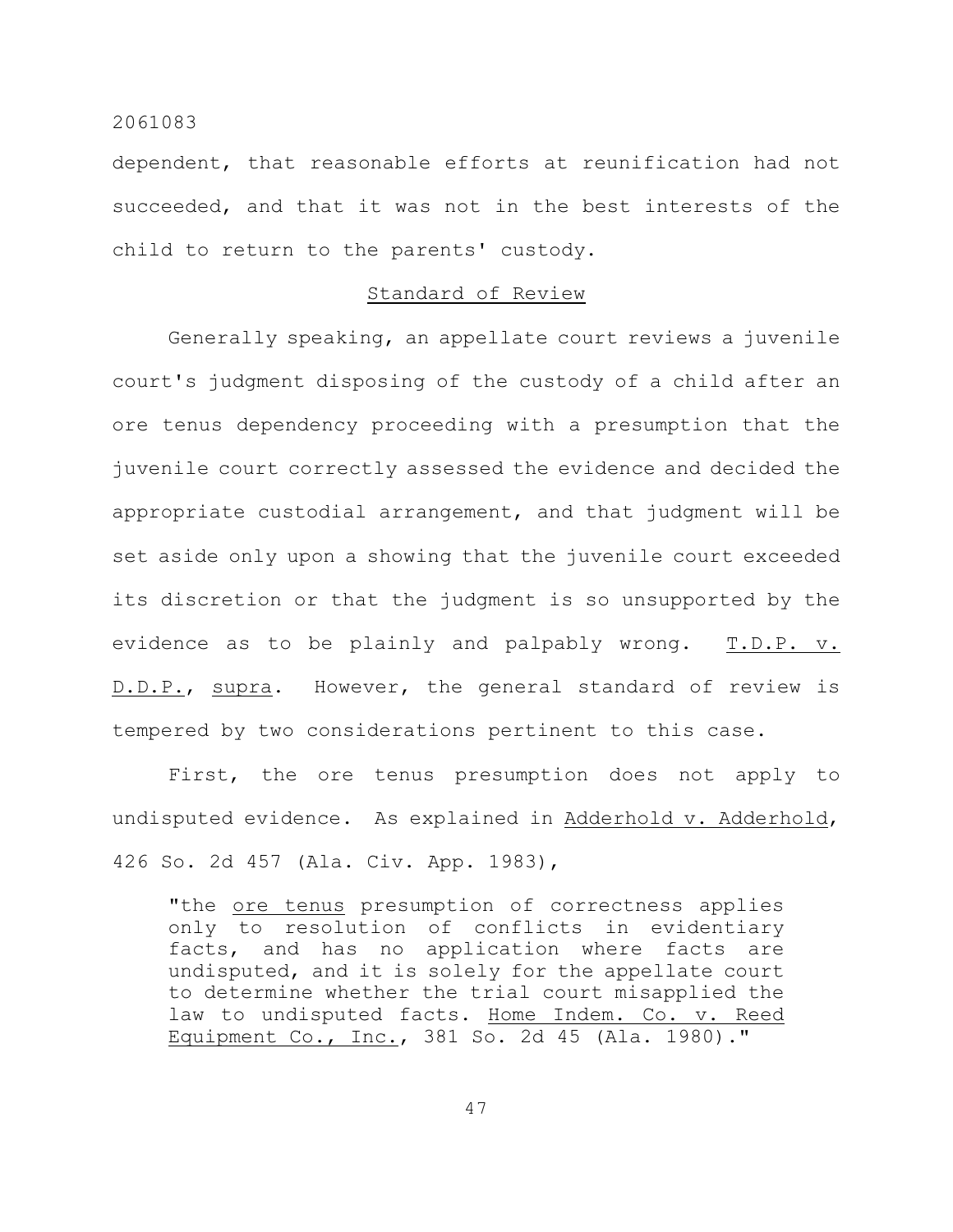426 So. 2d at 460.

Second, as our supreme court recently stated:

"[W]hile we must presume under the ore tenus rule that the trial court's factual findings are correct, that rule does not relieve this Court of its responsibility to ensure that [the] facts clearly and convincingly warrant [a judgment depriving parents of the custody of their child].

"'"The appellate courts do not sit in judgment of the facts, and [they] review the factfinder's determination of facts only to the extent of determining whether it is sufficiently supported by the evidence, that question being one of law."' Hinds v. Hinds, 887 So. 2d 267, 272-73 n. 2 (Ala. Civ. App. 2003) (quoting Curtis White Constr. Co. v. Butts & Billingsley Constr. Co., 473 So. 2d 1040, 1041 (Ala. 1985)) (emphasis omitted). Justice Smith's dissent suggests that we are in the case before us '"reweigh[ing] the evidence."' 971 So. 2d at 20. We are not; we are required, however, to determine whether clear and convincing evidence supports the trial court's conclusion ...."

Ex parte  $T.V.$ , 971 So. 2d 1, 9 (Ala. 2007). Therefore, when reviewing a finding of dependency, it is the duty of an appellate court to "determine whether clear and convincing evidence supports the trial court's conclusion" that the child is dependent.  $T.V.,$  971 So. 2d at 9. Because a finding that reasonable efforts at reunification had failed must also be supported by clear and convincing evidence, the same standard of review applies to that determination. "Clear and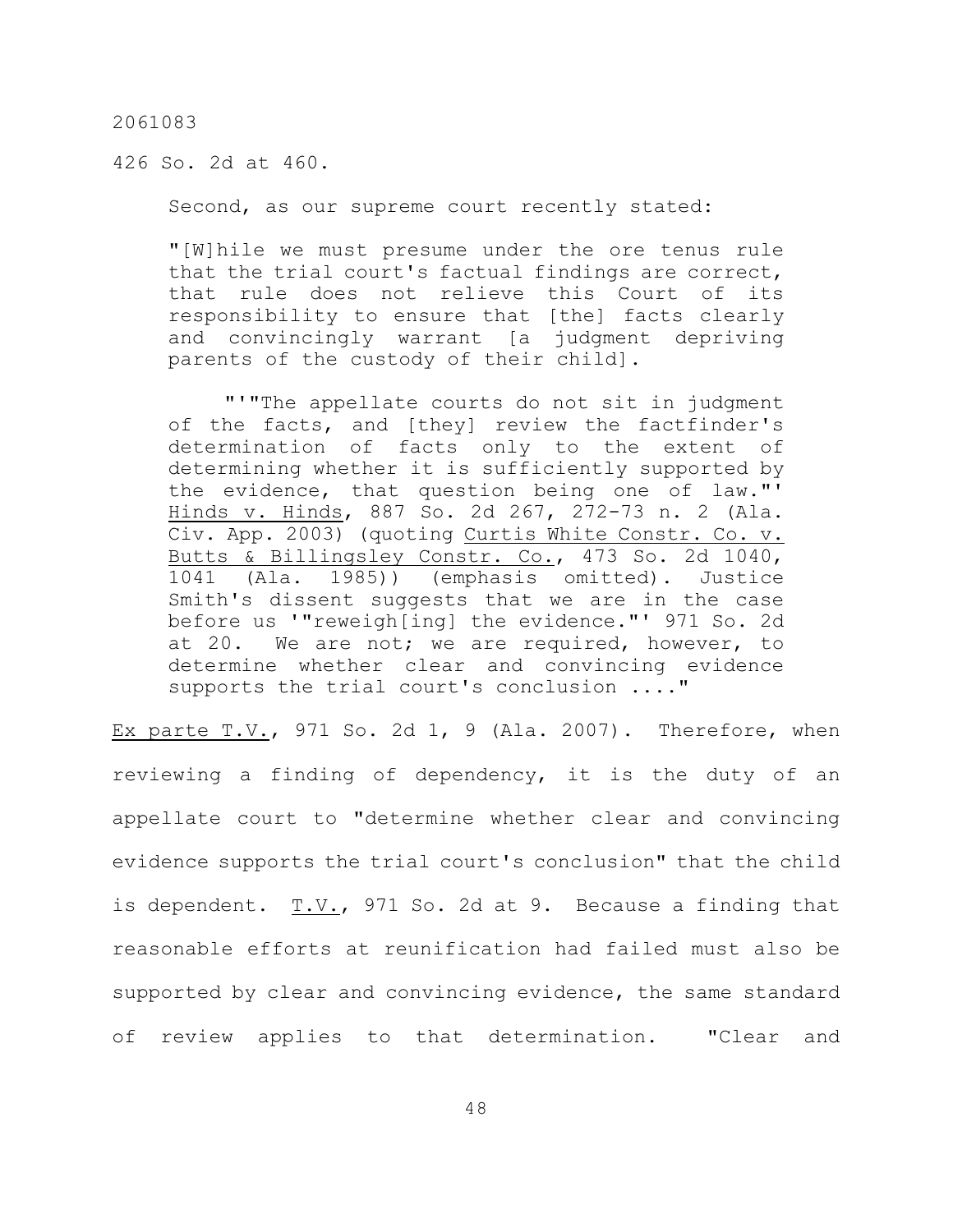convincing evidence" is "'"[e]vidence that, when weighed against evidence in opposition, will produce in the mind of the trier of fact a firm conviction as to each essential element of the claim and a high probability as to the correctness of the conclusion."'" T.V., 971 So. 2d at 9 (quoting L.M. v. D.D.F., 840 So. 2d 171, 179 (Ala. Civ. App. 2002), citing in turn Ala. Code 1975, § 6-11-20(b)(4)).

In using the appropriate standard of review, I conclude that the juvenile court's finding of dependency and its finding that reunification efforts had failed are not supported by clear and convincing evidence. I also conclude that the evidence does not support the juvenile court's finding that it was not in the best interests of the child to be returned to the custody of the parents. To reach this conclusion, I do not "reweigh" the evidence, as the majority claims, So. 2d at , because I find the evidence to be basically undisputed on most major points. I also do not "advocate a position on behalf of an appellant," So. 2d at \_\_\_, because I find that the undisputed evidence supports their position.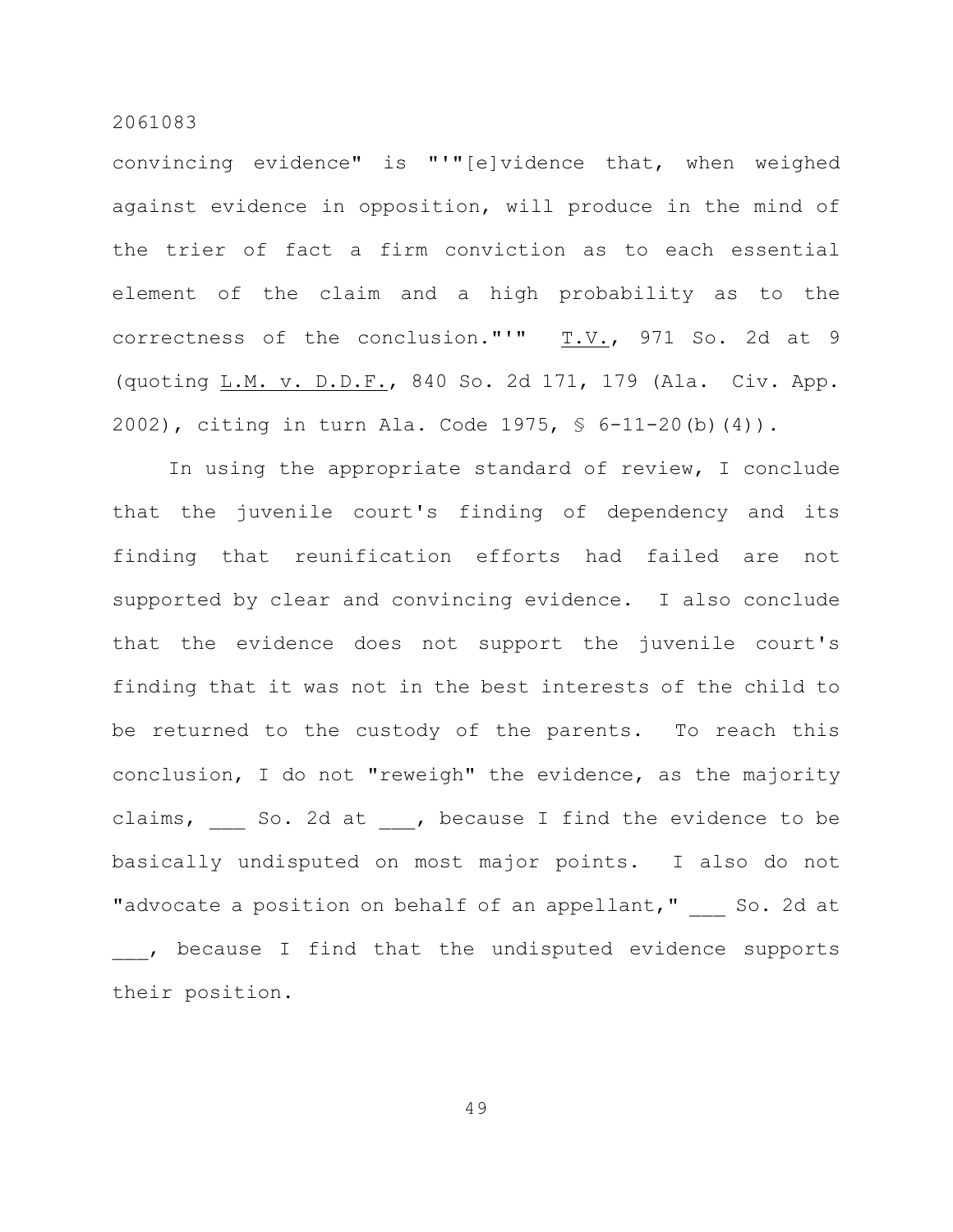## Analysis

The Alabama Juvenile Justice Act, Ala. Code 1975, § 12-15-1 et seq., defines "dependent child" as, among other things,

"[a] child:

"....

"d. Whose home, by reason of neglect, cruelty, or depravity on the part of the parent, parents, guardian, or other person in whose care the child may be, is an unfit and improper place for the child; or

"....

"f. Who is in a condition or surroundings or is under improper or insufficient guardianship or control as to endanger the morals, health, or general welfare of the child; or

"....

"j. Who is physically, mentally, or emotionally abused by the child's parents, guardian, or other custodian or who is without proper parental care and control necessary for the child's well-being because of the faults or habits of the child's parents, guardian, or other custodian or their neglect or refusal, when able to do so, to provide them; or

"k. Whose parents, guardian, or other custodian are unable to discharge their responsibilities to and for the child; or

"....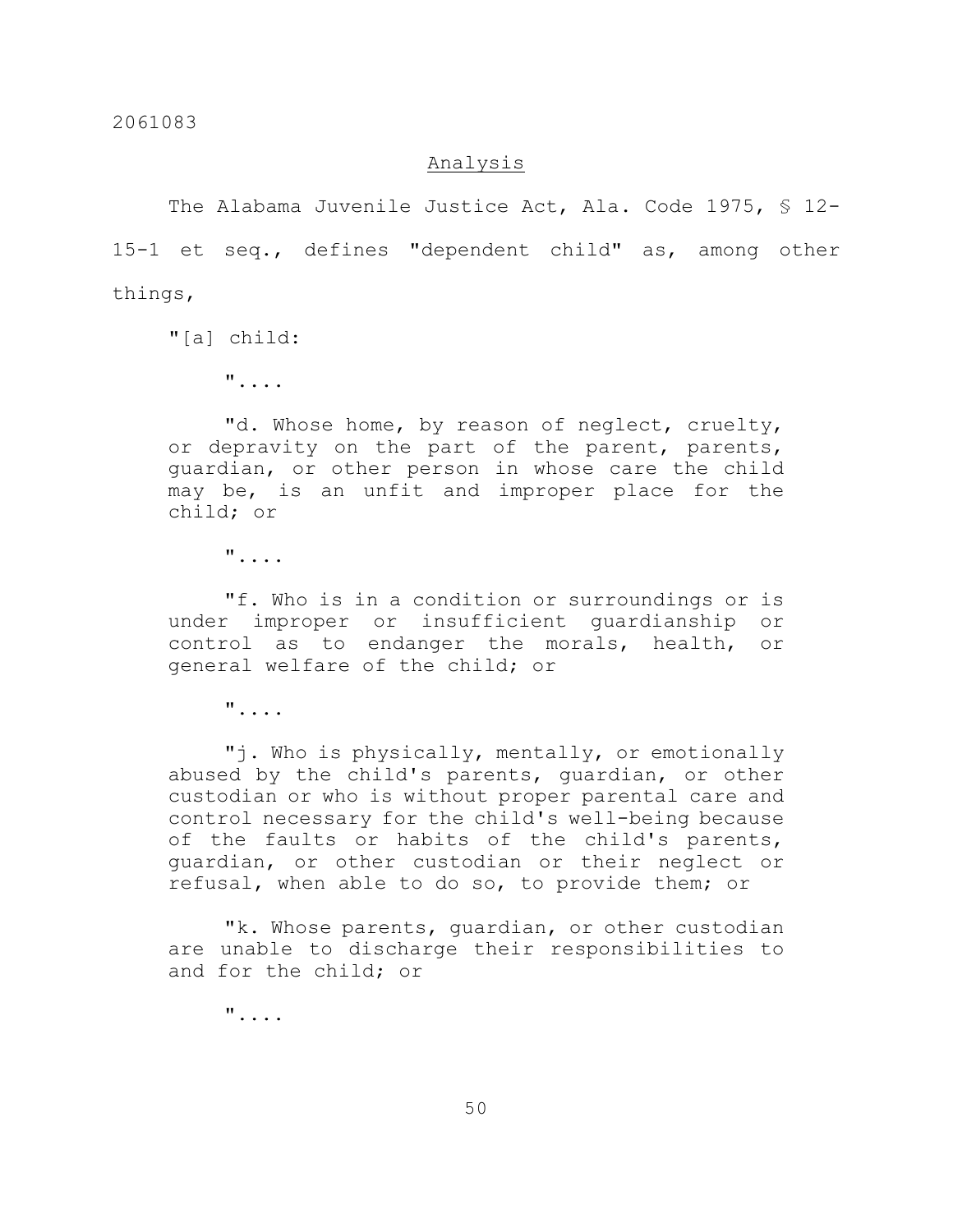"m. Who for any other cause is in need of the care and protection of the state; and

"n. In any of the foregoing, is in need of care or supervision."

Ala. Code 1975, § 12-15-1(10). Although the dependency statute lists various factors that may contribute to a child's dependency, § 12-15-1(10)n. requires in all cases that the child be "in need of care or supervision." Accordingly, this court has concluded that a child's dependency ends when the parents can resume proper care and supervision of the child without oversight or assistance from others. See S.P. v. E.T., 957 So. 2d at 1131 ("Under ideal circumstances, such final dispositional orders coincide with the end of the child's dependency, i.e., the child has a proper custodian 'and' is no longer 'in need of care or supervision' by persons other than the custodian. See Ala. Code 1975, § 12-15-  $1(10)n$ .").

In this case, the evidence is undisputed that at the time of the July 10, 2007, hearing the parents could properly care for and supervise the child independently. The witnesses who spent over 200 hours scrutinizing the parents' interaction with the child during supervised visitations basically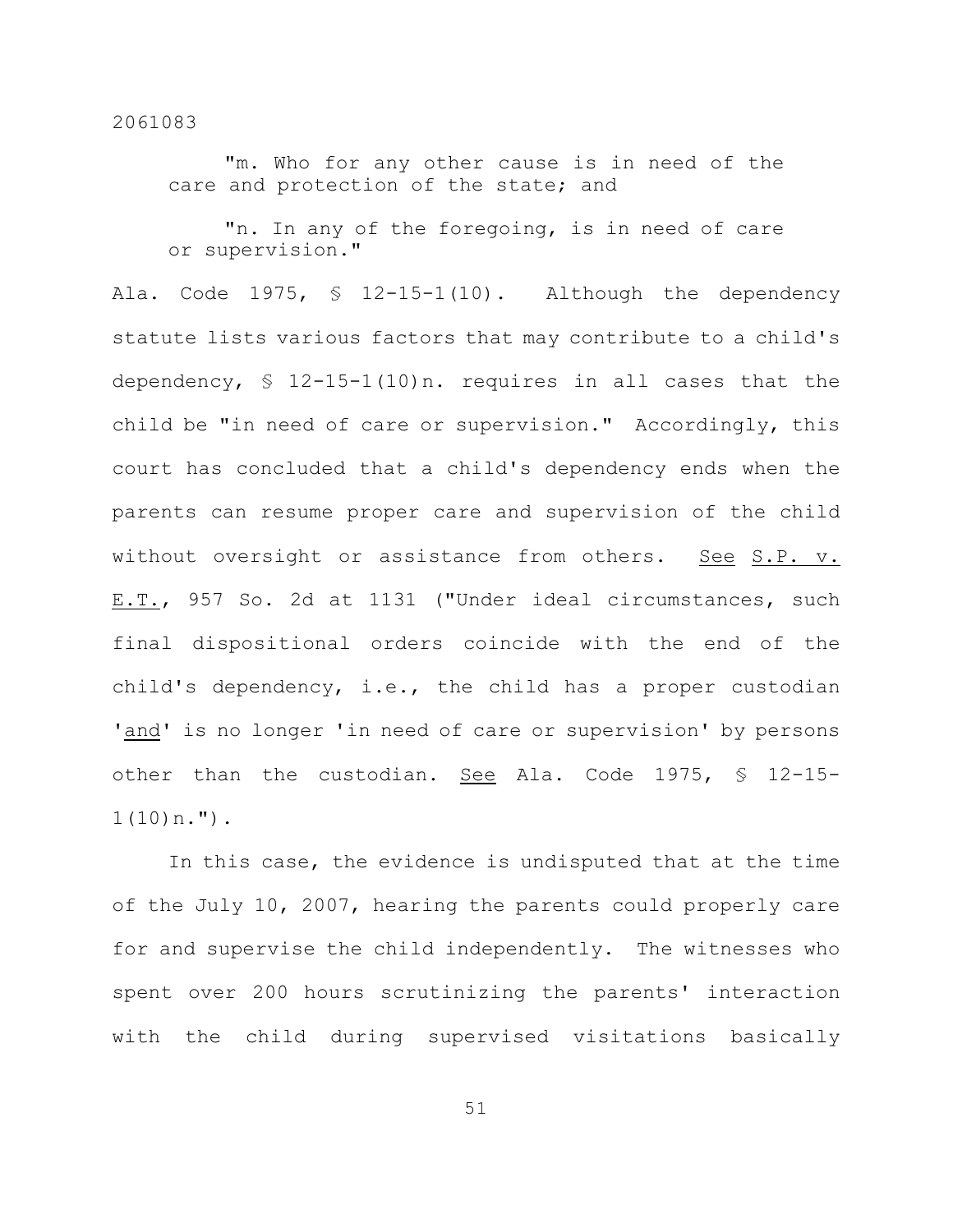testified that the parents had never endangered the child, never had to be redirected in the proper care of the child, had always adequately responded to the child's needs, had demonstrated love and tenderness towards the child at all times, and no longer needed to be supervised. It is obvious from Patton's testimony that DHR did not consider the parents to be unable to properly care for and supervise the child.

As Patton testified, the only reason DHR did not recommend returning the child to the parents related to the child's unexplained injuries. Under  $\S$  12-15-1(10)j., a child is dependent if the parents have physically abused the child or neglected the child and the child is in need of care and supervision. However, Patton testified that, as of July 10, 2007, DHR had no evidence indicating that the parents had physically abused or neglected the child. Patton admitted that DHR simply did not know whether the parents had anything to do with the child's injuries. DHR did not adduce clear and convincing evidence at the July 10, 2007, hearing to prove that the parents had abused or neglected the child. Rather than hold DHR to its burden of proof, however, the juvenile court evidently adopted DHR's policy that requires parents of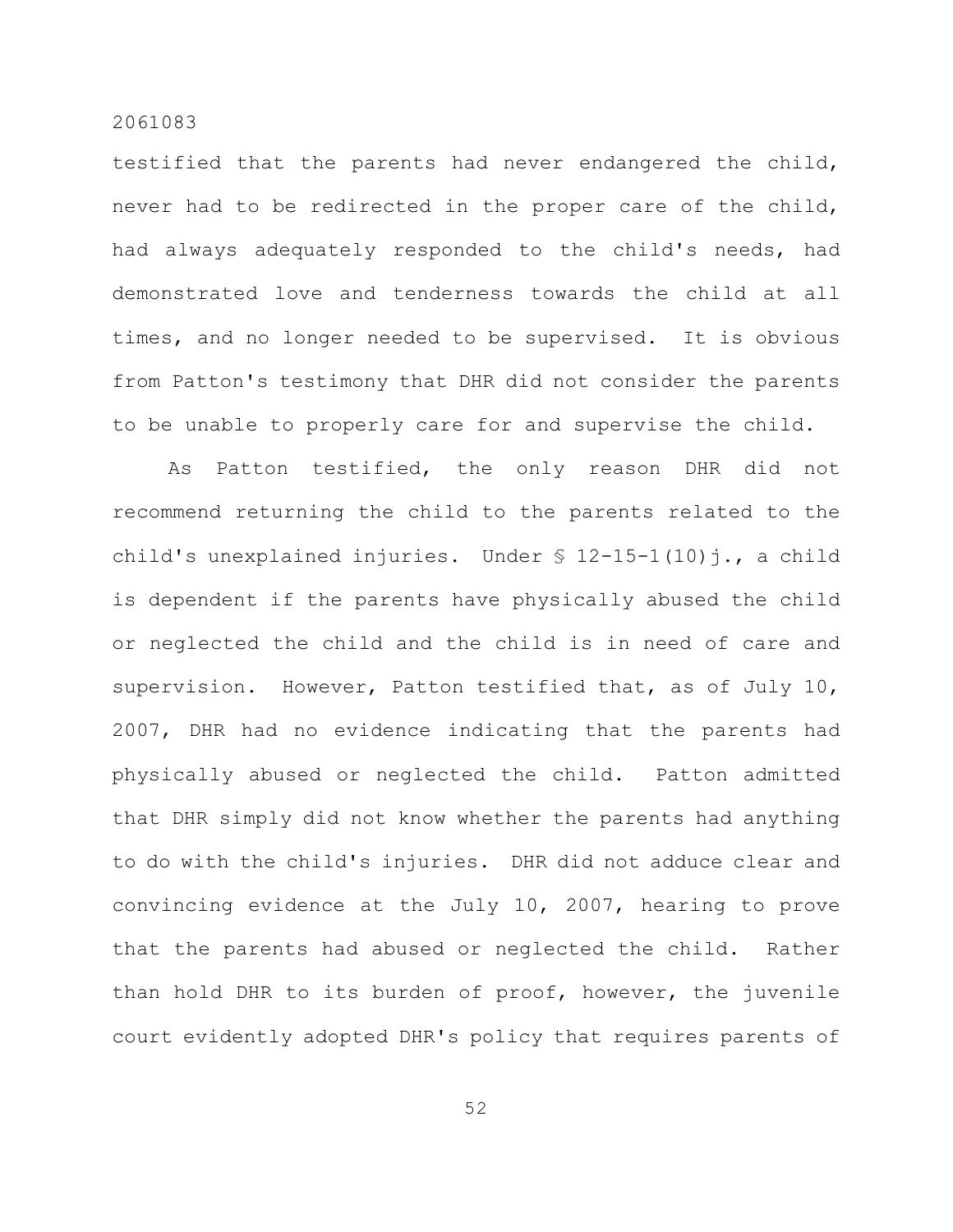a child with unexplained injuries to prove that those injuries had not resulted from parental abuse or neglect. However, in a dependency proceeding, the juvenile court may not excuse a lack of positive evidence by improperly shifting the burden of proof onto the parents. See generally Ex parte Floyd, 550 So. 2d 982 (Ala. 1989) (implicitly recognizing that juvenile court may not improperly shift burden of proof onto parents, but finding no improper shifting).

More importantly, in shifting the burden of proof, the juvenile court placed the parents in an untenable situation. In order to regain custody of the child, the parents had to prove that they did not abuse or neglect the child by explaining the source of the child's injuries to the satisfaction of the juvenile court. If the parents honestly do not know how the child was injured, as the psychologist's report appears to indicate, the parents would have to commit perjury in order to have any opportunity of recovering the child. If the only explanation that would satisfy the juvenile court is an admission of abuse or neglect by the parents, upon receiving that explanation, the juvenile court would be justified in withholding the child from the parents.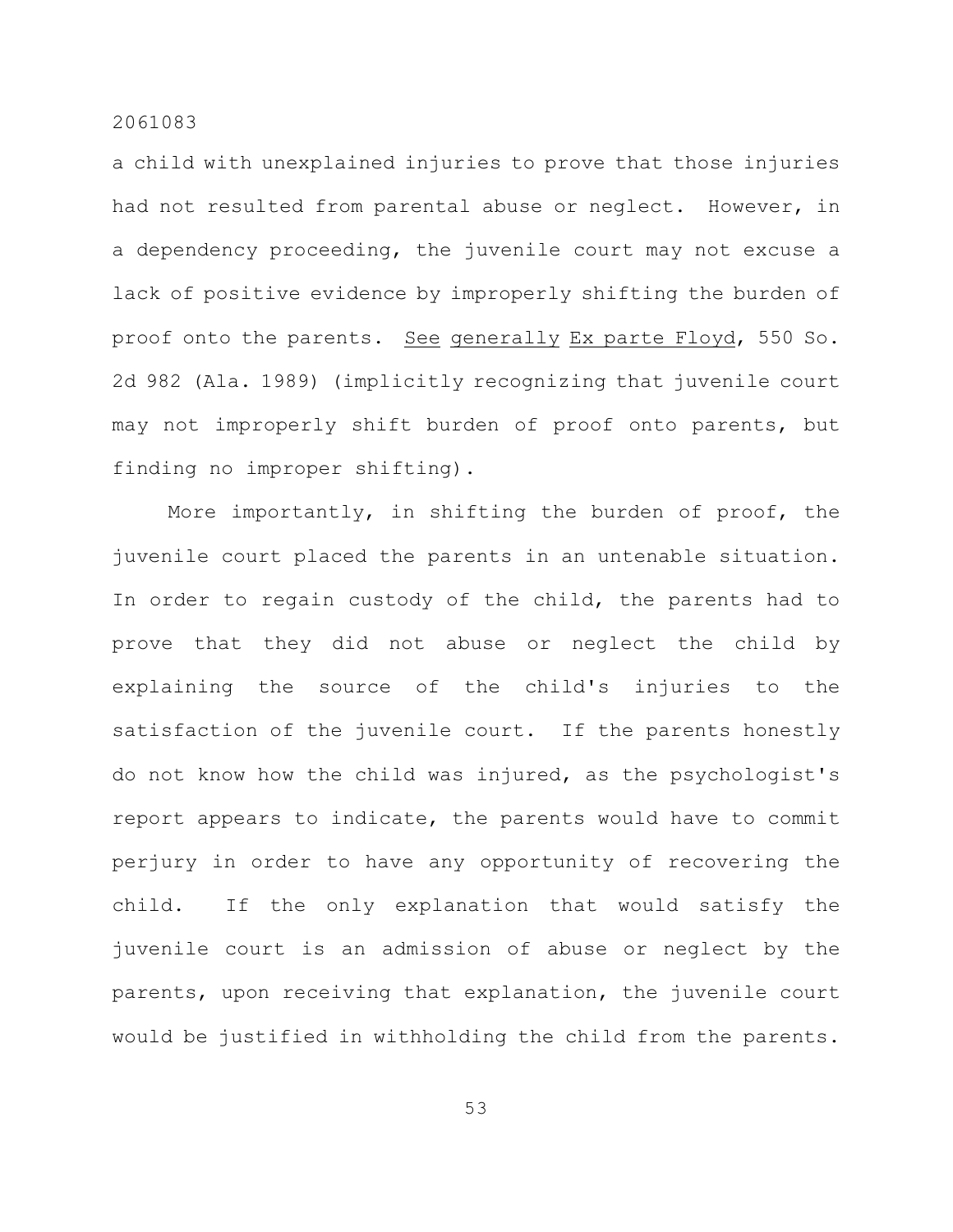Under the circumstances of this case, by giving the parents this "Hobson's choice," the juvenile court acted outside the bounds of its discretion. See In re Amanda W., 124 Ohio App. 3d 136, 142, 705 N.E.2d 724, 728 (1997) (admonishing local children's services agency for forcing parents accused of sexual abuse to admit the abuse or lose custody of the child, thus "creat[ing] a 'Hobson's Choice' wherein any choice made by the parent results in adverse consequences").

The evidence also does not sustain the juvenile court's implicit finding that reasonable efforts leading toward rehabilitation and reunification had failed. In similar cases, other states have determined that if an explanation of a child's injuries, and an acknowledgment of culpability by a parent, is an essential first step to the rehabilitation of the parent, then a juvenile court may properly withhold custody of a child to a recalcitrant parent who otherwise does not rehabilitate. See, e.g., In re C.H., 652 N.W.2d 144 (Iowa 2002); In re P.M.C., 376 Ill. App. 3d 867, 876 N.E.2d 1061, 315 Ill. Dec. 471 (2007); In re J.G.W., 433 N.W.2d 885 (Minn. 1989); State v. P.Z., 152 N.J. 86, 703 A.2d 901 (1997); In re Gladys H., 235 A.D.2d 841, 653 N.Y.S.2d 392 (N.Y. Sup. Ct.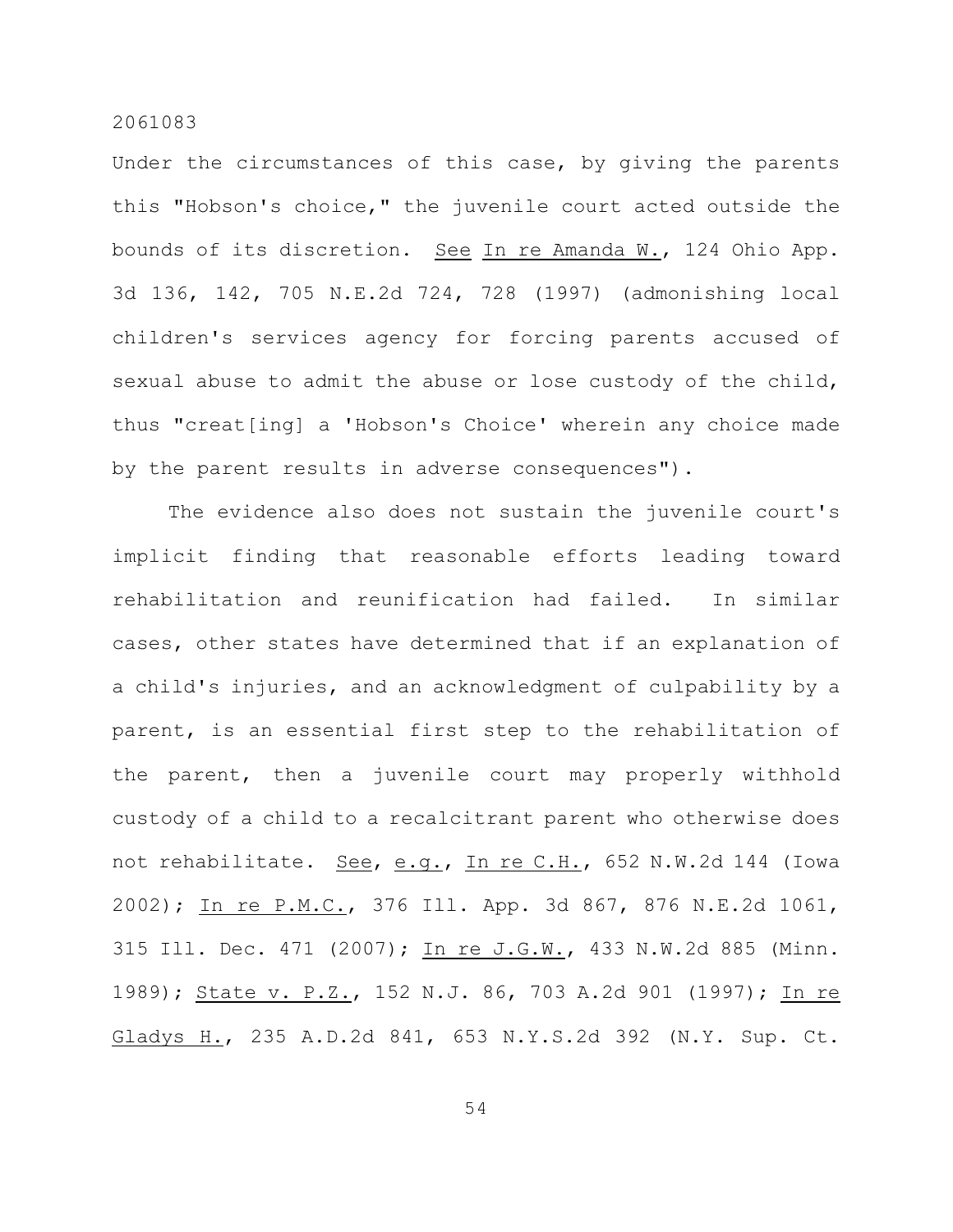1997); In re Roman, 94 Misc. 2d 796, 405 N.Y.S.2d 899 (N.Y. Family Ct. 1978); and In re J.A., 166 Vt. 625, 699 A.2d 30 (1997). However, in this case, DHR presented no evidence indicating that the parents needed to explain the child's injuries or accept responsibility for those injuries as a precursor to effective therapy and rehabilitation. In fact, the record discloses that the only therapy recommended by the psychologist or Halladay, the counselor, was directed towards the mother's substance-abuse problem and the personality issues underlying that problem. Neither Halladay nor the psychologist opined that the parents could resume their familial responsibilities toward the child only if they first recognized their role in the child's injuries. In the absence of such evidence, DHR had no factual basis for insisting that the parents explain the child's injuries.<sup>3</sup>

Moreover, the evidence is undisputed that, even without the explanation of the child's injuries, the parents have effectively rehabilitated to the point that they can safely exercise their familial responsibilities to and for the child.

 ${}^{3}$ Because the parents have not raised the issue, I do not address whether DHR had a legal basis for adopting this policy.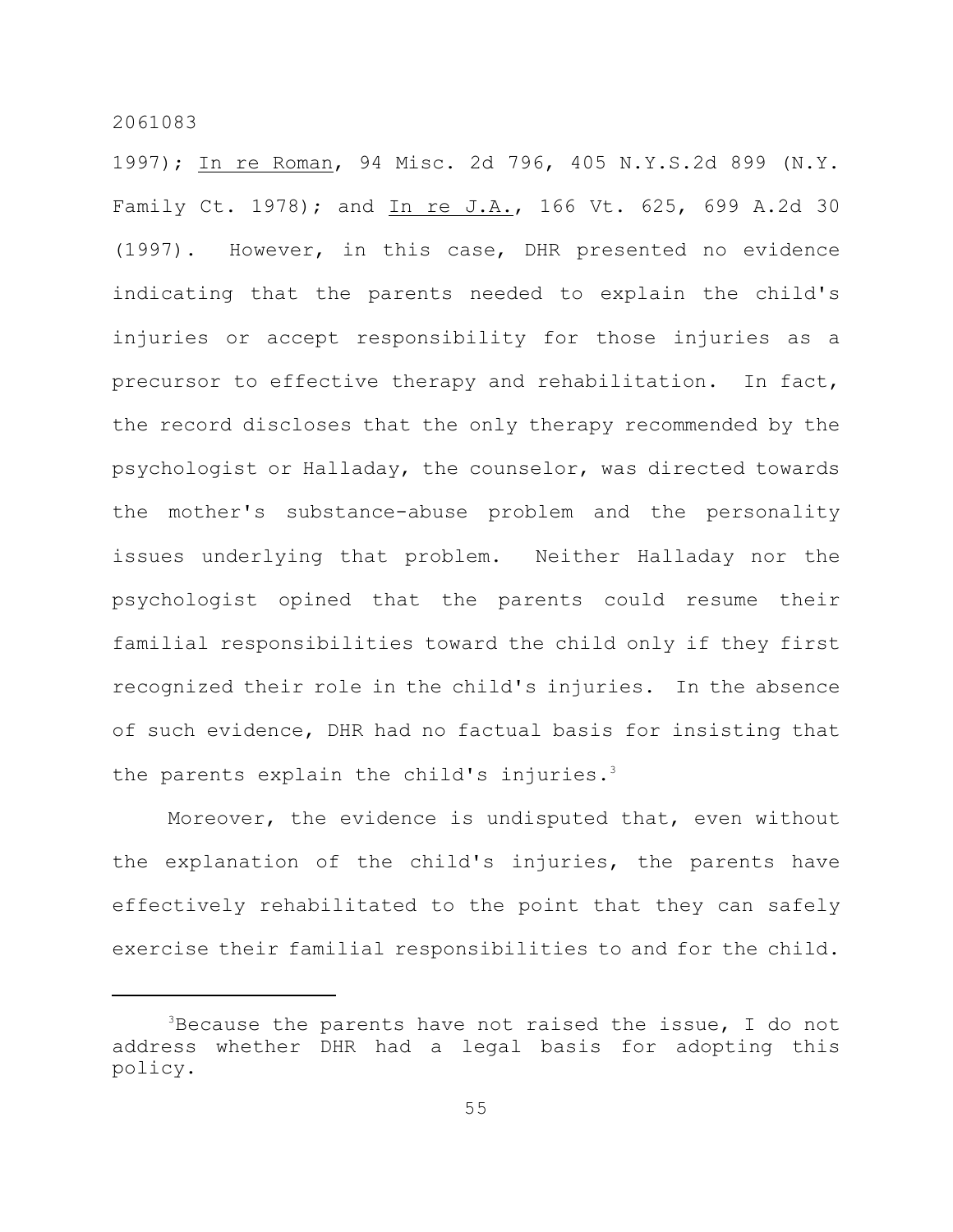Halladay, who had been evaluating the mother for over nine months, testified that the mother had quit using drugs and that, in her professional opinion, the mother could properly parent the child. Two addiction educators, James Hayes and Beth Storey, testified that the mother had committed to a lifestyle without drugs. The psychologist who examined the father found no signs of mental or emotional disturbance, and the great weight of the evidence indicates that Halladay determined that the father did not need counseling to overcome any alleged anger-management problem. Even Patton testified that DHR was satisfied with the mother's progress in drug rehabilitation and that DHR did not have a concern of any ongoing domestic violence in the home.

The majority opinion posits that this court must assume that the evidence missing from the record supports the judgment of the juvenile court. Although ordinarily this court must assume that evidence omitted from the record supports the trial court's judgment, I have been unable to uncover a single case applying that general principle to a situation analogous to this one. In this case, the juvenile court held at least two separate hearings. The November 7,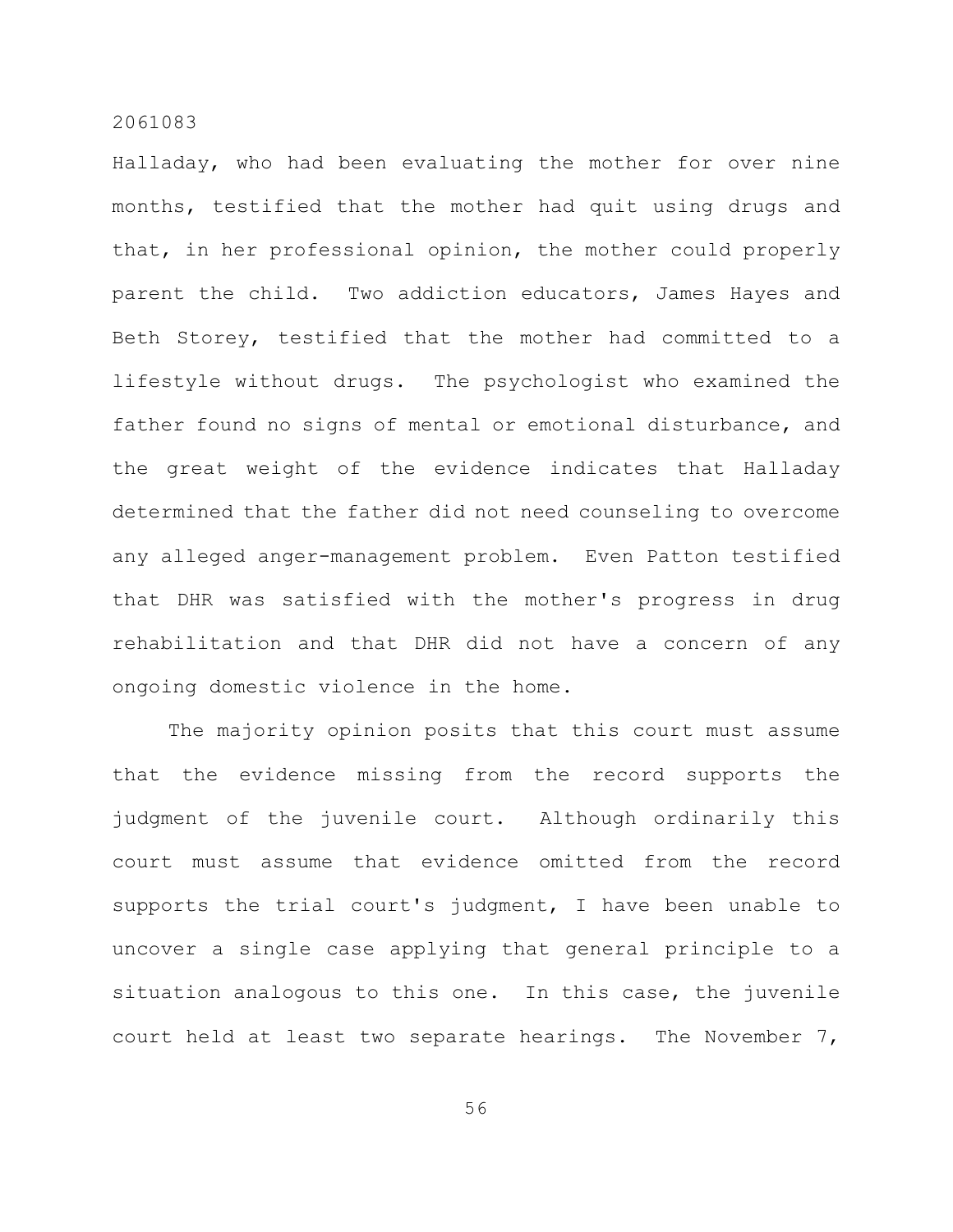2006, adjudicatory hearing concerned whether the child was dependent at that time. On the other hand, the July 10, 2007, hearing concerned the questions whether the child remained dependent and whether reasonable efforts leading towards rehabilitation of the parents and reunification with the child had succeeded. At the latter hearing, the juvenile court considered all the events occurring since the November 7, 2006, dependency hearing and had to decide whether based on the intervening circumstances the child should be returned to the parents at that time. Because the evidence presented at the November 7, 2006, hearing could not have possibly been directed toward future events, the record from the earlier hearing could not possibly supply the missing clear and convincing evidence DHR needed to prove that the child remained dependent on July 10, 2007, and that reasonable reunification efforts had not succeeded. Therefore, I do not believe this court can indulge the presumption that the juvenile court properly relied on evidence from the November 7, 2006, hearing to support its August 8, 2007, judgment.

The majority opinion nevertheless concludes that the evidence from the November 7, 2006, hearing supports a finding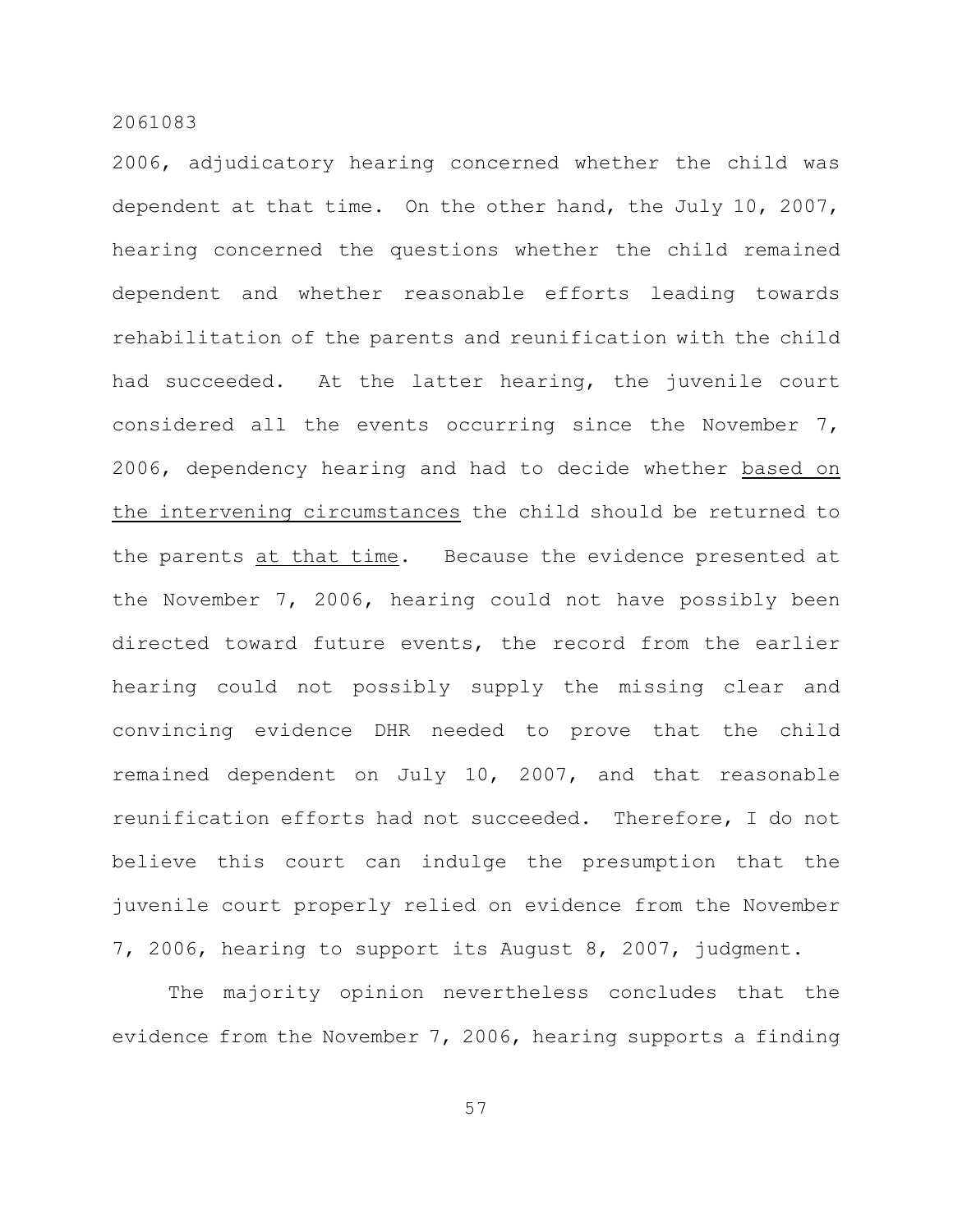that the child remained dependent on July 10, 2007. The majority first states that "it is undisputed that the trial court considered at that hearing evidence regarding skull fractures that the child had sustained while in the mother and the father's custody." So. 2d at . The majority next states that that evidence remained relevant "because at the time of [the July 10, 2007,] hearing, the child's injuries remained unexplained and, therefore, the basis for the initial finding of dependency continued to exist." So. 2d at . I agree that the evidence from the November 7, 2006, hearing established that the circumstances of the child's injuries were unexplained and that those circumstances "remained unexplained" at the time of the July 10, 2007, hearing. My agreement with that statement forces me to disagree with the foregoing statement that the child received her injuries "while in the mother and father's custody," at least to the extent that statement refers to the parents' physical custody. If the record is clear on any point, it is that DHR did not prove when or how the child was injured.

Apparently, the majority takes the position that a child with unexplained injuries is dependent and remains dependent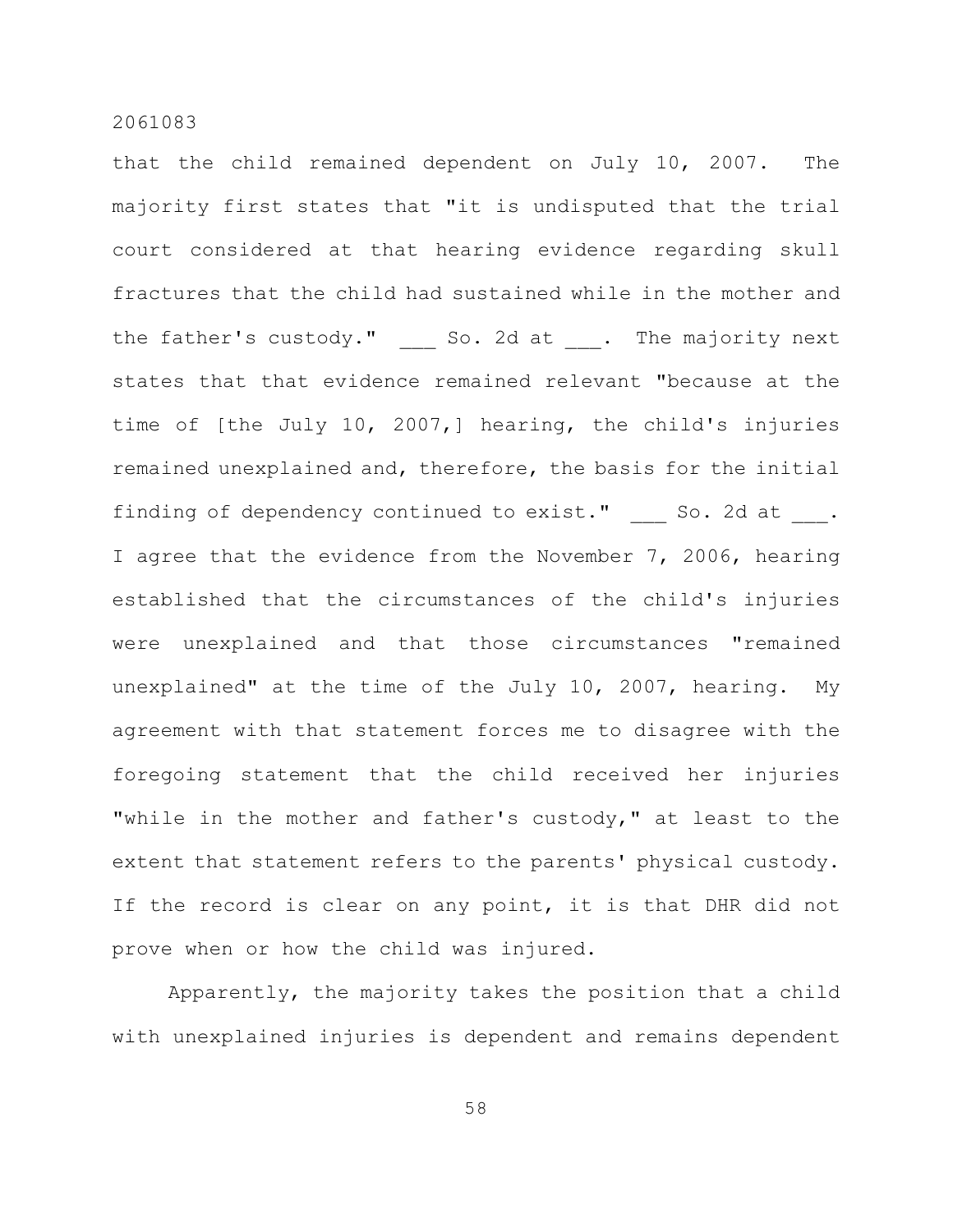so long as those injuries are unexplained. I cannot subscribe to such a rule. The dependency statute certainly does not state that a child is dependent under such circumstances. The majority has also not cited any opinion that has adopted such a rule. On the other hand, the dependency statute and caselaw is clear that a child is no longer dependent when the child's parent can properly care for and supervise the child. Even assuming that the parents may have had some responsibility for the child's injuries, the record is absolutely devoid of any evidence that they were unable to properly care for and supervise the child on July 10, 2007. Whether right or wrong, our dependency statute assumes that parental conduct or circumstances that render a child dependent may be remedied. In this case, DHR not only failed to prove that the parents were a continuing threat to the child, DHR actually agreed that they were not a threat. DHR basically admitted that the child was no longer in need of DHR's protection, care, or supervision.

The majority opinion also relies on the ore tenus rule, evidently concluding that, based on its firsthand observations of the witnesses, the juvenile court could have reasonably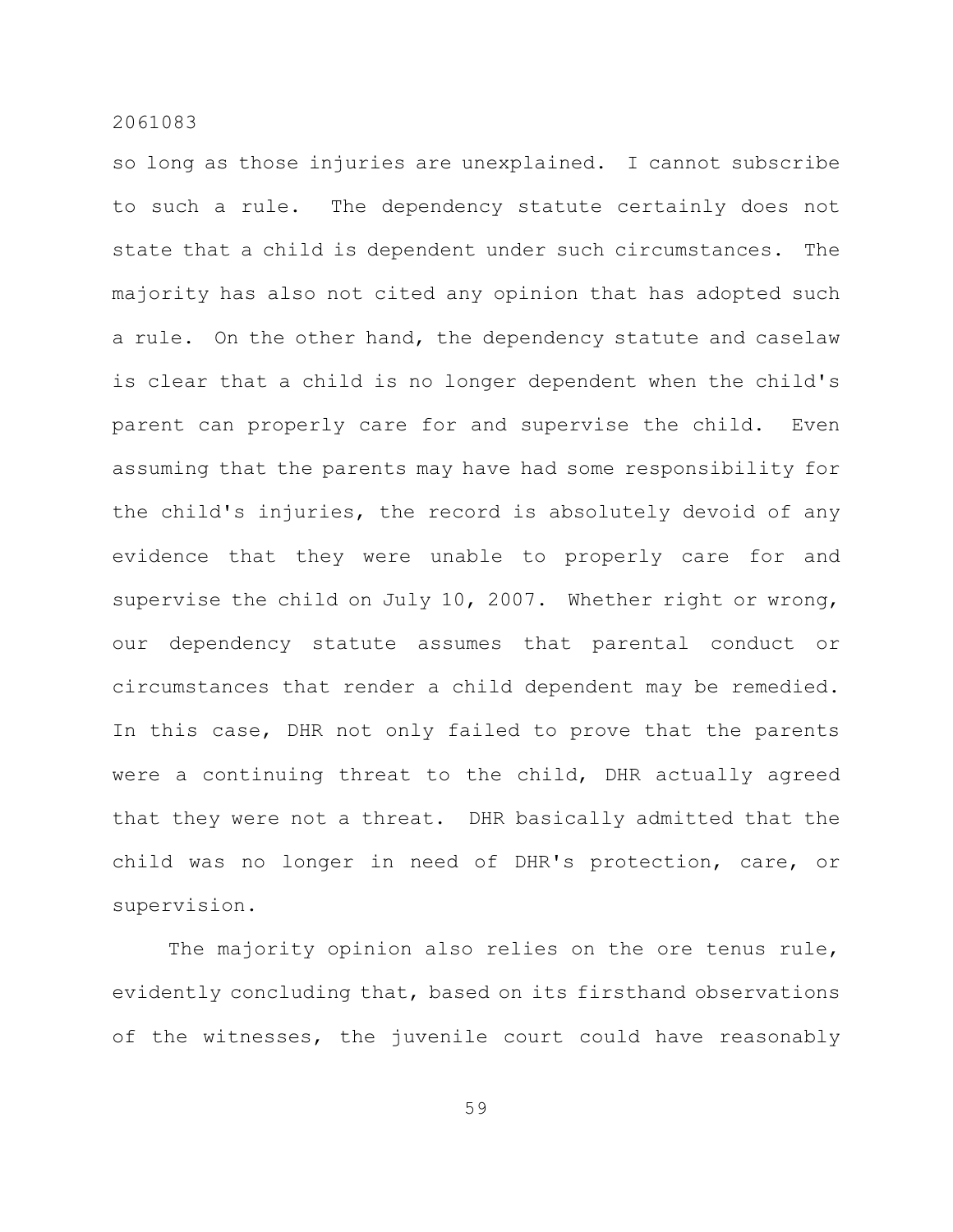believed that the parents represented some continuing threat to the welfare of the child. However, the evidence in this case is basically undisputed. The parents did not contest the facts and circumstances surrounding the child's injuries. DHR did not contest the facts and circumstances surrounding the parents' rehabilitation and condition at the time of the July 10, 2007, hearing. In order to conclude that the parents could not safely resume custody of the child, the juvenile court would have had to ignore the testimony of every single witness, most of whom were uninterested persons and at least one of whom was identified as a DHR representative. The ore tenus rule gives great deference to juvenile courts in sifting through and assessing conflicting evidence to reach a factual conclusion, see Friedman v. Friedman, 971 So. 2d 23, 28 (Ala. 2007), but it does not grant a juvenile court the discretion to wholly ignore undisputed testimony. See Ex parte Ward, 782 So. 2d 1285 (Ala. 2000). Additionally,

"'even under the ore tenus rule, "[w]here the conclusion of the trial court is so opposed to the weight of the evidence that the variable factor of witness demeanor could not reasonably substantiate it, then the conclusion is clearly erroneous and must be reversed."' B.J.N. v. P.D., 742 So. 2d 1270, 1274 (Ala. Civ. App. 1999) (quoting Jacoby v. Bell, 370 So. 2d 278, 280 (Ala. 1979))."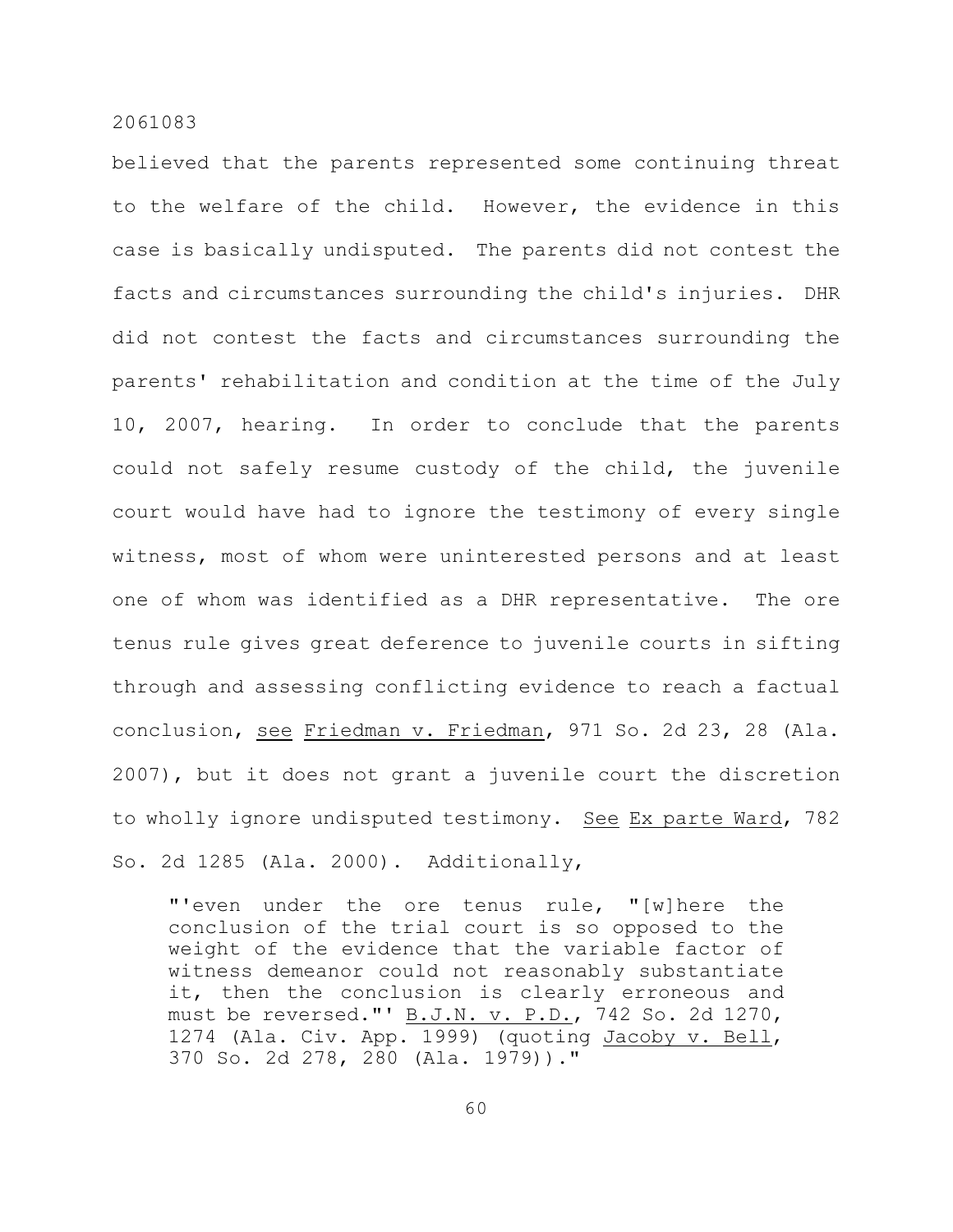Cheek v. Dyess, [Ms. 2060124, Sep. 7, 2007] \_\_\_ So. 2d \_\_\_, (Ala. Civ. App. 2007). The juvenile court must rest its decision on the evidence presented at the hearing and cannot withhold custody of the child based on a suspicion raised by the absence of evidence.

Furthermore, if the juvenile court was clearly convinced that the parents had abused the child, it should not have ordered DHR to use reasonable efforts to reunite the family and should have forthwith proceeded to permanent placement of the child with consideration of termination of parental rights. Under Ala. Code 1975, §§ 12-15-65(m)(1) & (4), DHR is excused from its general duty to use reasonable efforts if a parent has subjected a child to an aggravated circumstance such as torture, chronic abuse, or a felony assault resulting in serious bodily injury to the child. In such cases, the juvenile court must hold a permanency hearing within 30 days of its determination that the parent has subjected the child to an aggravated circumstance, and the juvenile court and DHR must make reasonable efforts to effect and finalize the permanent placement of the child. Ala. Code 1975, § 12-15- 65(n). In addition, if a parent has committed a felony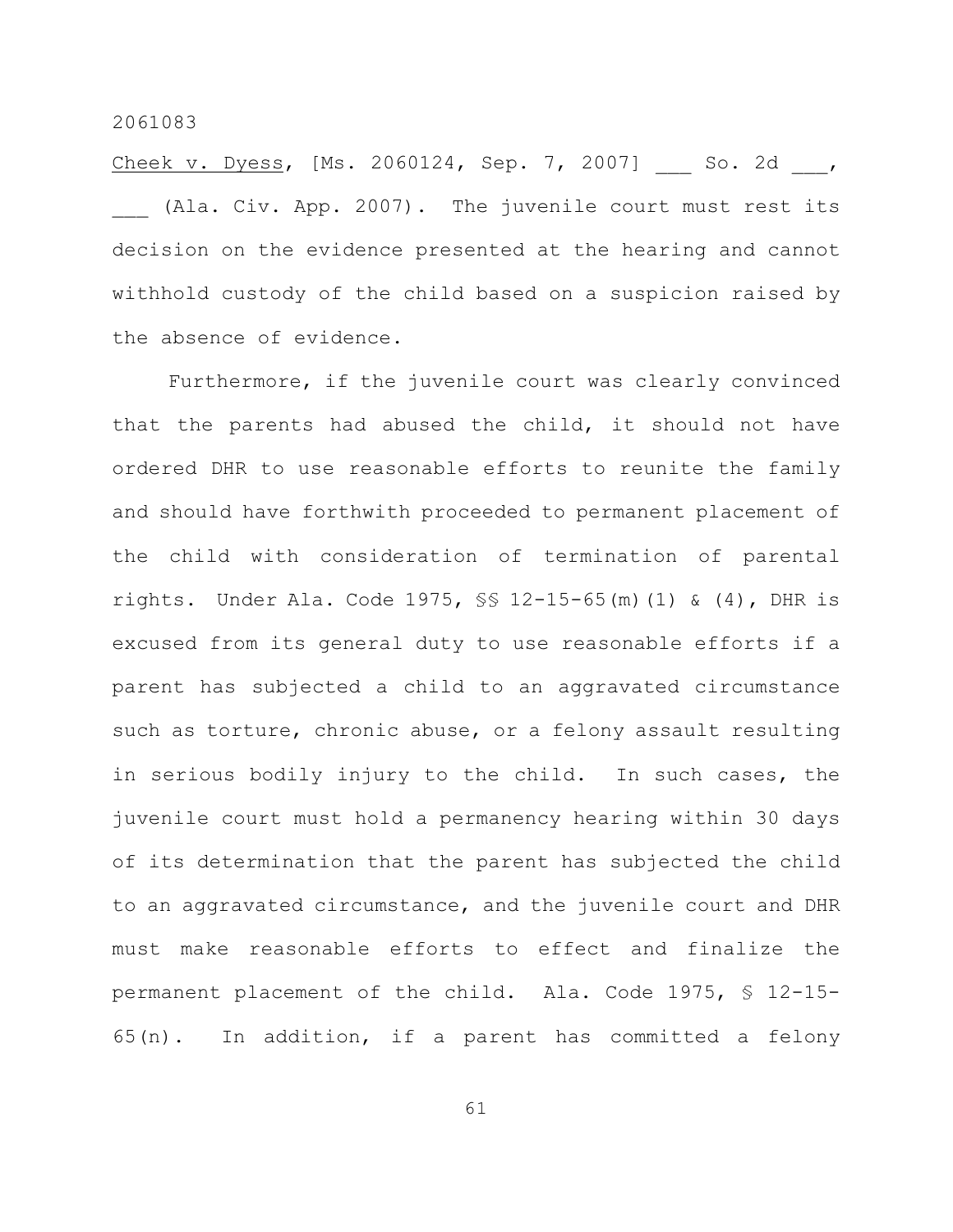assault against a child resulting in serious bodily injury to the child, the law generally requires DHR to immediately file a petition to terminate parental rights, see Ala. Code 1975, § 26-18-5(b). By ordering DHR to use reasonable efforts to reunite the family throughout this case until August 8, 2007, the juvenile court indicated that it was not clearly convinced that the parents had feloniously assaulted the child and that it believed the family could be reunified if rehabilitation was successful. However, when rehabilitation had succeeded, the juvenile court apparently relied on the earlier finding of dependency to continue to separate the family.

Finally, I believe the uncontradicted evidence indicates that it is in the best interests of the child to allow the parents to resume custody. It is undisputed that the parents could meet the child's financial needs because the evidence showed that the father had steadily worked for over 29 years and that the couple maintained a nice and neat home with a well-equipped nursery stocked with clothes and toys for the child. As for the child's emotional needs, it is apparent from the record that the child loves and has bonded with the parents, with her first words being "Daddy" and her actions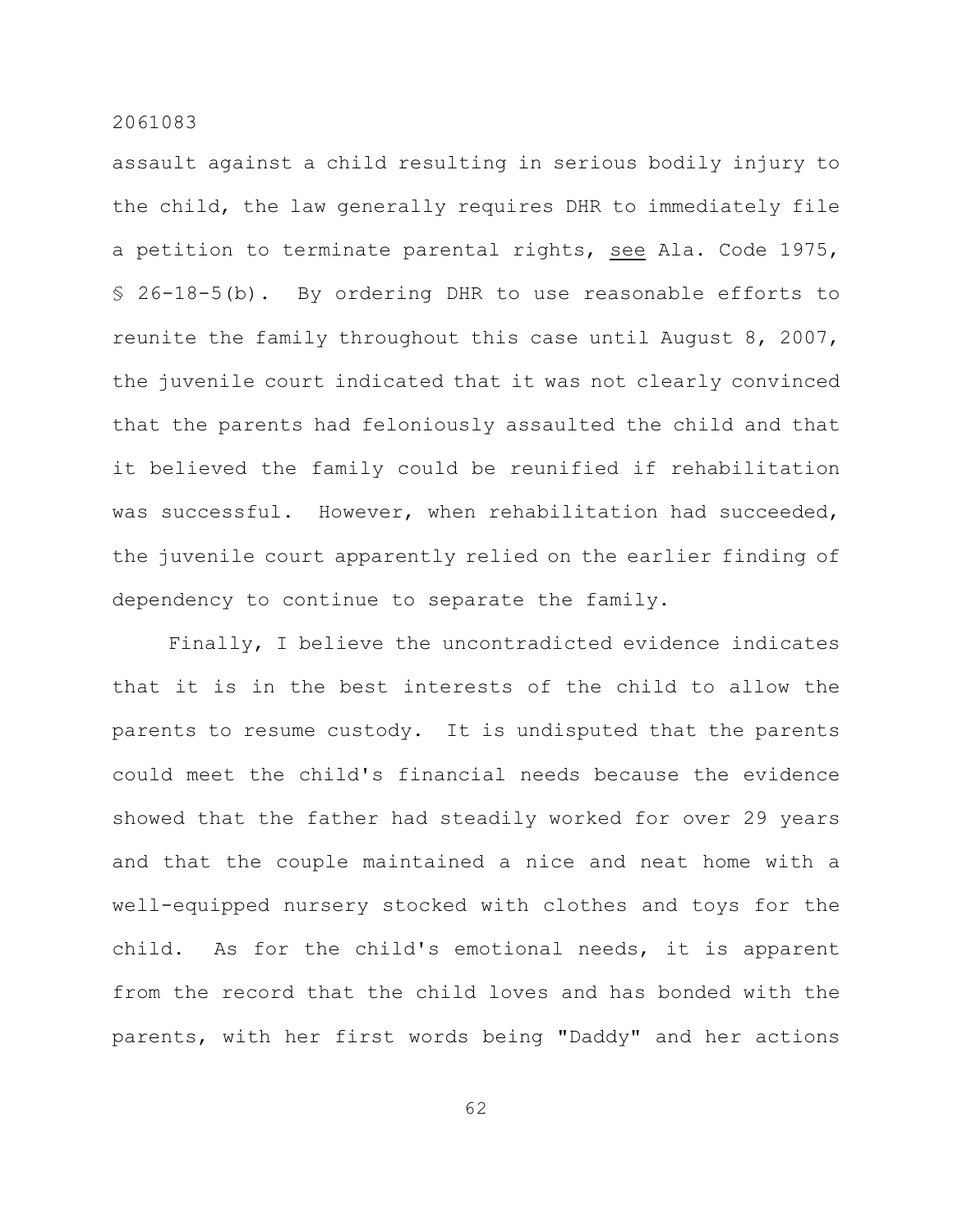indicating a strong attachment to the mother. The parents never missed a single visit with the child. The mother testified that she could devote 100% of her time to raising the child. According to Hollis and Braswell, the mother was so attuned to the child that the mother could tell from the child's cries what the child needed and the mother would always respond appropriately. The mother testified further that she had attended every doctor's appointment and indicated knowledge of and the ability to meet the child's medical needs. Nothing in the record indicates that the parents cannot meet the child's other needs as the child develops.

I conclude that, even if the child remained dependent based on the lack of explanation for her head injuries, the parents still proved by undisputed evidence that it was in the child's best interests to return home. Section  $12-15-71$  (a) (1) specifically states that "[i]f a child is found to be dependent, the court may ... [p]ermit the child to remain with the parents ... subject to conditions and limitations as the court may prescribe." As this statute plainly indicates, if the child remained dependent, the juvenile court did not necessarily have to maintain placement outside the parental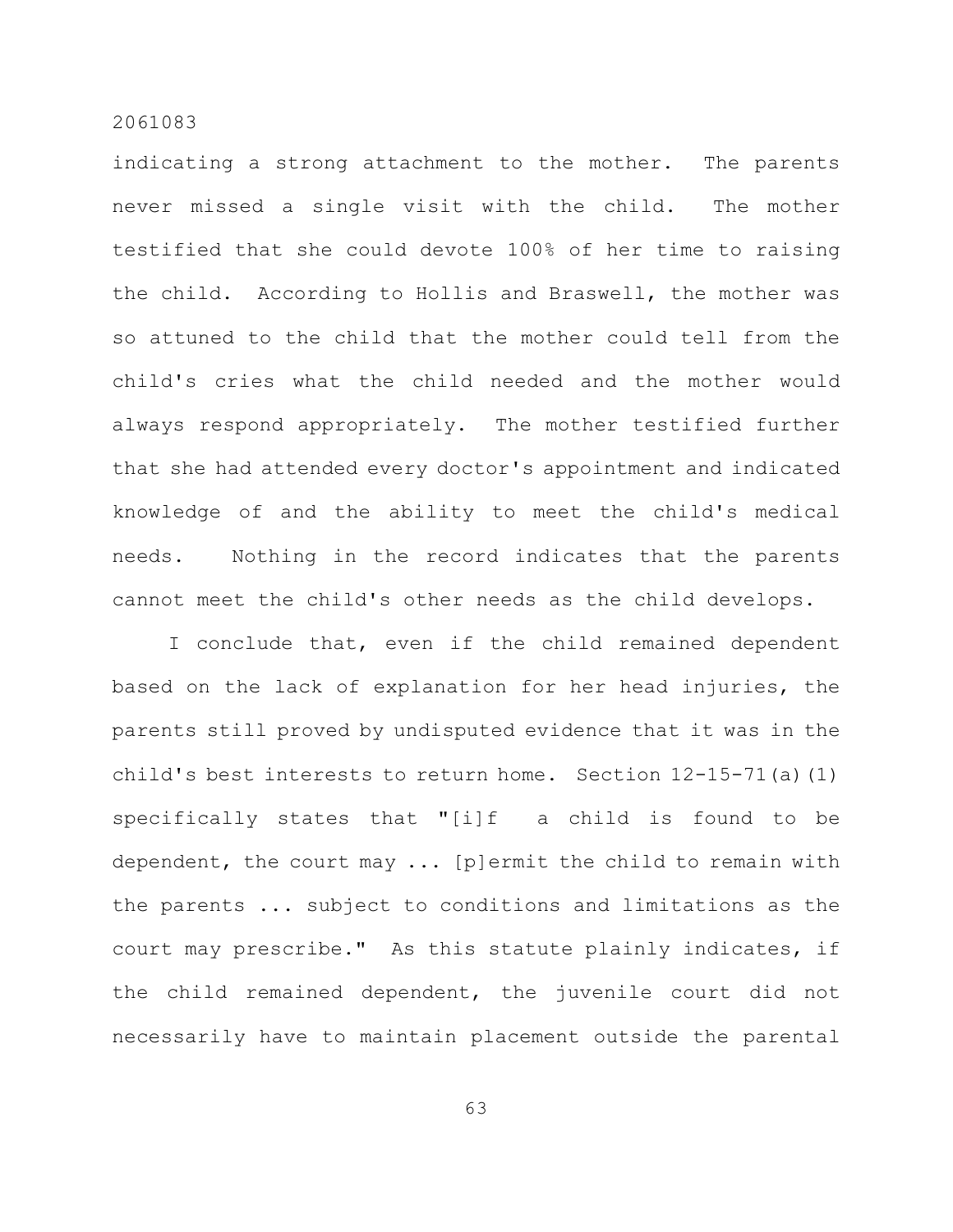home but could have ameliorated the perceived threat to the child by requiring that the parents submit periodic medical reports to DHR or the court until such time as the court is convinced that the parents are adequately caring for the child, ordering DHR to randomly inspect the child and the home to assure that the child is safe, and/or requiring DHR to continue monitoring the mother's addiction recovery progress. See generally L.B.S. v. L.M.S., 826 So. 2d 178, 184 (Ala. Civ. App. 2002) (plurality opinion) (recognizing that state must use the most narrowly tailored means of serving compelling state interest of protecting the best interests and welfare of children).

Although I recognize the difficult situation presented to a juvenile court when a child sustains a serious unexplained injury, I cannot conclude that in this case the mere fact of the injury alone legally justifies prolonged separation of the family. When the other evidence indisputably indicates that, because of successful rehabilitation or otherwise, the parents can properly care for and supervise the child, and that a return to parental custody, whether limited or unrestricted, serves the best interests of the child, the juvenile court